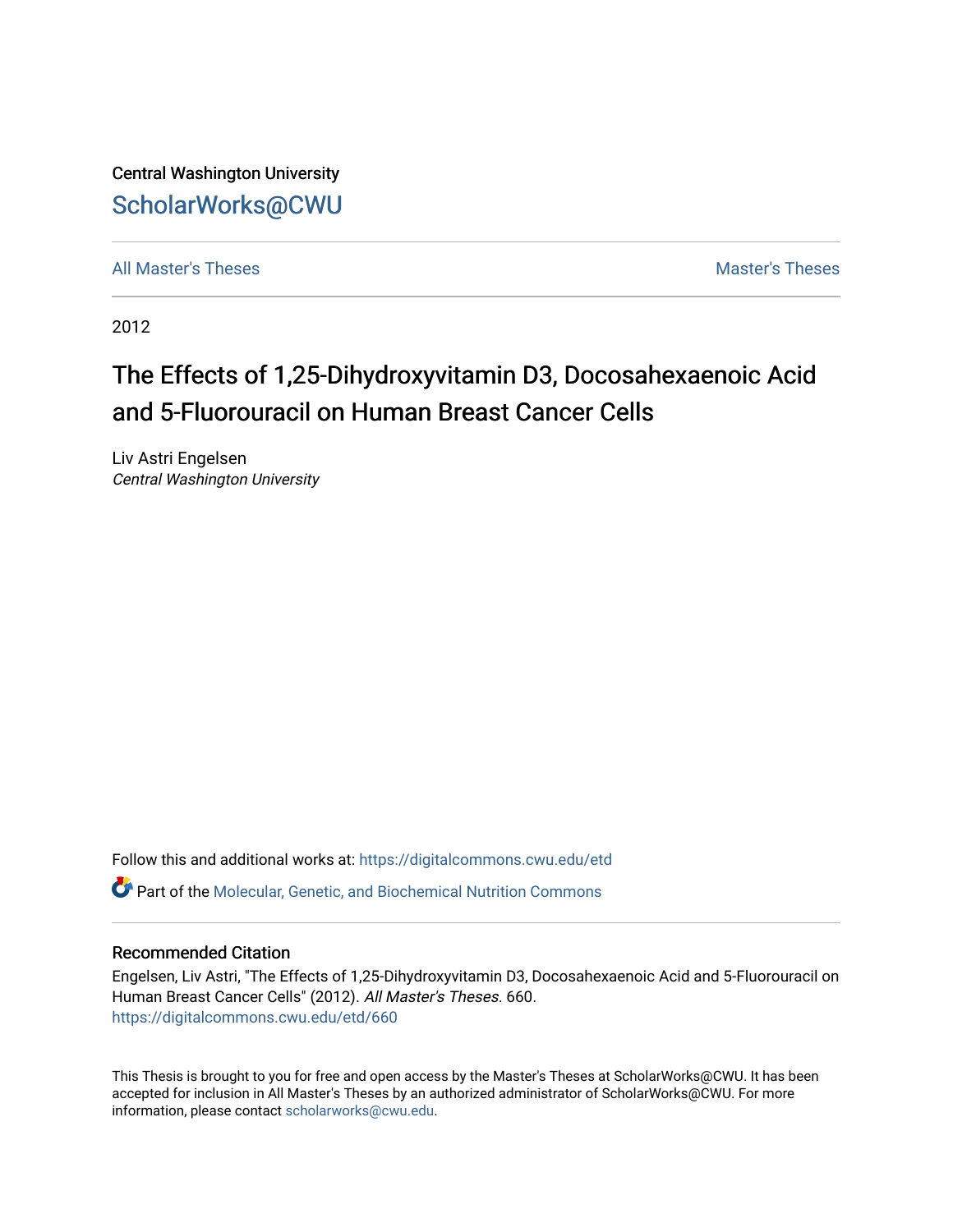## THE EFFECTS OF 1,25-DIHYDROXYVITAMIN D<sub>3</sub>, DOCOSAHEXAENOIC ACID

## AND 5-FLUOROURACIL ON HUMAN BREAST CANCER CELLS

A Thesis<sup>®</sup>

Presented to

The Graduate Faculty

Central Washington University

In Partial Fulfillment

of the Requirements for the Degree

Master of Science

Nutrition Science

by

Liv Astri Engelsen

May 2012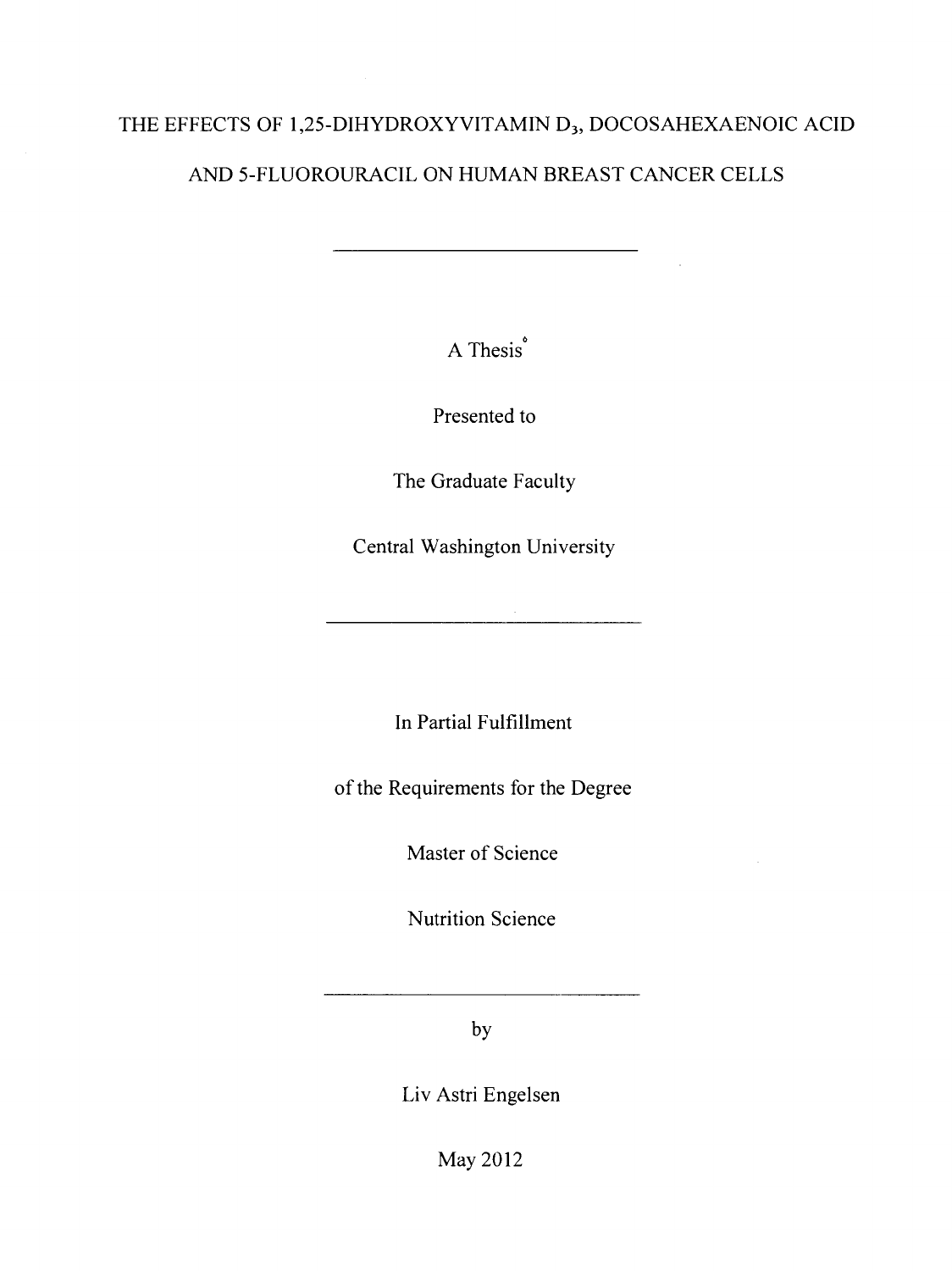BROOKS LIFEARY **CENTRAL MASSARISTON** (Band County) ELLENSBURG. WAS TRICTON 98926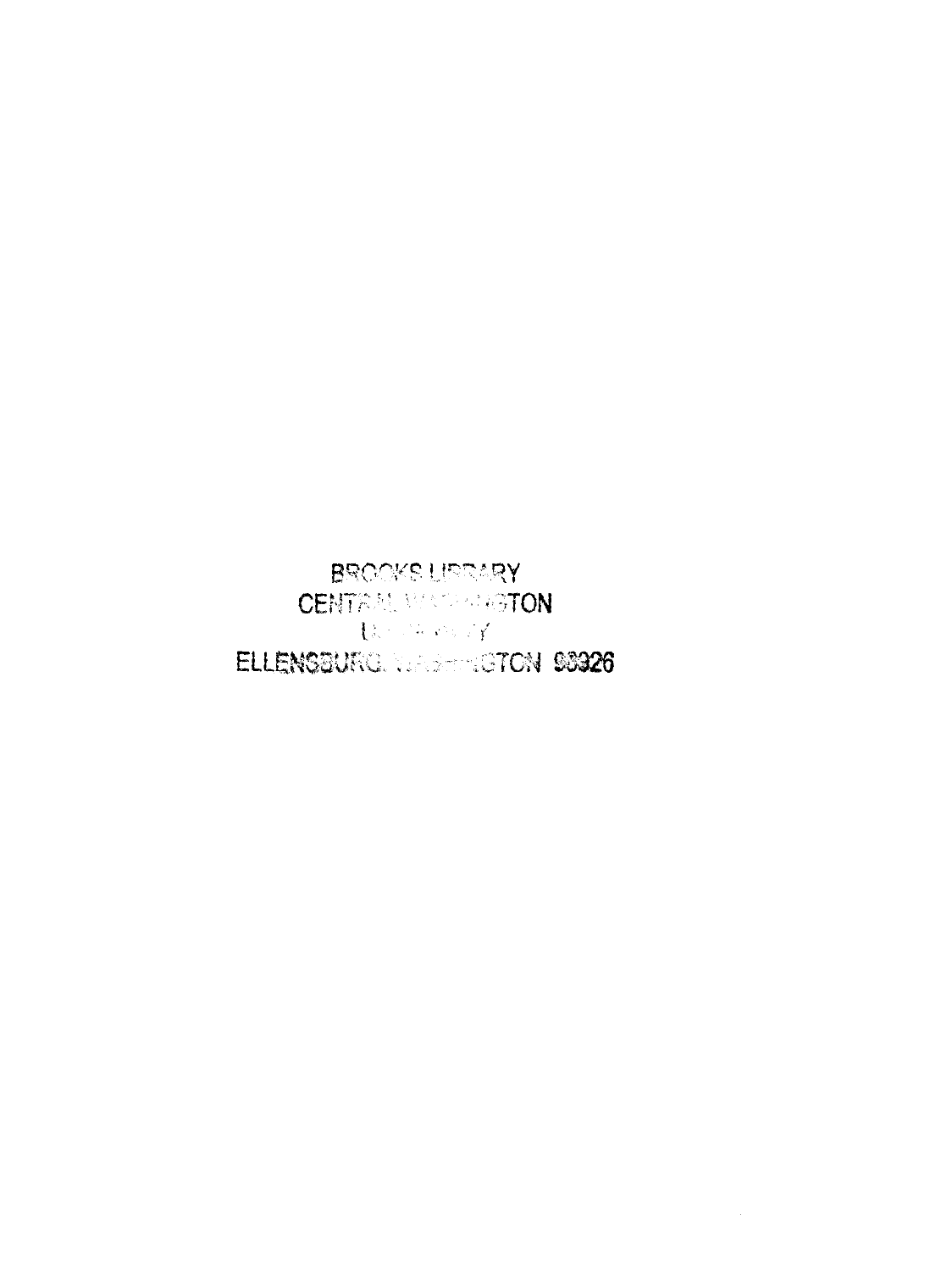## CENTRAL WASHING TON UNIVERSITY

Graduate Studies

We hereby approve the thesis of

Liv Astri Engelsen

Candidate for the degree of Master of Science

APPROVED FOR THE GRADUATE FACULTY

Dr. Susan Hawk, Committee Chair

Dr. Kelly Pritchett

Dr. Virginia Bennett

Dean of Graduate Studies

 $m_{\text{ay}\, \text{18,2012}}$ 

May 18,2012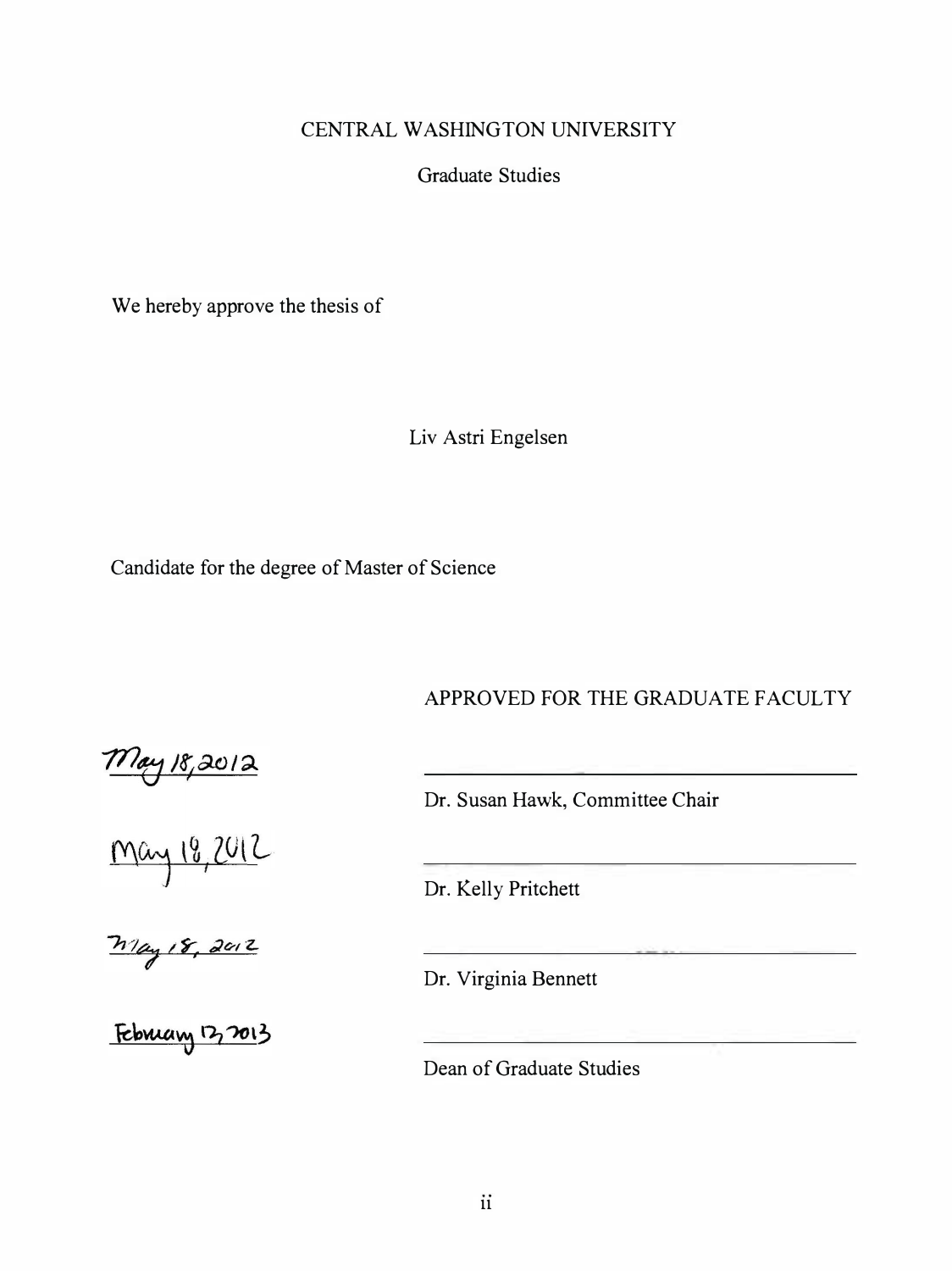## ABSTRACT

# THE EFFECTS OF 1,25-DIHYDROXYVITAMIN D<sub>3</sub>, DOCOSAHEXAENOIC ACID AND 5-FLUOROURACIL ON HUMAN BREAST CANCER CELLS

by

Liv Astri Engelsen

## May 2012

It is well documented that vitamin D and DHA have antiproliferative effects on a variety of human cancers, including breast cancer. Studies have shown that a combination approach to cancer treatment is more effective than any one treatment administered alone. In this study, human mammary epithelial cells from the MCF-7 cell line were treated with 25 µM DHA, 1 µM calcitriol, and 15 µM 5-Fluorourocil alone and in multiple combinations for 72 hours. Both DHA and 5-Fluorouracil slowed growth significantly ( $p < 0.05$ ). In contrast, vitamin D did not inhibit cell growth at 1  $\mu$ M. The combination of vitamin D and DHA inhibited cell growth slightly more than DHA alone. Interestingly, DHA was just as effective as 5-Fluorouracil at inhibiting cell growth. These results suggest that DHA may be just as efficacious as 5-Fluorouracil in slowing breast cancer progression and therefore may suggest a dietary approach to breast cancer treatment with low toxicity.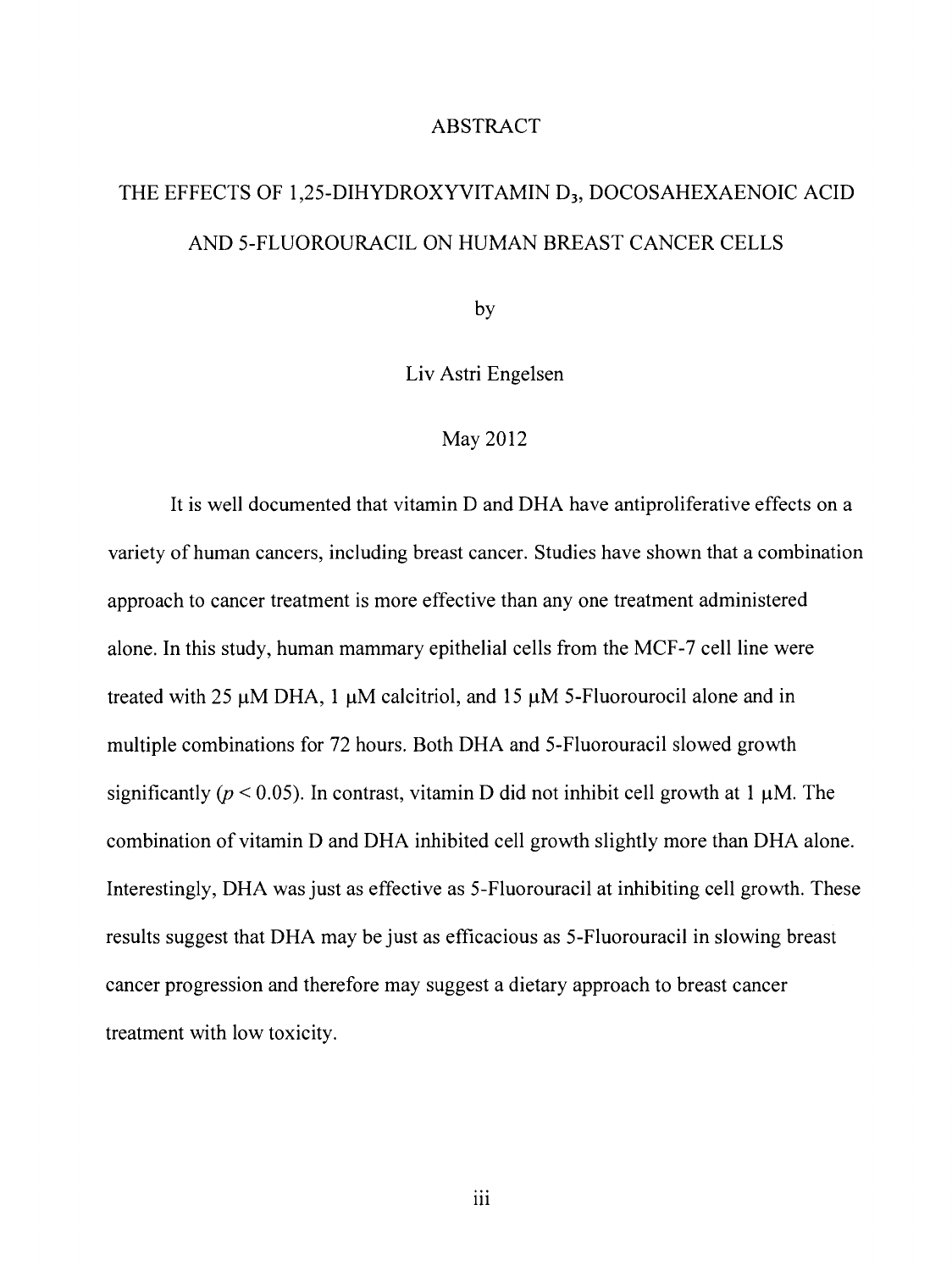## TABLE OF CONTENTS

| Chapter     | Page |  |
|-------------|------|--|
| I           |      |  |
|             |      |  |
|             |      |  |
|             |      |  |
|             |      |  |
| $_{\rm II}$ |      |  |
|             |      |  |
|             |      |  |
|             |      |  |
|             |      |  |
|             |      |  |
|             |      |  |
|             | -39  |  |
|             |      |  |

 $\sim 30$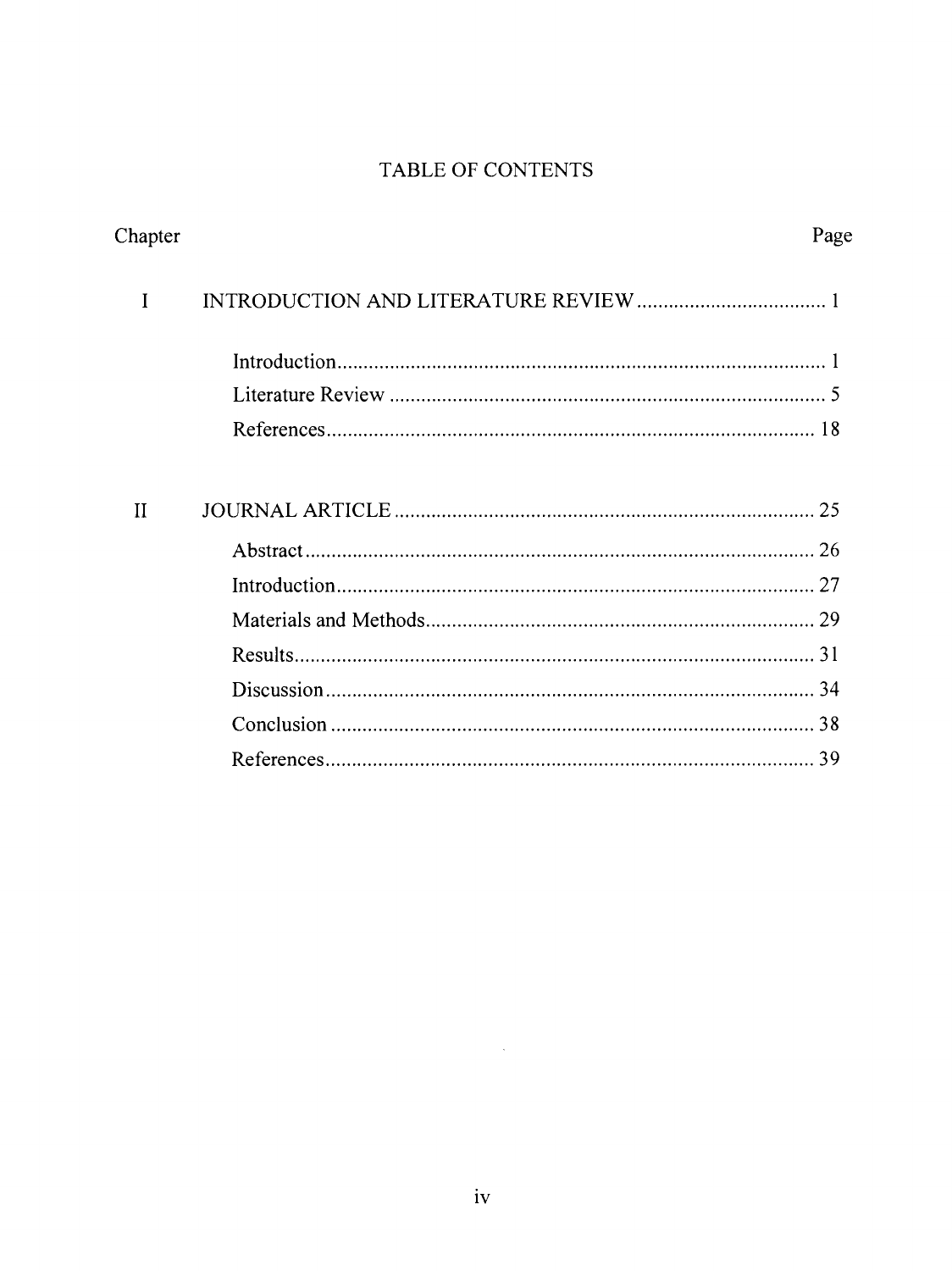| <b>LIST OF TABLES</b> |  |
|-----------------------|--|
|                       |  |
|                       |  |

 $\mathcal{L}^{\mathcal{L}}$ 

 $\sim$ 

| Table | Page                                                      |
|-------|-----------------------------------------------------------|
| 1     | The six hallmark capabilities essential to tumorigenesis3 |
| 2     |                                                           |
| 3     | DHA, EPA, and ALA content of omega-3-rich foods11         |
|       | <b>JOURNAL ARTICLE</b>                                    |
| Table |                                                           |
|       | 30                                                        |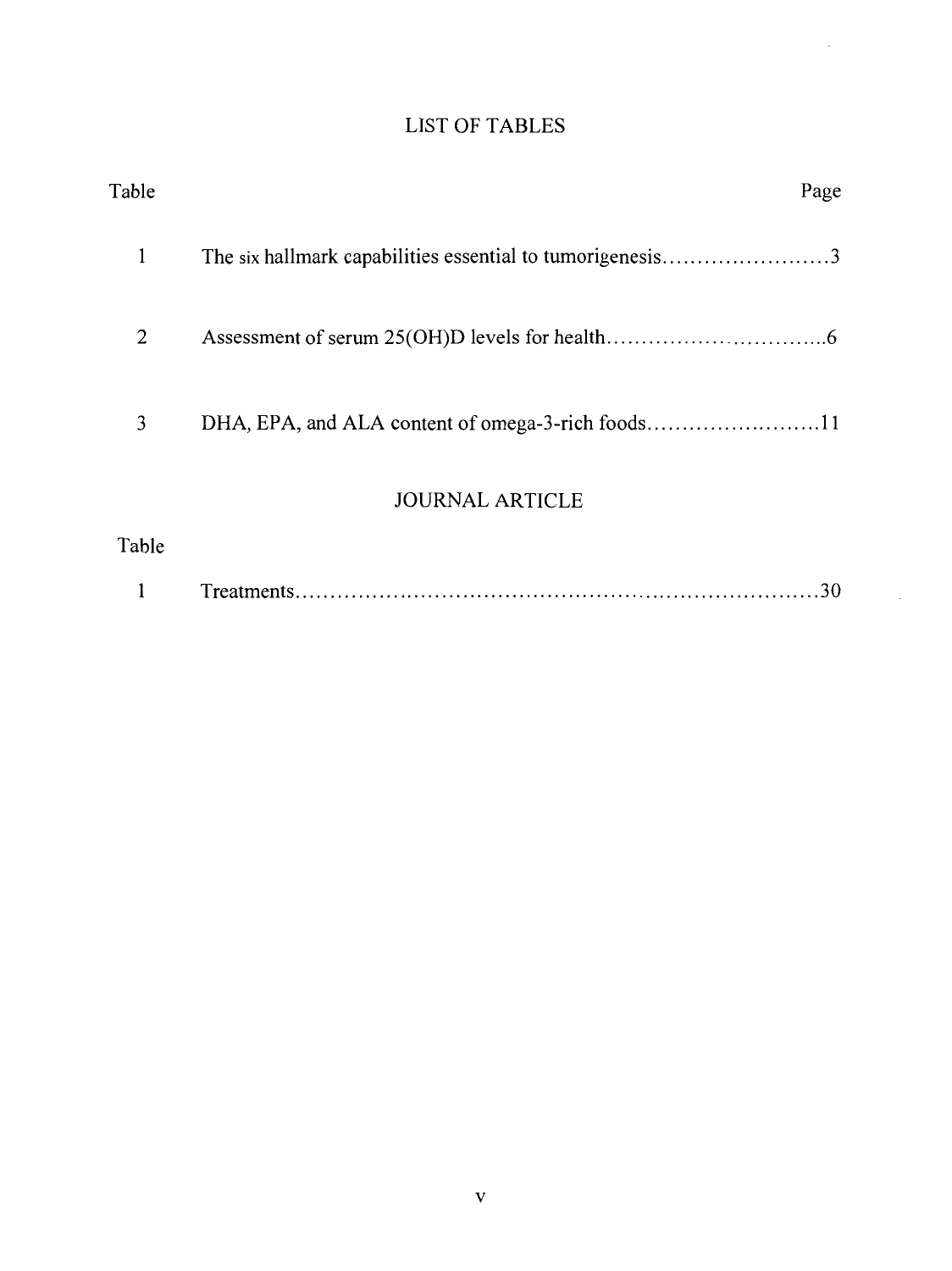## CHAPTER I

### INTRODUCTION AND LITERATURE REVIEW

## Introduction

Cancer broadly describes a large number of disease types all characterized by uncontrolled cell division and regulation. Currently one in four deaths (approximately 1500 per day) occur as a result of cancer, making it the second cause of death in the United States (Jemal et al., 2010). The process of cancer development, carcinogenesis, occurs in three steps - initiation, promotion and progression. During the initiation stage, the DNA within a cell is altered. This can be a result of an environmental insult (exposure to a carcinogen) which can result in the formation of free radicals that can cause damage to many parts of the cell, including the DNA. In the promotion stage, the damaged cells begin to divide at an uncontrollable rate resulting in tumor formation. The tumor may then either remain benign and contained, or it may enter the progression stage in which metastasis occurs and the cells infect other healthy tissues of the body.

Under normal conditions, there are several mechanisms in place that keep cell division tightly regulated. Some of these controls are genetic or hormonal, often involving growth factors such as interleukins and cytokines, or chemical signals from other cells. Two types of genetic mechanisms involve genes called oncogenes and tumorsuppressor genes. While oncogenes turn on the signal for cell growth, suppressor genes turn it off (Nelms et al., 2007). An important protein involved in the normal cell cycle process is p53, which is a tumor suppressor gene that prevents cells with damaged DNA

1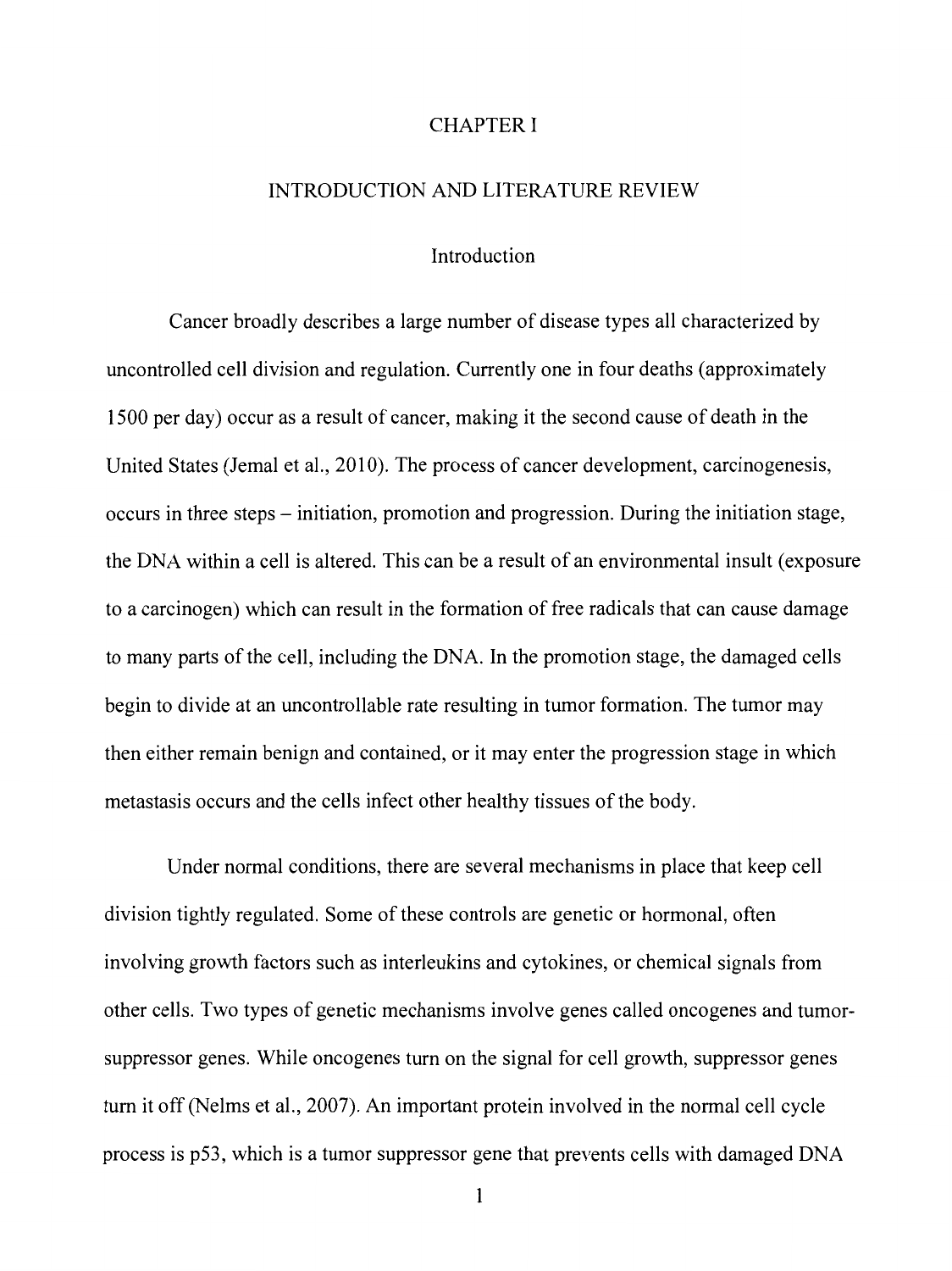from dividing until the DNA is repaired. Known as the "guardian" of the genome, this protein exerts its effects by upregulating the gene p21 which inhibits cyclin-dependent kinase (CDK). Once the cell cycle is disrupted by these proteins, DNA can then be repaired or the cell can be stimulated to undergo apoptosis (Ford et al., 2004). Unfortunately, p53 is suppressed in many tumors and completely inactivated in about half of all cancer cases (Levine, 1997). In fact, p53 mutations occur in breast cancer cases only about 30% of the time, which is much lower than some other cancer types. In many of the breast cancer cases in which a mutation does not occur, p53 is removed from the nucleus and compartmentalized in the cytoplasm of the cell, known as nuclear exclusion, where it is completely inactivated (Moll et al., 1992).

Apoptosis, or programmed cell death, is a process that normal cells undergo to prevent damaged cells from reproducing and is vital to eukaryotic life. The main groups of molecules that play a major role in the process of apoptosis include caspases, Bcl-2 proteins, members of the tumor necrosis factor receptor (TNF-R) superfamily, and p53 (Pardee, 2004). Apoptosis is carried out by caspases and nucleases which are activated by Bax (pro-apoptosis) and deactivated by Bcl-2 (pro-survival) proteins (Pardee, 2004). Caspases are proteases that cleave a number of proteins, which can either activate or inactivate them. These cysteine proteases exist as zymogens within the cell and must be activated under apoptotic conditions (Wang & El-Deiry, 2004). Out of the 11 caspases in humans, 7 of them are closely involved in regulating apoptosis (Reed & Green, 2011). Initiator caspases (2, 8, 9, and 10) activate effector caspases (3, 6, and 7) which induce a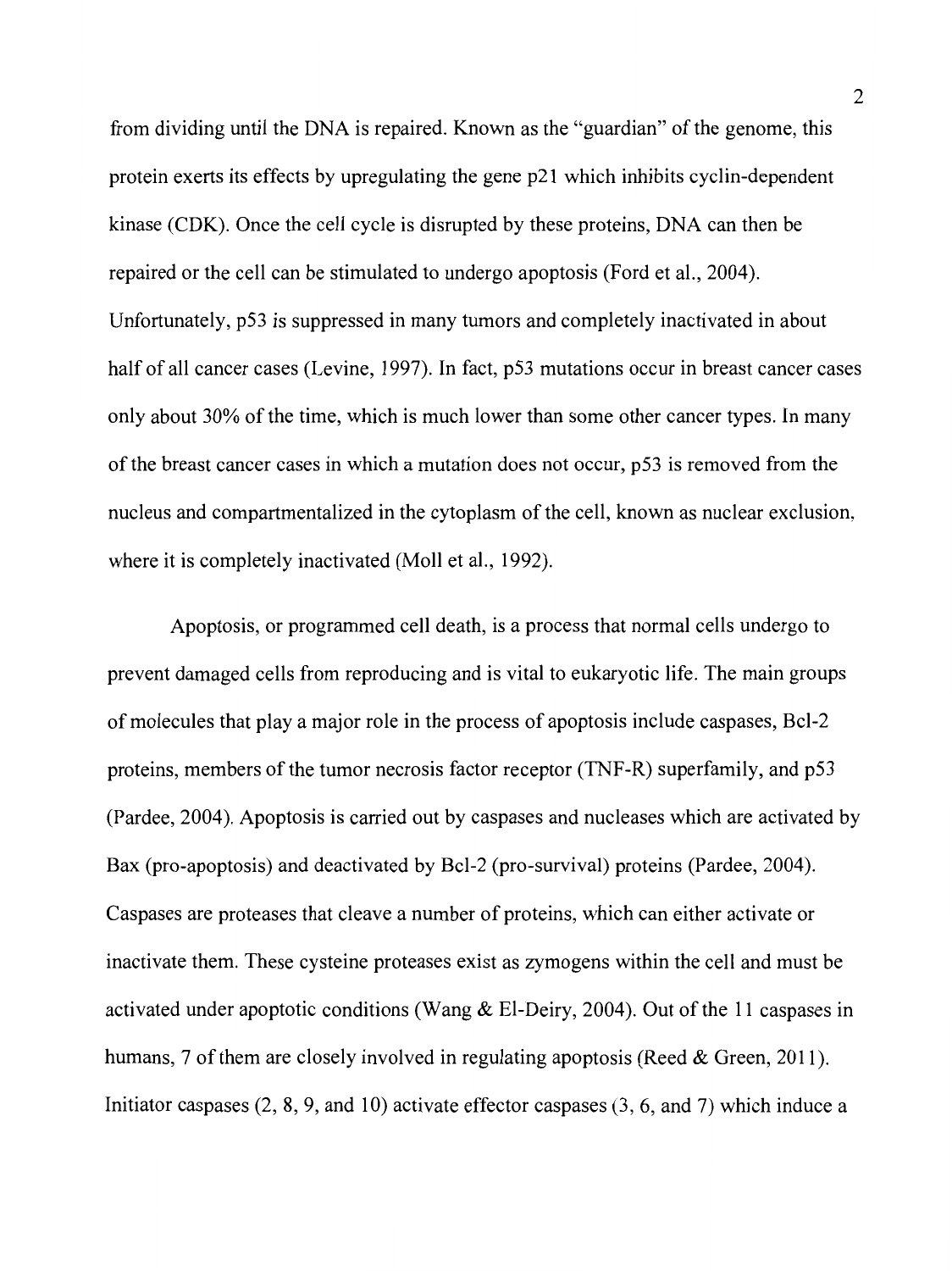cascade of activation. Once activated, effector caspases inactivate a variety of cellular proteins, ultimately killing the cell (Wang & El-Deiry, 2004).

Carcinogenesis occurs when many of these anticancer regulatory mechanisms are breached simultaneously. Researchers have identified six key physiological mutations within the cell that are required for cancer development and tumorigenesis (see Table 1). These mutations are similar in most, if not all cancer types and can arise at various times during this multi-step process (Hanahan & Weinberg, 2000).

| Component               | <b>Acquired Capability</b>             | <b>Example of Mechanism</b>                            |
|-------------------------|----------------------------------------|--------------------------------------------------------|
|                         | Self-sufficiency in growth<br>signals  | Activate H-Ras oncogene                                |
| $\mathbf{2}$            | Insensitivity to antigrowth<br>signals | Lose retinoblastoma suppressor                         |
| 3                       | Evading apoptosis                      | Produce insulin-like growth factor<br>survival factors |
| $\overline{\mathbf{4}}$ | Limitless replicative potential        | Turn on telomerase                                     |
| 5                       | Sustained angiogenesis                 | Produce VEGF inducer                                   |
| 6                       | Tissue invasion and metastasis         | Inactivate E-cadherin                                  |

**Table 1:** The six hallmark capabilities essential to tumorigenesis. (Hanahan & Weinberg, 2000)

## *Breast Cancer*

Breast cancer is the most frequently diagnosed type of cancer in women and is among the most lethal. An estimated 207,090 women were diagnosed with breast cancer in 2010 in the United States, which accounts for 28% of all new cancer cases in this group. Death rates from breast cancer have been steadily declining in North America since the early 1990s largely due to early detection and current treatment efforts.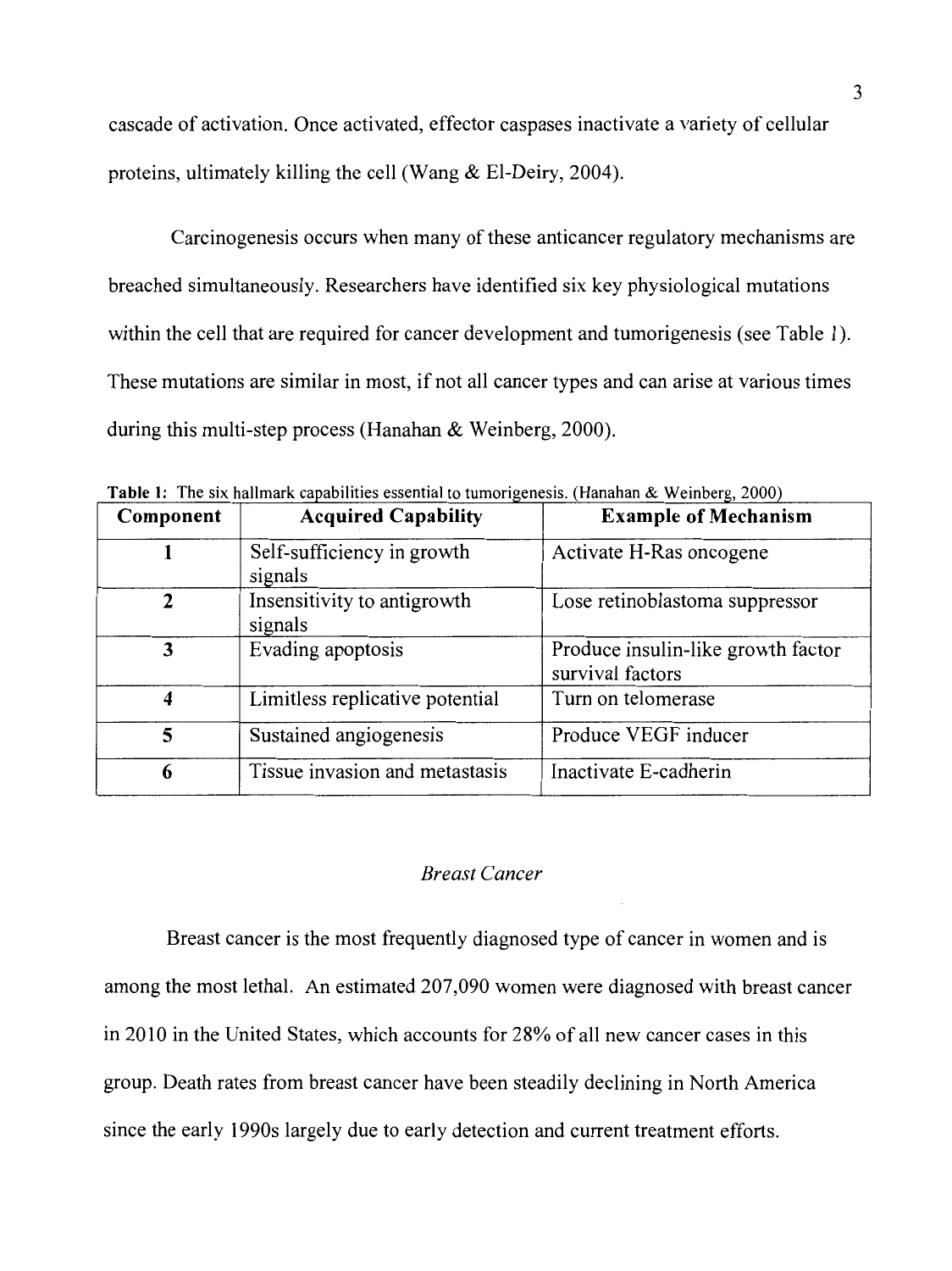However, breast cancer remains the leading cause of cancer-related death among women between the ages of 20 and 59 (Jemal et al., 2011; Jemal et al., 2010).

Over half of all breast cancer cases are in industrialized countries, and rates are nearly five times higher in Western countries than in developing countries and Japan, an observation supporting the role of environmental factors in carcinogenesis. Migrant studies have further supported that these factors play a major role in the onset of breast cancer since a woman's risk for developing breast cancer typically increases when she moves from a developing country (or from Japan) to the US or Canada (AICR/WCRF). Although epidemiological studies show correlations between cancer rates and certain dietary factors, it is challenging to label a single food or drink as a carcinogen. Relating a specific nutrient deficiency to carcinogenesis is equally difficult due to the large number of environmental factors that may play a contributing role (Nelms et al., 2007). For example, an earlier age of menarche and post-menopausal obesity are more common in Western cultures, both of which increase estrogen levels, a hormone that has been linked to the development of breast cancer (AICR/WCRF).

Characterized by estrogen-dependent growth, breast cancer progression is most often dependent on proliferation of breast cancer cells that occurs through the estrogen receptors (ER) of the cell, which are classified as steroid receptors in the nuclear receptor superfamily (Mangelsdorf et al., 1995). While the role of  $ER\beta$  receptors in breast cancer is unclear, the estrogen receptor  $ER\alpha$  is an important marker for breast cancer diagnosis and prognosis. About one third of all breast cancer cases are ERa negative which are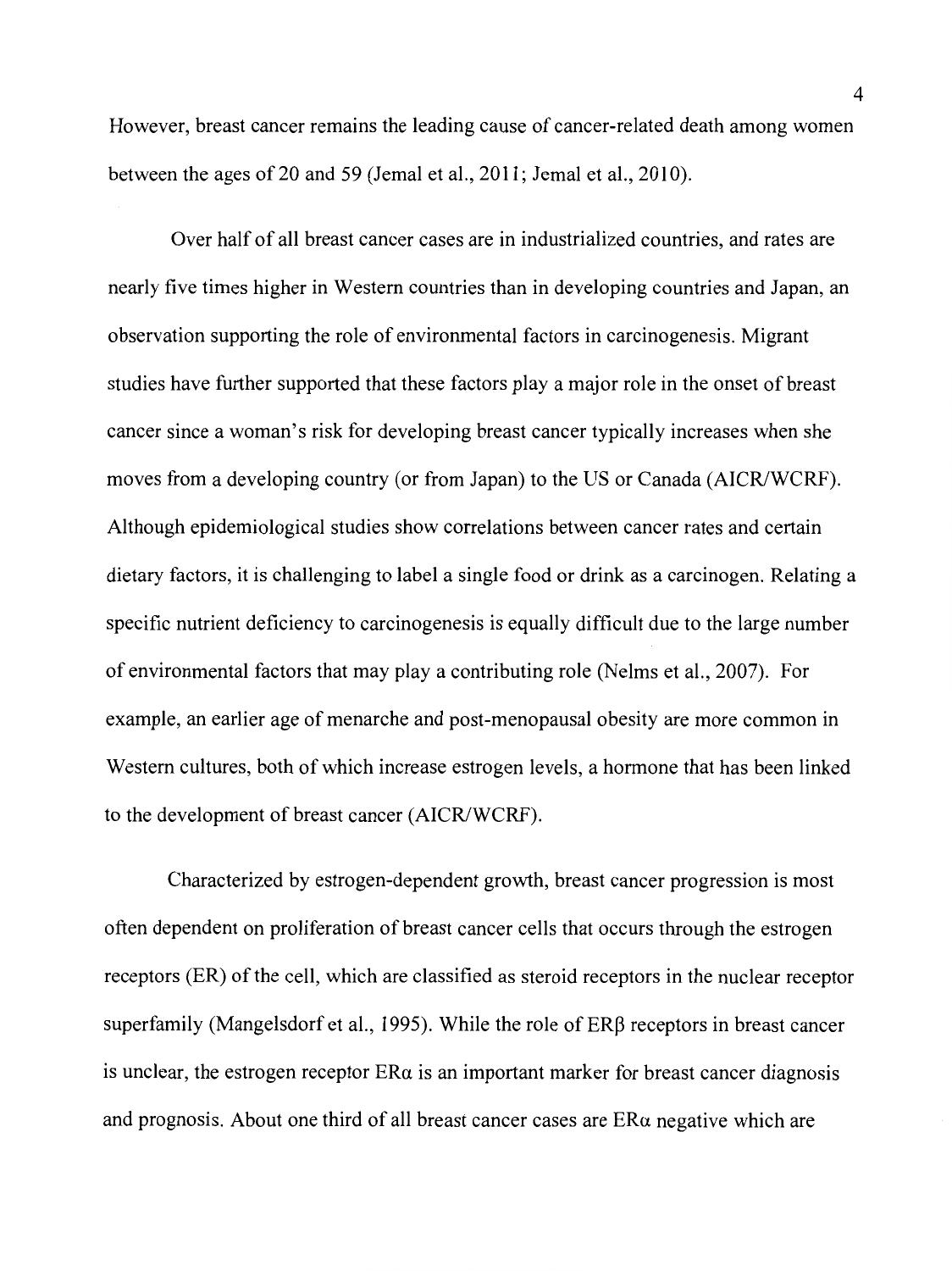known to have a poorer prognosis than those that are ERa positive (Osborne, 1998; Jensen, 2004).

A tumor suppressor gene known as breast cancer gene 1 (BRCA 1) plays an important role in mammary carcinogenesis. Mutations in the BRCAl and BRCA2 genes have been linked to a poor prognosis for recovery in breast cancer cases, and complete loss of BRCAl results in DNA replication errors that can facilitate other malignancies (Madjd et al., 2011). Genetic inheritance of a mutant BRCAl or BRCA2 gene correlates with an estimated lifetime risk for breast cancer of roughly 78% (Brose et al., 2002).

Once a breast tumor metastasizes, quality of life and duration of survival count on the patient's sensitivity to the chemotherapy treatments. The efficacies of such treatments are typically dose-dependent, which is often limited due to the high level of side effects from radiation and chemotherapy drugs. Any supplemental and non-toxic treatment with the potential to increase tumor sensitivity to anti-cancer drugs could contribute to a favorable prognosis and treatment outcome (Bougnoux et al., 2009).

## Litrerature Review

## *Vitamin D*

Though technically a prohormone, vitamin D is well known for its important role in bone formation and calcium homeostasis (DeLuca, 2004). Although it can be absorbed through the skin from UVB radiation and then hydroxylated to the metabolically active form in the liver and kidneys, vitamin D deficiency is still prevalent in the United States (Stiff & Miller, 2009). This is partially due to the fact that between October and March,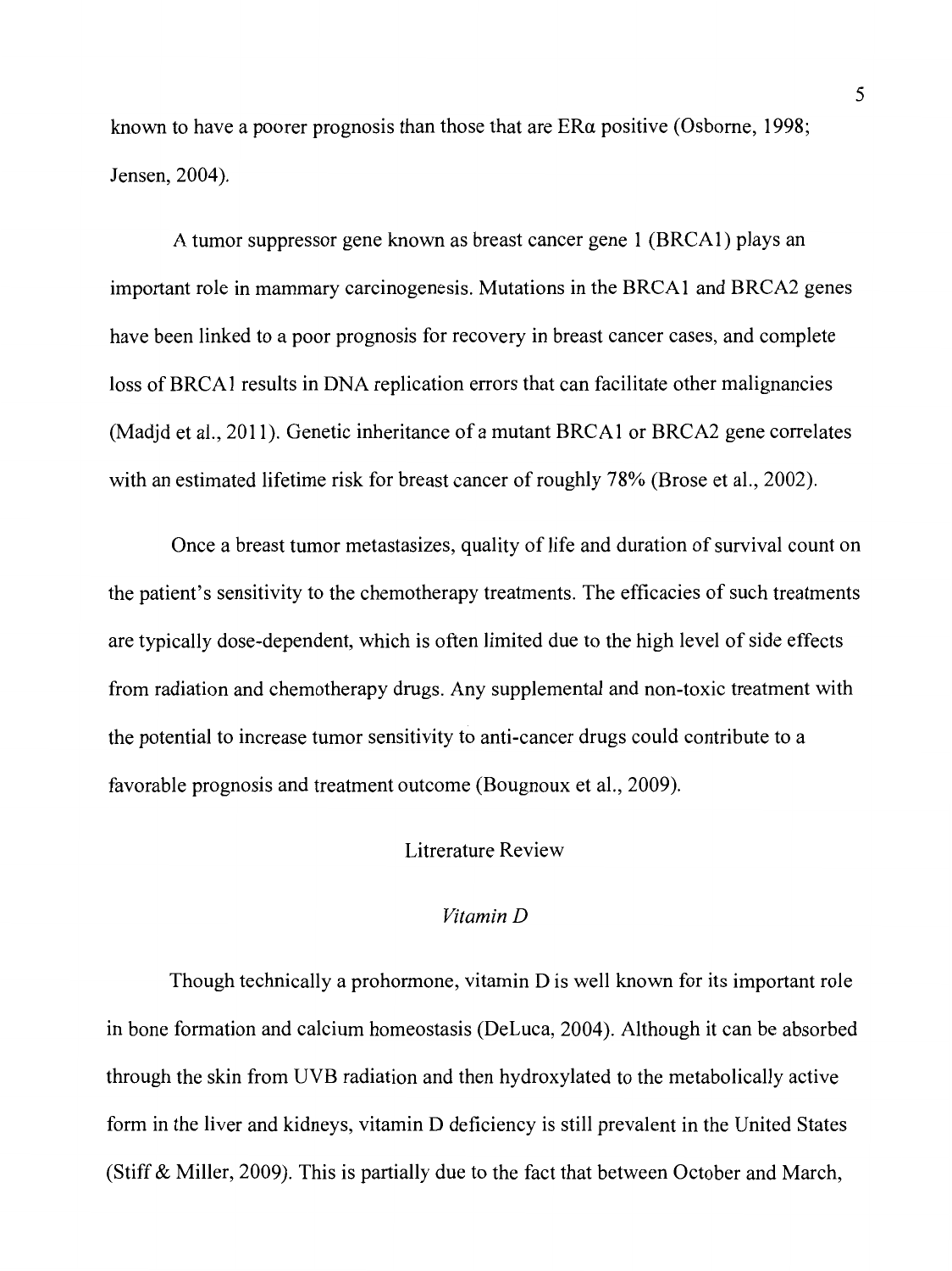the amount of ultraviolet radiation from the sun is inadequate in any location above 35° latitude, which includes about two-thirds of the U.S. It is logical that most adults in the U.S., especially those who live in the northern regions, have insufficient levels (21 ng/mL to 29 ng/mL) of serum vitamin D (Stiff & Miller, 2009). Although vitamin D can be consumed in the diet, it is only found naturally in seafood, mushrooms, and egg yolks, so nutritional supplementation is generally recommended (Moyad, 2009).

The Institute of Medicine (IOM) updated the recommended dietary allowances (RDA) for vitamin Din November of 2010, but recommended levels fall short of the amounts required for optimal health, according to many professionals (see Table 2). This is partially due to the fact that the IOM made the recommendations based on the appropriate levels of vitamin D necessary for bone health since evidence for the role of vitamin D in the prevention of cancer, cardiovascular disease, diabetes, and other autoimmune disorders is inconclusive (Ross et al., 2011 ). The RDA for vitamin D for individuals between the ages of 1 and 70 is currently 600 IU/day, which corresponds with a serum level of 20 ng/ml (50 nmol/L). Many experts believe a more appropriate recommendation for vitamin D would be in the range of 1000-2000 IU/day, especially in locations north of the equator. It is estimated that the body's daily requirement of vitamin D is around 3000-5000 IU/day (Heaney et al., 2003).

| <b>Deficient</b>           | Insufficient  | Optimal     | Toxic            |
|----------------------------|---------------|-------------|------------------|
| $\langle 20 \rangle$ ng/ml | $21-29$ ng/ml | $>30$ ng/ml | $>150-200$ ng/ml |

**Table** 2: Assessment of serum 25(0H)D levels for health (Holick , 2009)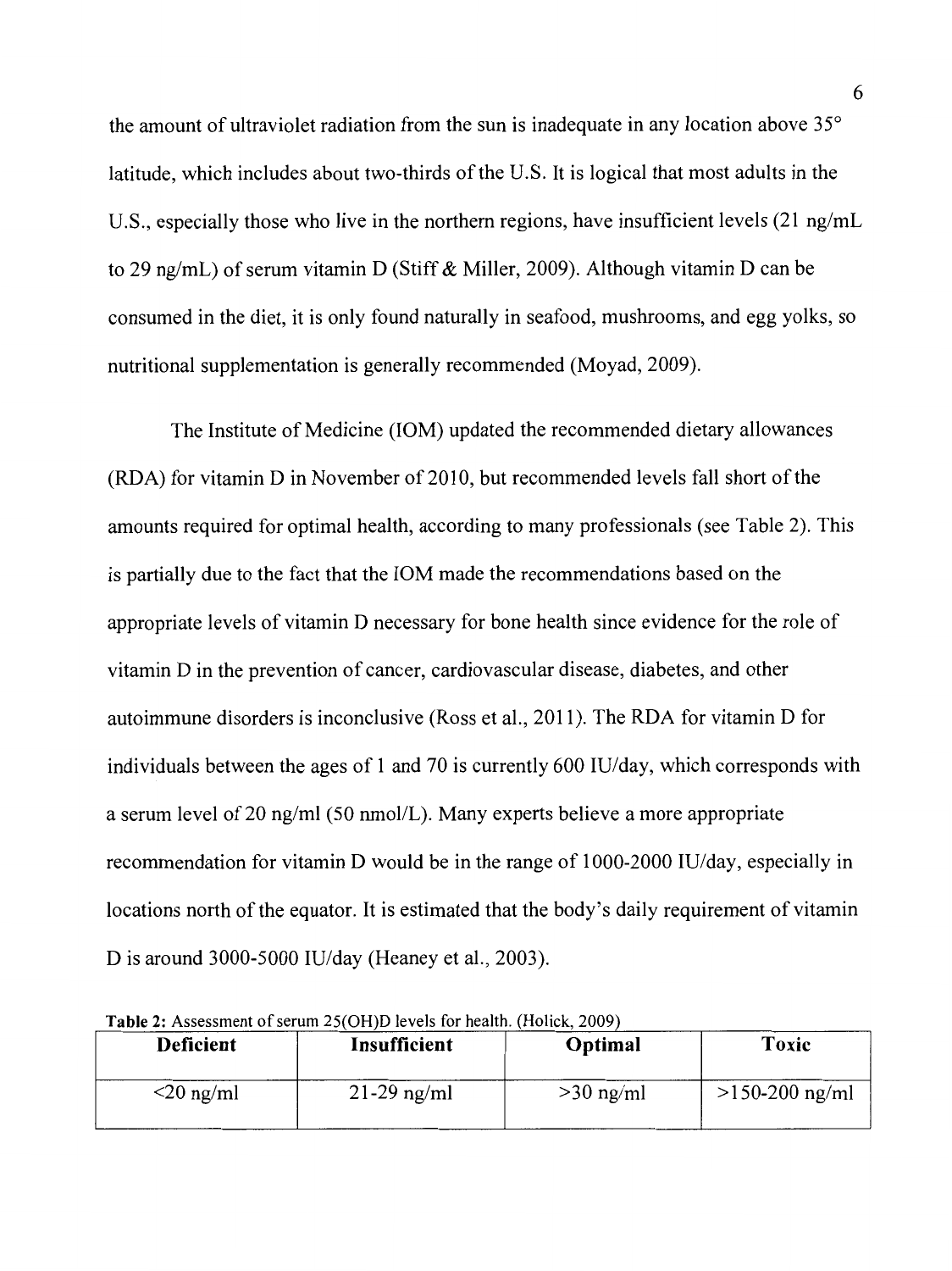Vitamin D functions through the vitamin D receptor (VDR) of human cells. Once believed to be present only in cells involved in bone formation, VDRs are now known to be present in nearly every nucleated cell in the human body, including mammary cells. Along with their ligands, VDRs control proliferation, apoptosis and differentiation at different stages in cellular development (Welsh, 2007). VDRs belong to the nuclear receptor superfamily and provide a link between signaling molecules on the cell surface and gene transcription factors within the cell. When calcitriol, the active form of vitamin D, binds to the VDR, it forms a dimer complex with another receptor known as retinoid X receptor (RXR). This complex then binds to vitamin D response elements (VDREs) which are specific DNA sequences of target genes, allowing transcription to occur (Ma, et al., 2010; Colston & Hansen, 2001). Through this regulation of gene expression, vitamin D is able to maintain the differentiated phenotype of mammary cells and allows it to possibly play a role in the prevention and treatment of breast cancer (Welsh, 2007).

The relationship between vitamin D status and disease onset and prognosis has been a recent area of interest in all levels of research. Many studies have suggested that there is a negative relationship between vitamin D status and breast cancer risk (Abbas et al., 2008; Crew et al., 2009; Rejnmark et al., 2009) although other studies have failed to establish this relationship (Chlebowski et al., 2008; Freedman et al., 2008; McCullough et al., 2009). A case control study comparing 701 cancer cases to 724 matched controls revealed that women with high levels of serum 1,25(OH)D, and possibly  $1,25(OH)<sub>2</sub>D$ , were at a low risk of developing breast cancer, and this was especially evident in women over 60 years of age (Bertone-Johnson et al., 2005). One study looking at data from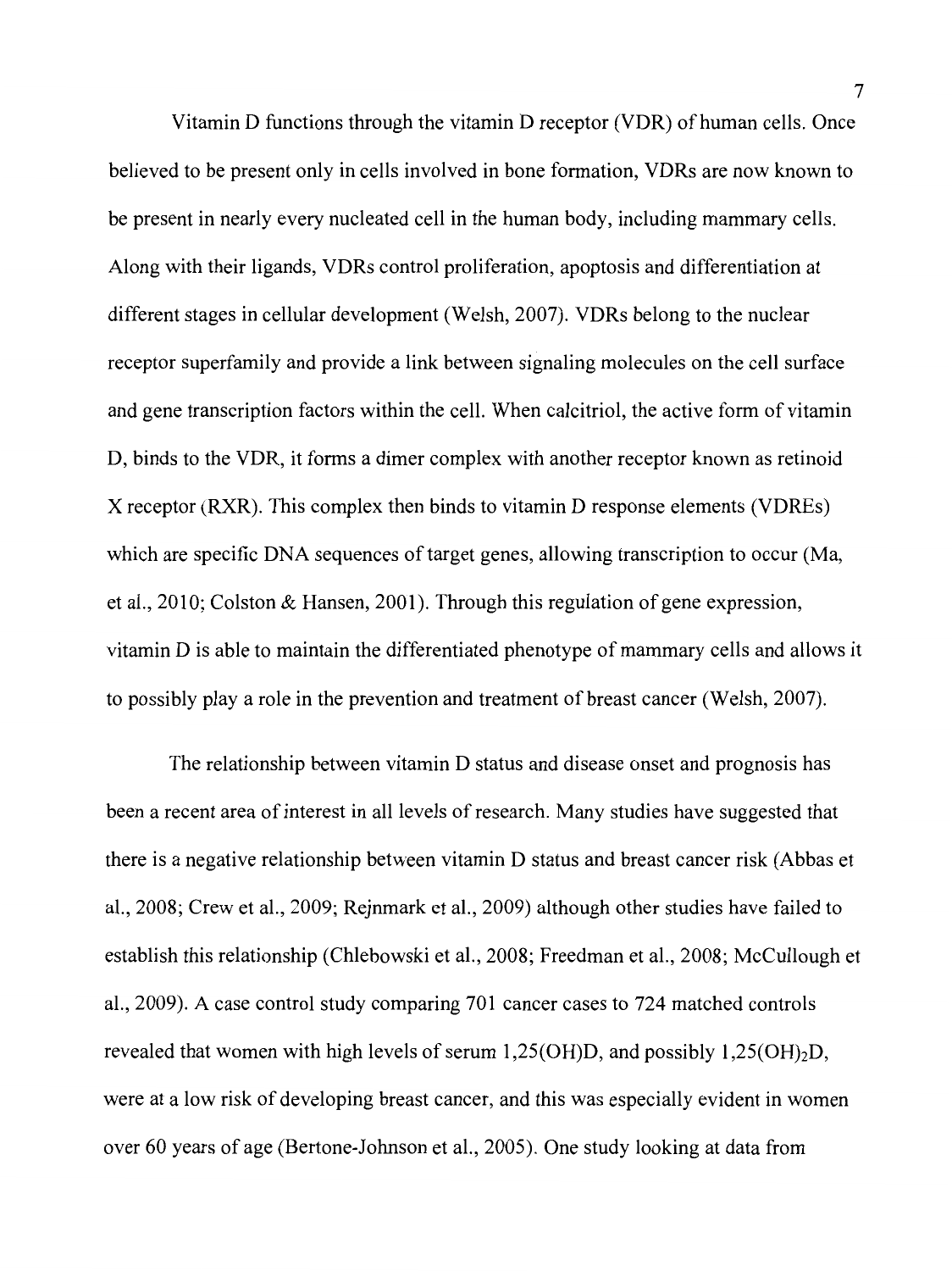NHANES III observed no relationship between vitamin D status and cancer death, but did find that individuals with vitamin D levels of <17.8 ng/ml had a 26% higher risk of all-cause mortality (Melamed et al., 2008). Other studies have indicated that the lowest number of cancer mortalities occurred in cancer cases that were diagnosed during the summer and fall, when serum vitamin  $D_3$  levels are typically the highest (Robsahm et al., 2004; Lim et al., 2006). A randomized placebo controlled trial in 2007 gave 1179 postmenopausal women either calcium supplementation ( 1400-1500 mg), calcium plus vitamin D (1100 IU), or a placebo each day and followed them for 4 years. They discovered that the rate of cancer diagnosis was significantly lower in the calcium plus vitamin D group than the calcium or control group. The findings suggest that increasing dietary intake of calcium and vitamin D decreases cancer risk in this population (Lappe et al., 2007).

Research has consistently found that vitamin D exhibits antitumor effects on breast cancer cells *in vitro,* mainly by inducing apoptosis, but also through proliferation inhibition (Deeb et al., 2007). One study showed that apoptosis is induced within 48 hours in MCF-7 cells treated with 100 nM of  $1,25(OH)_2D_3$  (Welsh, 1994). Lower concentrations appear to be effective at reducing cell viability as well and MCF-7 cells exhibited growth inhibition after 96 hours of treatment at concentrations ranging from 10 to 100 nM/L  $1,25(OH)_{2}D_{3}$  (Kemmis et al., 2006). A similar study compared the effects of  $1,25(OH)<sub>2</sub>D<sub>3</sub>$  to a low calcemic vitamin D analog on MCF-7 cells. They discovered that both compounds reduced the number of viable cells in a dose and time dependent manner, and that the vitamin D analog was 50 times more effective than  $1,25(OH)<sub>2</sub>D<sub>3</sub>$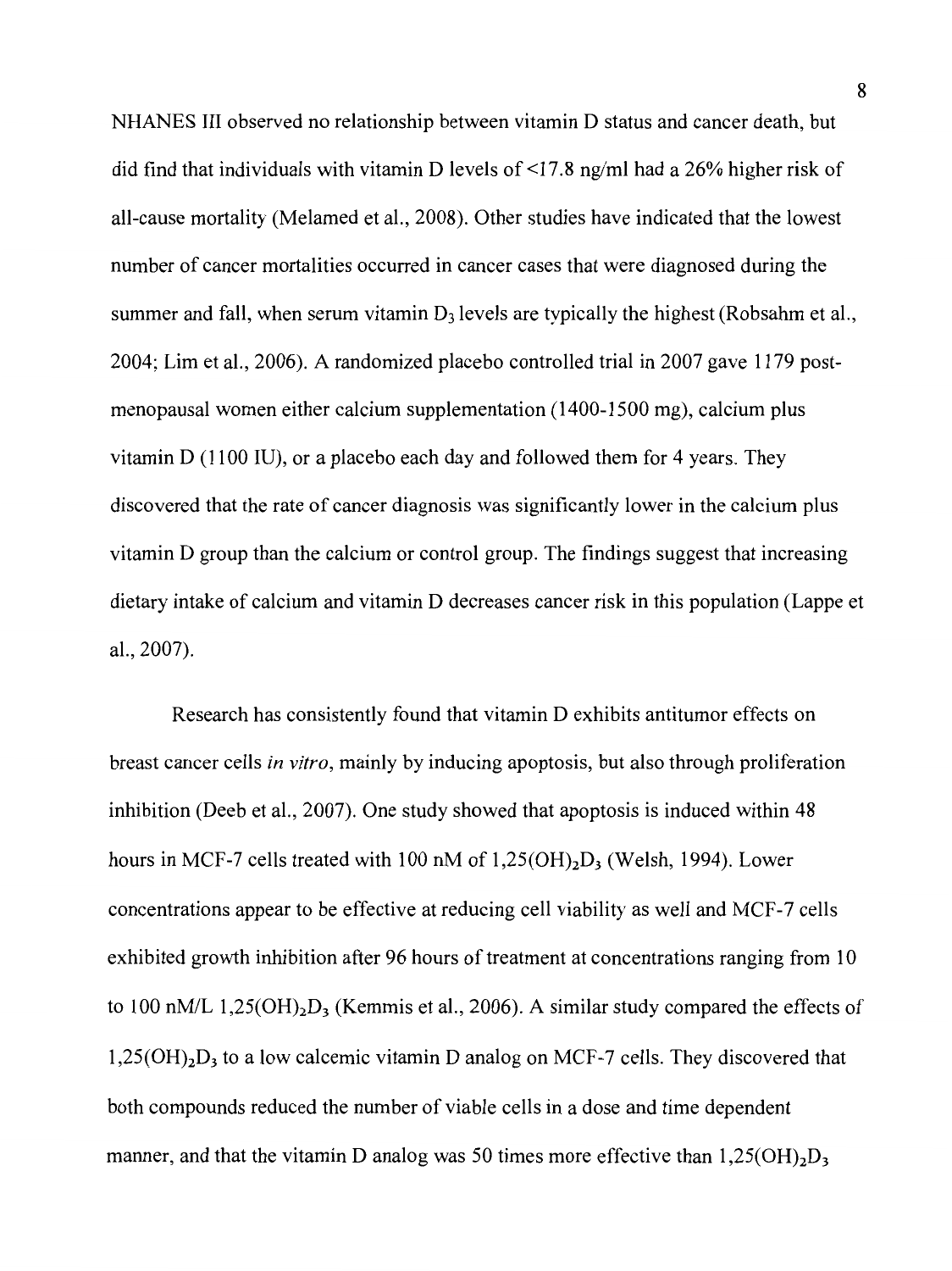(Simboli-Campbell et al., 1997). Researchers in Denmark discovered that vitamin D and their analogues both slowed the growth and induced apoptosis of human MCF-7 breast cancer cells. Interestingly, these effects occurred independently of caspase activation and p53, while overexpression of Bcl-2 protected the cells from apoptosis (Mathiasen et al., 1999). In another study, MCF-7 cells were pre-treated with the polyphenols resveratrol (from red wine) and genistein (from soy) to mimic the effects of estrogen and increase VDR expression prior to treatment with 100 nM calcitriol. The researchers found that both phytoestrogens increased cellular sensitivity to vitamin D, but more so with reservatrol (Wietzke & Welsh, 2003).

The MCF-7 cell line is characterized by a phenotype that is estrogen-receptor (ER) positive and therefore may be more responsive to treatment. Comparison of the effects of  $1,25(OH)<sub>2</sub>D<sub>3</sub>$  on ER+ cells (MCF-7) and ER- cells (MDA MB 231) resulted in antiproliferative effects that occurred by different genetic mechanisms, but these effects were much stronger in the MCF-7 cells. The mechanisms by which apoptosis was induced in the MCF-7 cell line included the upregulation of  $p53$ ,  $p21$ -activated kinase (PAC-1), and caspases (Swami et al., 2003). Researchers discovered that vitamin D downregulates ER levels in the MCF-7 cell line which could play an important role in its antiproliferative actions (Swami et al., 2000).

Due to the fact that high levels of vitamin D are required to obtain anti-cancer effects in vitro, few clinical trials have used quantities large enough to produce similar results out of fear of inducing hypercalcemia. Daily oral dosing of 0.5  $\mu$ g to 1.5  $\mu$ g induced hypercalcemia and did not improve patient prognosis in a sample of 14 subjects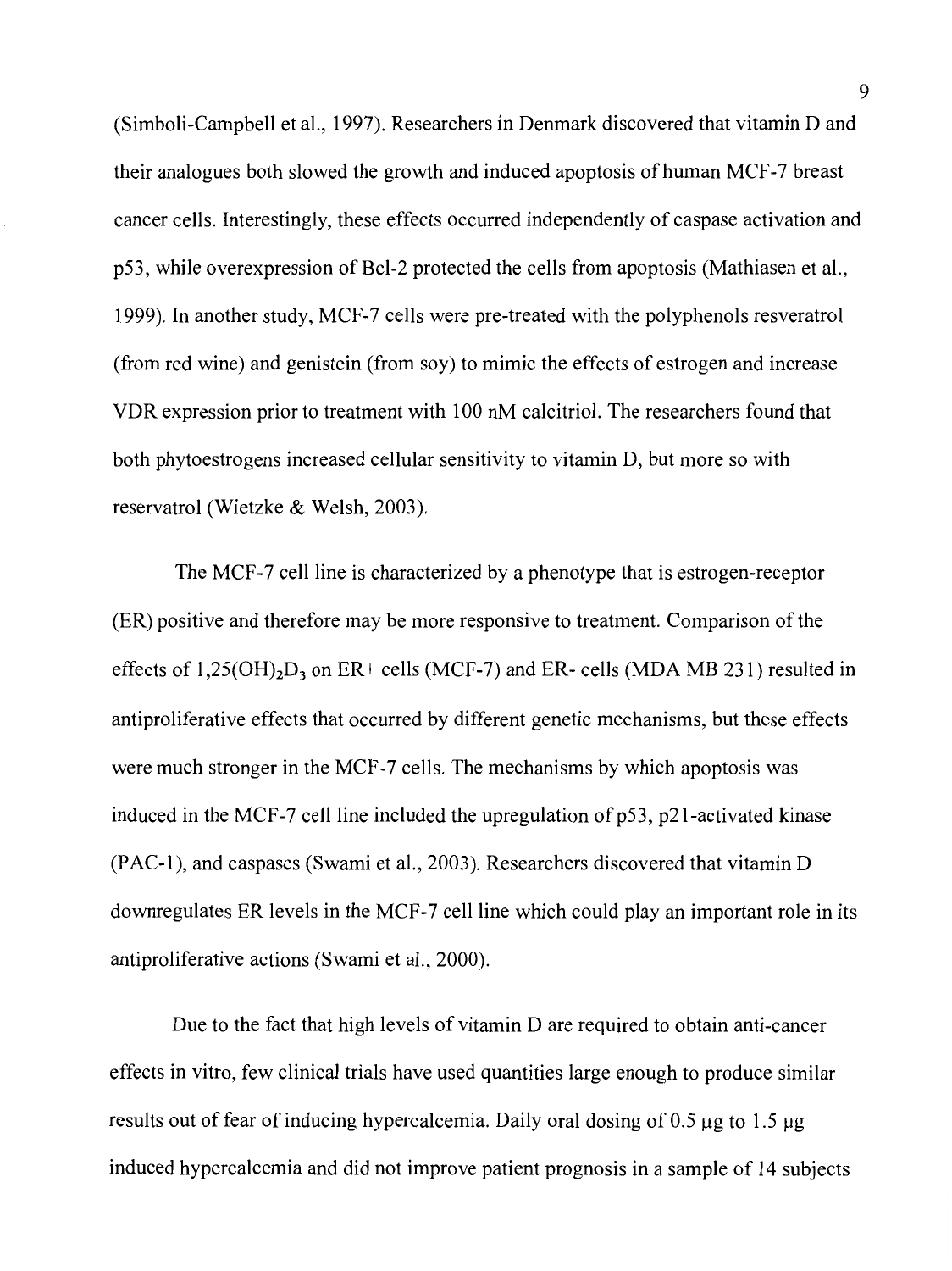with advanced prostate cancer (Osborn et al., 1995). However, several studies have established that adequate doses of calcitriol can in fact be safely administered if it is done . in an intermittent manner (Ma et al., 2010). In one study, oral calcitriol was given to 15 patients with refractory malignancies on a weekly basis for 20 cycles of therapy. Weekly dosing in this manner up to 2.8  $\mu$ g/kg per week was effective and resulted in minimal toxicity. A plateau was observed in calcitriol concentrations at about 0.48 µg/kg and peak serum calcitriol concentrations ranged from 3.7 to 6.0 nM (Beer et al., 2001).

## *DHA*

Docosahexaenoic Acid (DHA) is an omega-3 polyunsaturated fatty acid (PUFA) that is not only vital to proper visual and neurological development, but has been implicated in the treatment and prevention of many diseases, including cancer (Head, 2009). Both omega-3 and omega-6 fatty acids are considered to be essential fatty acids (EF As) and must be consumed in the diet. These fatty acids are not interchangeable in the body because humans lack the enzyme omega-3 desaturase, which is necessary to convert *n-6* to *n-3* (Simopoulos, 2006). DHA is one of the three major *n-3* FAs, the other two being eicosapentaenoic acid (EPA) and  $\alpha$ -linolenic acid (ALA) (Hardman, 2002). The best dietary source of DHA and EPA is fatty cold water fish such as wild salmon (see Table 3). Fish oil supplements usually contain both EPA (usually the dominant fatty acid) and DHA which are extracted from krill and microalgae (Head, 2009). DHA and EPA can also be synthesized in the body from ALA, the less bioavailable plant *n-3* fatty acid. However, studies suggest the capacity to convert ALA to EPA and DHA in humans is very low. It is estimated that only about 5-10% of ALA is converted to EPA and about 2-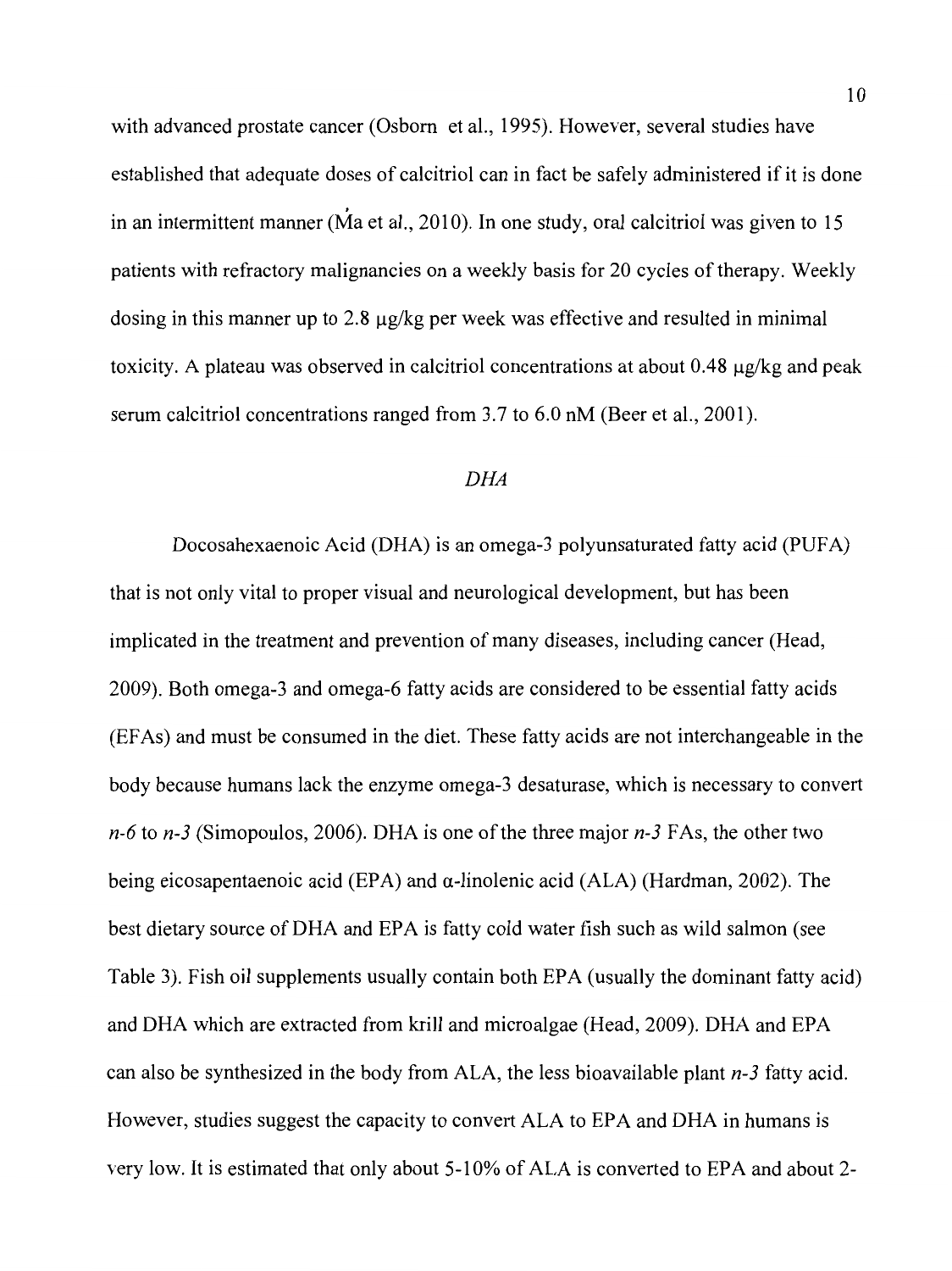5% is converted to DHA in healthy adults. In addition, the conversion rate is lowered by 40-50% when combined with a diet that is relatively high in *n-6* F As (Gerster, 1998). The most abundant *n-3* fatty acid in most Western diets, ALA is found in certain vegetable oils, green leafy vegetables, walnuts, flax and chia seeds (Hardman, 2002; Leitzmann et al., 2004).

| 20.33 g. (OSDA nuu icht database Telease 24).<br><b>Food Source</b> | $DHA + EPA$ | <b>Food Source</b>       | <b>ALA</b> |
|---------------------------------------------------------------------|-------------|--------------------------|------------|
| (per serving)                                                       | (mg)        | (per tablespoon)         | (mg)       |
| Cod                                                                 | 134         | <b>Pumpkin seeds</b>     | 51         |
| Catfish                                                             | 151         | Soybean oil              | 1,231      |
| <b>Clams</b>                                                        | 241         | Canola oil               | 1,302      |
| <b>Shrimp</b>                                                       | 267         | Walnut oil               | 1,414      |
| Flounder                                                            | 426         | <b>Flaxseeds</b>         | 2,350      |
| Pollock                                                             | 460         | <b>Walnuts</b> , English | 2,574      |
| Tuna, canned                                                        | 733         | Chia seeds               | 5,055      |
| Salmon                                                              | 1825        | <b>Flaxseed oil</b>      | 7,249      |

**Table 3:** DHA, EPA, and ALA content of omega-3-rich foods. 1 tbsp oil = 13.6 g., 1 tbsp seeds/nuts = 28.35 g. (USDA nutrient database release 24).

It appears that the type, rather than the amount, of dietary fat consumed may be more important in the pathogenesis of breast cancer (Grammatikos et al., 1994). The ratio of dietary *n-6* to *n-3* is especially important because both fatty acids compete with each other for an enzymatic substrate needed to produce prostaglandins (Bagga et al., 2002; Culp et al., 1979). The human population evolved on a ratio of dietary *n-6* to *n-3* fatty acids close to 1, but that ratio is now about  $15/1$  to  $16.7/1$  in a typical Western diet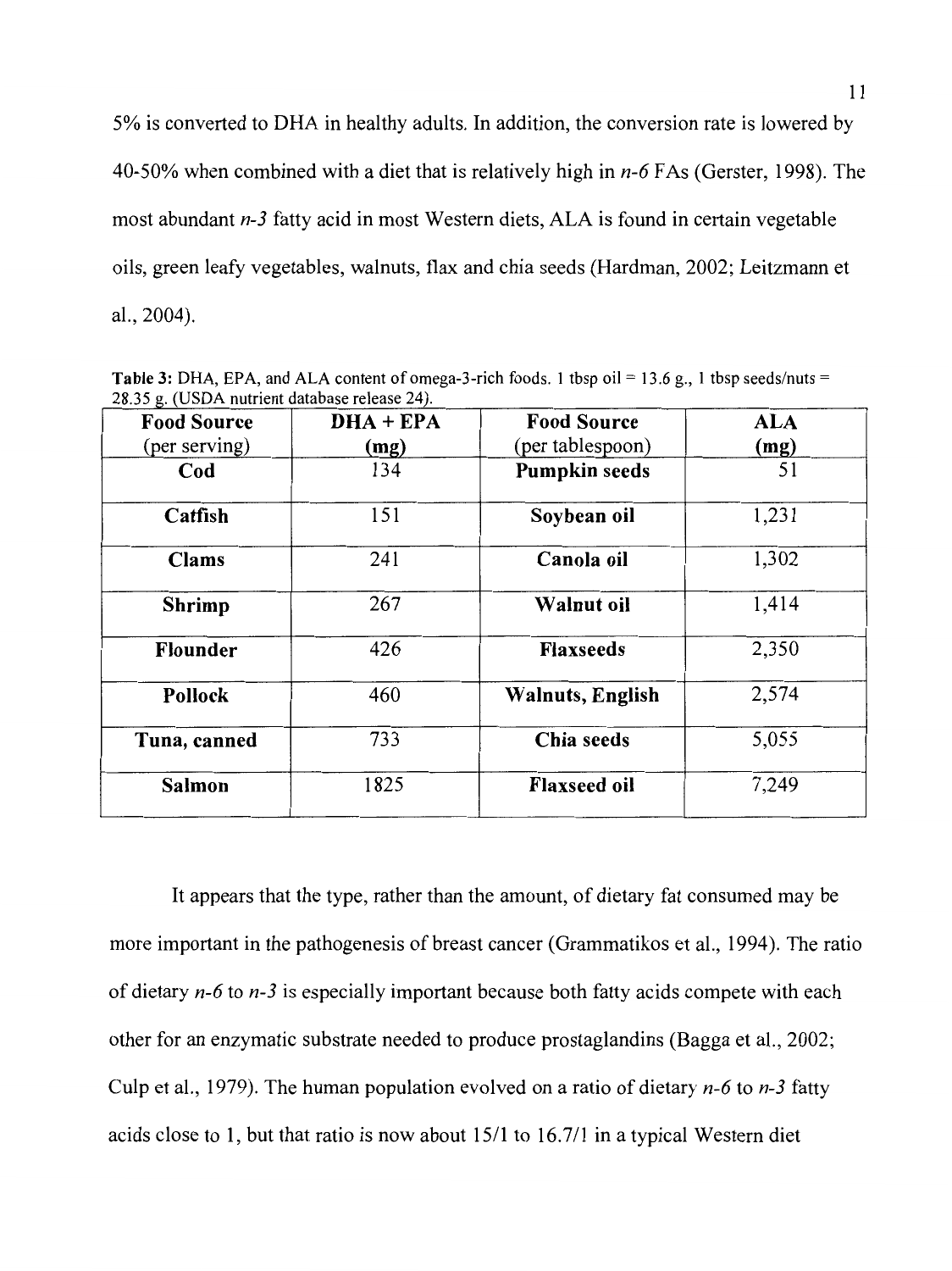(Simopoulos, 2001). Omega-3 fatty acids exhibit anti-inflammatory effects by suppressing inflammatory cytokines such as interleukin 1 $\beta$  (IL-1 $\beta$ ), interleukin 6 (IL-6) and tumor necrosis factor (TNF $\alpha$ ). *N*-6 fatty acids, on the other hand, are proinflammatory. This observation is one reason why a lower dietary ratio of *n-6* to *n-3* is beneficial to people suffering from or at risk for diseases characterized by inflammation (Simopoulos, 2006). Some of the diseases that have been linked to diets rich in *n-6* fatty acids and low in *n-3* fatty acids include cardiovascular disease, hypertension, renal disease, diabetes, arthritis, ulcerative colitis, Crohn's disease, and cancer (Simopoulos, 1999).

Epidemiological studies have revealed a negative correlation between the intake of *n-3* fatty acids and cancer risk. Omega 3 fatty acids have clear anticarcinogenic properties in animal models and *in vitro,* while omega 6 fatty acids tend to have the opposite effect by *increasing* cancer risk (Grammatikos et al., 1994; Fay et al., 1997; Hardman, 2002; Connolly et al., 1999). Not surprisingly, epidemiologic research has revealed lower incidences of breast cancer in locations where fish makes up a larger part of the diet, and higher incidences where vegetable oils are consumed in greater quantities, such as the U.S. (Grammatikos et al., 1994). As the diets of Japanese women have become more westernized and lower in *n-3* fatty acids, death rates from breast cancer in this population have been on the rise (Lands et al., 1990).

Studies have noted a negative correlation associated with risk for other types of cancers as well, including prostate cancer. A 12-year follow-up study of nearly 50,000 men revealed that the consumption of fish more than three times per week was associated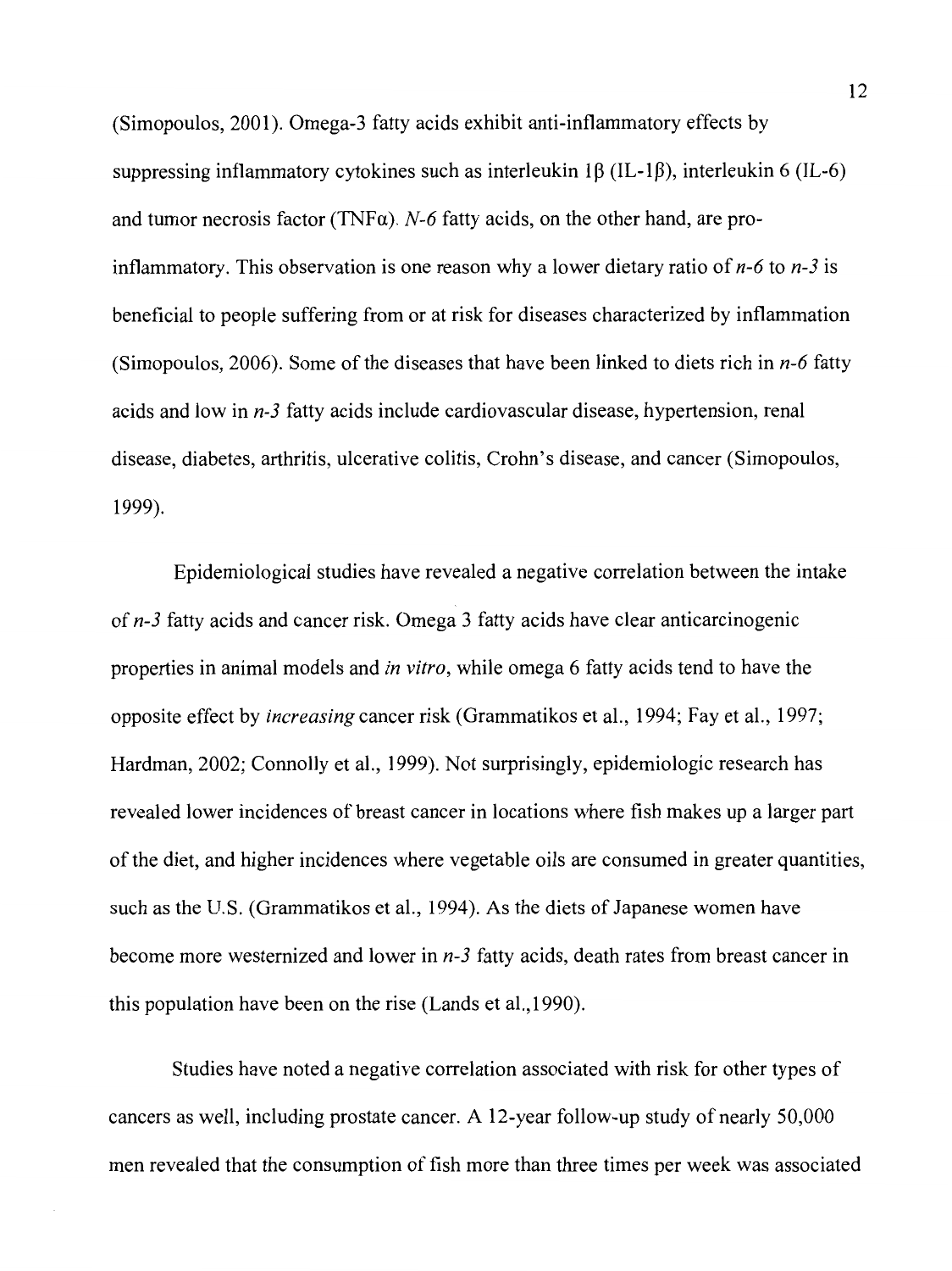with a reduced risk of prostate cancer. In addition, it was noted that for every 0.5 g increase of dietary marine fatty acids per day, overall risk of metastatic cancer decreased by 24% (Augustsson et al., 2003).

Assessment of the dietary intakes of 3081 breast cancer survivors participating in the Women's Healthy Eating and Living (WHEL) study revealed that women with the highest intakes of EPA and DHA from food  $(> 73 \text{ mg/day})$  had a 25% reduction in further breast cancer events as compared with the group with the lowest intakes. Higher intakes of dietary EPA and DHA also correlated with a reduced risk of all-cause mortality in a dose-dependent manner (Patterson et al.,2011 ). The results of another study comparing the dietary patterns of 358 breast cancer patients and 360 controls with no history of cancer found that high intakes of fatty fish were associated with reduced breast cancer risk (Kim et al., 2009).

The analysis of breast adipose tissue is an accurate and practical estimate of dietary fat intake. A case-control study carried out in France examined the fatty acid composition of breast adipose tissue from 329 patients with either breast cancer or benign breast disease and determined that *n-3* fatty acid levels were inversely associated with breast cancer risk (Maillard et al., 2002). Another study comparing 73 breast cancer patients to 74 controls found that the levels of *n*-6 PUFA in the breast adipose tissue was significantly higher in the breast cancer patients as compared with the controls (Bagga et al., 2002).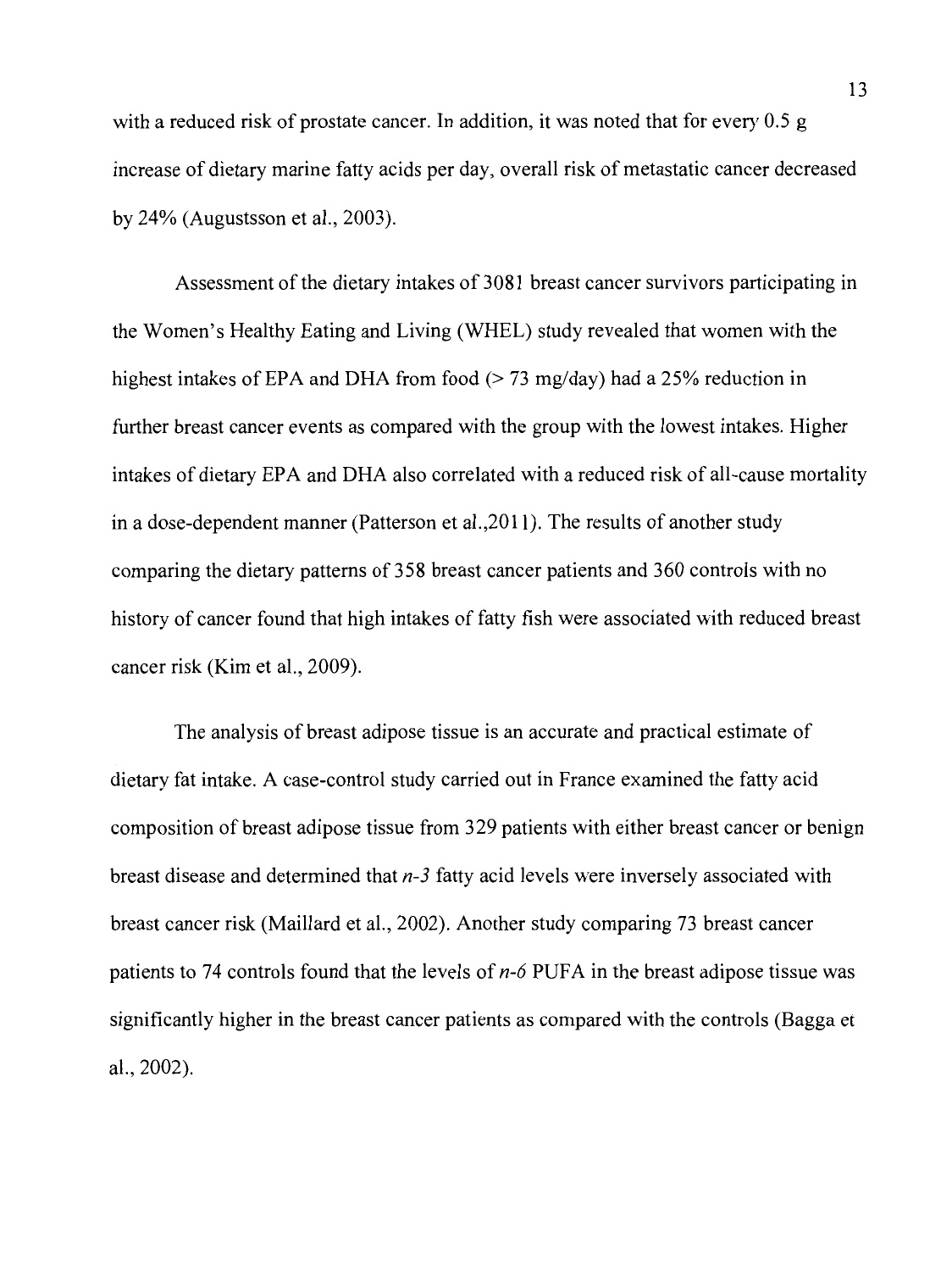Research on animal models has confirmed the protective effects of DHA as it relates to carcinogenesis, as well as its effect on breast tumor growth and metastasis. One study revealed that mice fed a diet rich in ALA from flaxseed displayed a decreased growth rate of mammary tumors and an inhibition of tumor metastasis (Chen et al., 2002). A novel study using a combined treatment of fish oil (Maxepa) and 1,25  $d$ ihydroxyvitamin  $D_3$  on rats with DMBA-induced breast cancer revealed a significant decrease in the amount and incidence of mammary tumors as compared to effects of the compounds administered alone. Researchers found that the chemotherapeutic effects of daily oral doses of fish oil and vitamin D3 occurred as a result of reduced cell proliferation and decreased levels of inducible nitric oxide synthase (iNOS) (Chatterjee et al., 2010).

*In vitro* studies have revealed that omega-3 fatty acids in the form of DHA significantly increase the rate of apoptosis and differentiation in human MCF-7 breast cancer cells and inhibit their growth (Kang et al., 2010). One study evaluated some of the mechanisms behind DHA-induced apoptosis in this cell line and found that it occurs via reactive oxygen species (ROS) formation and activation of caspase 8 (Kang et al., 2010). A similar study using MCF-7 cells confirmed this effect and found that as apoptosis was induced, so was the expression of procaspase-8 and bcl-2 (Corsetto et al., 2011). While DHA has been shown to reduce the growth of MCF-7 breast cancer cells by up to 50% in a dose-dependent manner (6-30  $\mu$ M), DHA at levels below 24  $\mu$ M had no effect on noncancerous human mammary cell lines (Grammatikos et al., 1994).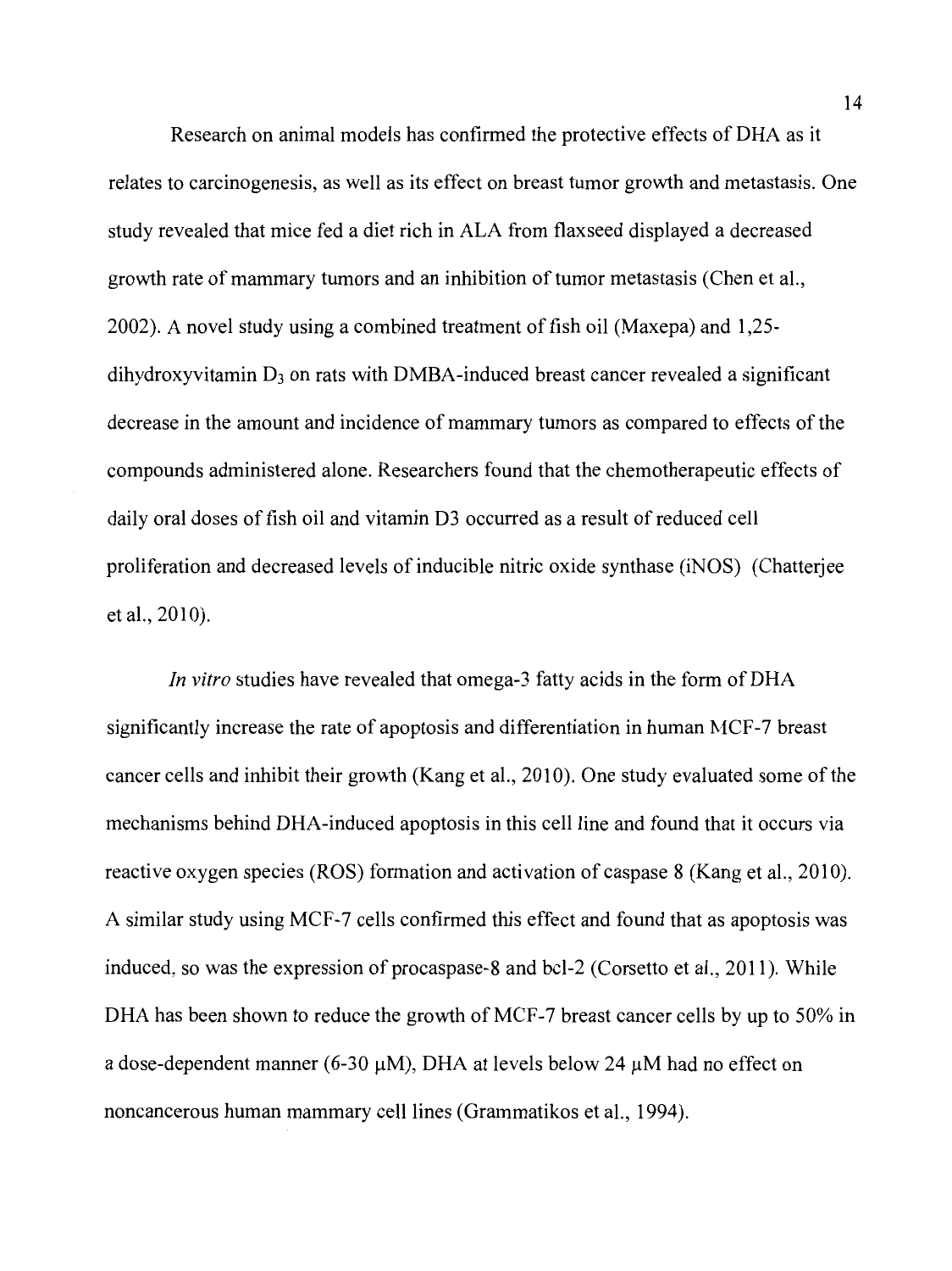Although the mechanisms behind the chemotherapeutic effects of DHA are not well defined, evidence suggests that one reason for the opposing effects essential fatty acids have on tumor expression is due to prostaglandin E2 (an eicosanoid), which is known to enhance tumor growth. While prostaglandin E2 originates from *n-6* fatty acids, *n-3* fatty acids inhibit its production (Norman et al., 2003). Most of the various proposed mechanisms for the anticancer effects of DHA including the reduction of cell proliferation and neoplastic transformation as well as enhanced apoptosis and antiangiogenicity are either directly or indirectly related to their inhibition of eicosanoid production from *n-6* fatty acids (Kang et al., 2010). A study using the breast cancer cell line MDA-MB-231 discovered that cell growth was stimulated by *n-6* and *n-9* PUF As, and inhibited by *n-3* PUF As, particularly DHA and to a lesser extent, EPA (Rose & Connolly, 1990).

## *5-Fluorouracil*

5-Fluorouracil is an antimetabolite that induces apoptosis by targeting the enzyme thymidylate synthase (TS) which disrupts DNA synthesis within the cell. It has been shown to work synergistically with DHA to slow cell growth in colon cancer cells more effectively than either compound administered alone, and was effective in low-dose combinations (Calviello et al., 2005). A study carried out on 56 breast cancer patients revealed an association between the levels of DHA in mammary adipose tissue and the patient's response to chemotherapy treatment. After a combined treatment with vindesine, cyclophosphamide, and 5-Fluorouracil, it was reported that the patients with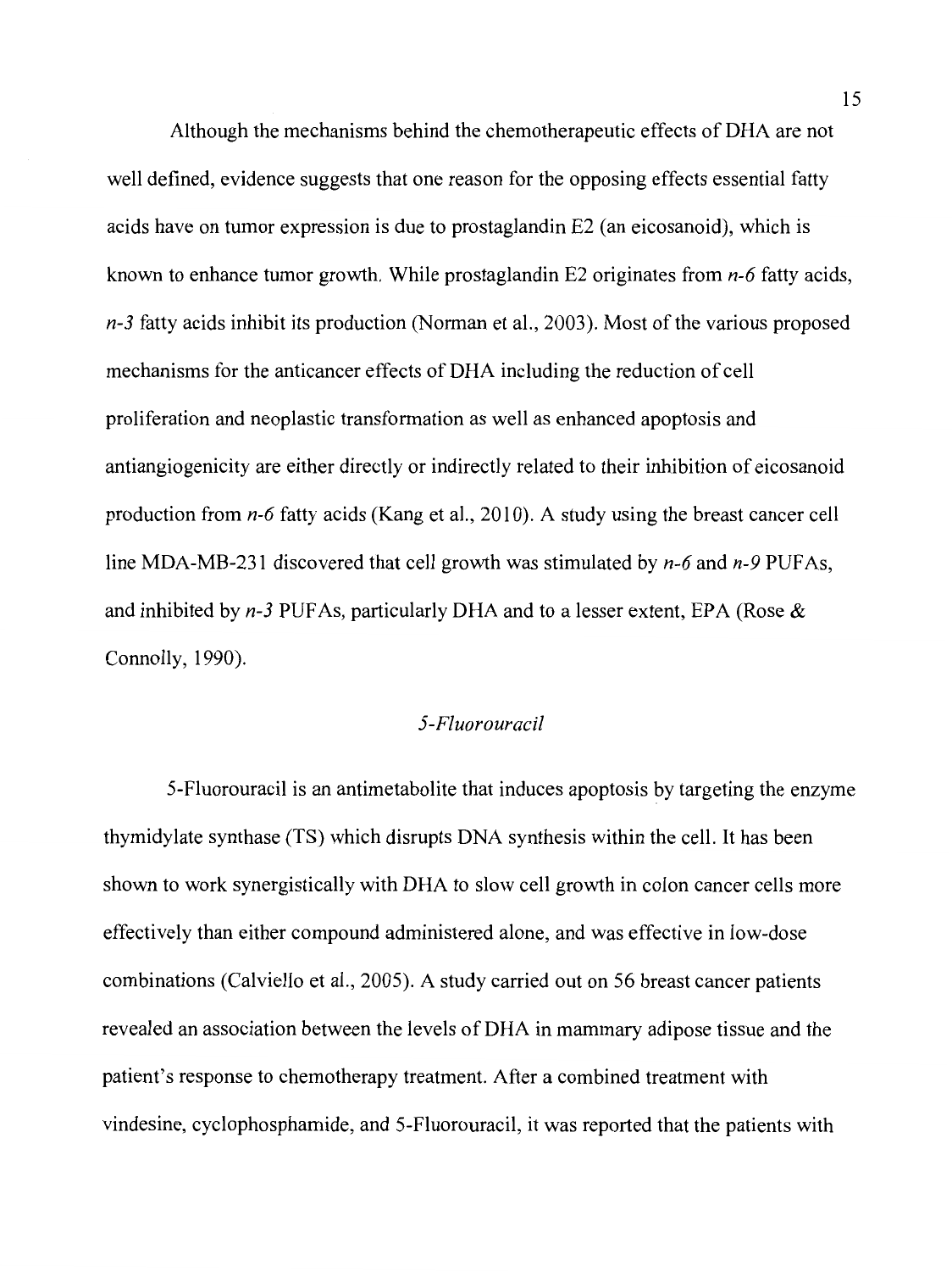the largest decrease in tumor size following treatment were the ones with elevated levels of DHA (Bougnoux et al., 1999).

The combined therapeutic effect of vitamin D and 5-Fluorouracil has also been found to produce some promising results *in vitro.* A study published in 2010 revealed that vitamin D enhanced the susceptibility of human colon cancer cells to the effects of 5- Fluorouracil by activating the calcium-sensing receptor which decreases the expression of survivin and thymidylate synthase within the cell. Since 5-Fluorouracil works by targeting thymidylate synthase, a lower expression of TS increased the efficacy of the drug (Liu et al., 2010). Another study using human MCF-7 cells sought to determine whether pretreating the cells with vitamin D and/or all-*trans*-retinoic acid (ATRA) would increase the efficacy of the cytotoxic drugs paclitaxel (Taxol) and Adriamycin. The researchers concluded that vitamin D and ATRA both increased cellular sensitivity to the chemotherapy drugs, and this occurred when administered both in combination and individually (Wang et al., 2000). In another study, researchers pretreated MCF-7 cells with 10 nM 1,25( $OH$ )<sub>2</sub>D<sub>3</sub> before exposing them to doxorubicin and observed a synergistic effect. Interestingly, in this study  $1,25(OH)_2D_3$  exhibited no effect on cell number and viability on its own (Ravid et al., 1999).

In summary, vitamin D and DHA appear to have chemotherapeutic properties that are evident both *in vitro* and *in vivo.* Few studies have evaluated the combined effects of these compounds, which was a primary objective of ours. The ability of vitamin D and/or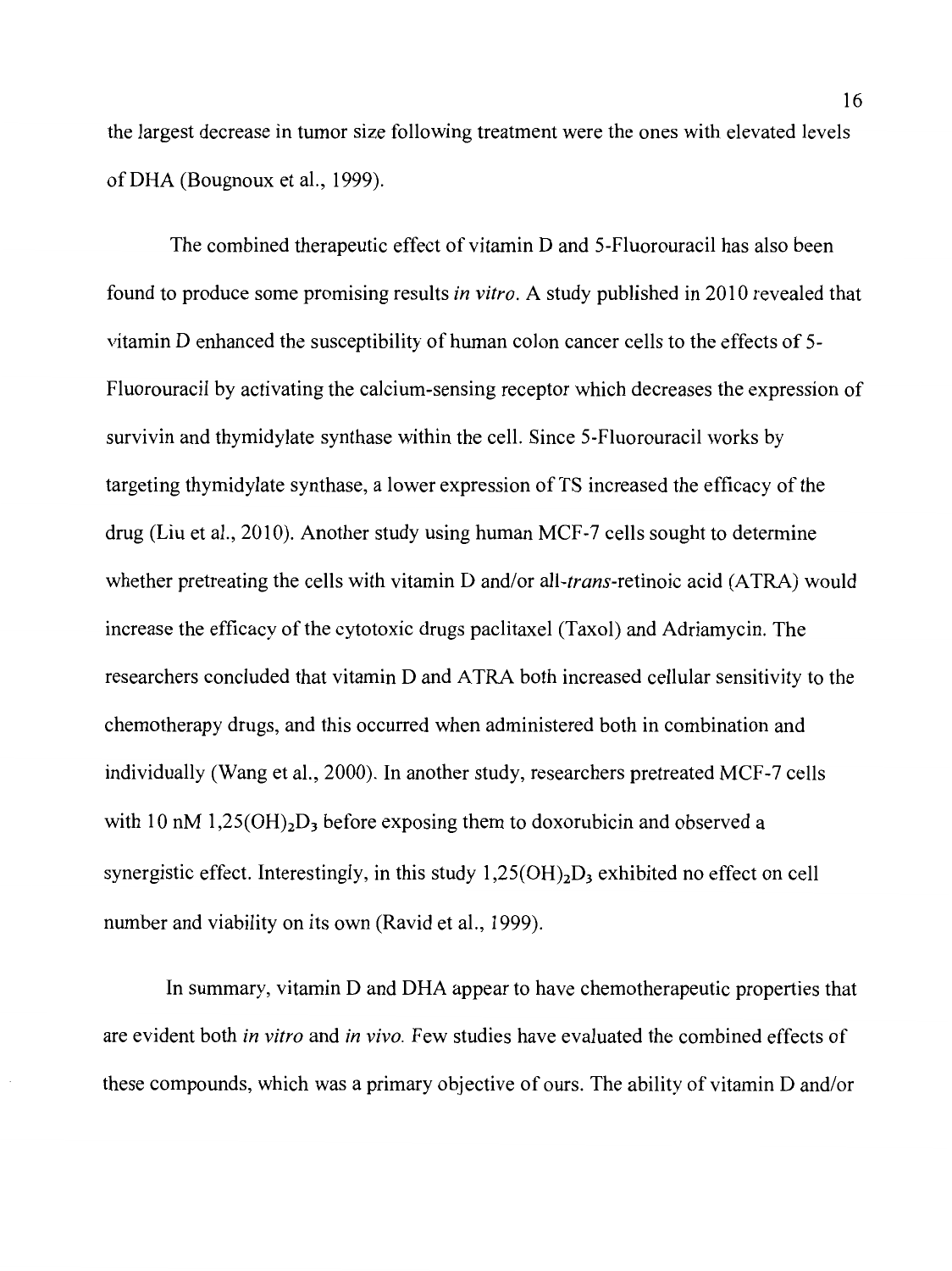DHA to exhibit anticancer effects *in vitro* suggests the possibility of a promising clinical application for breast cancer patients.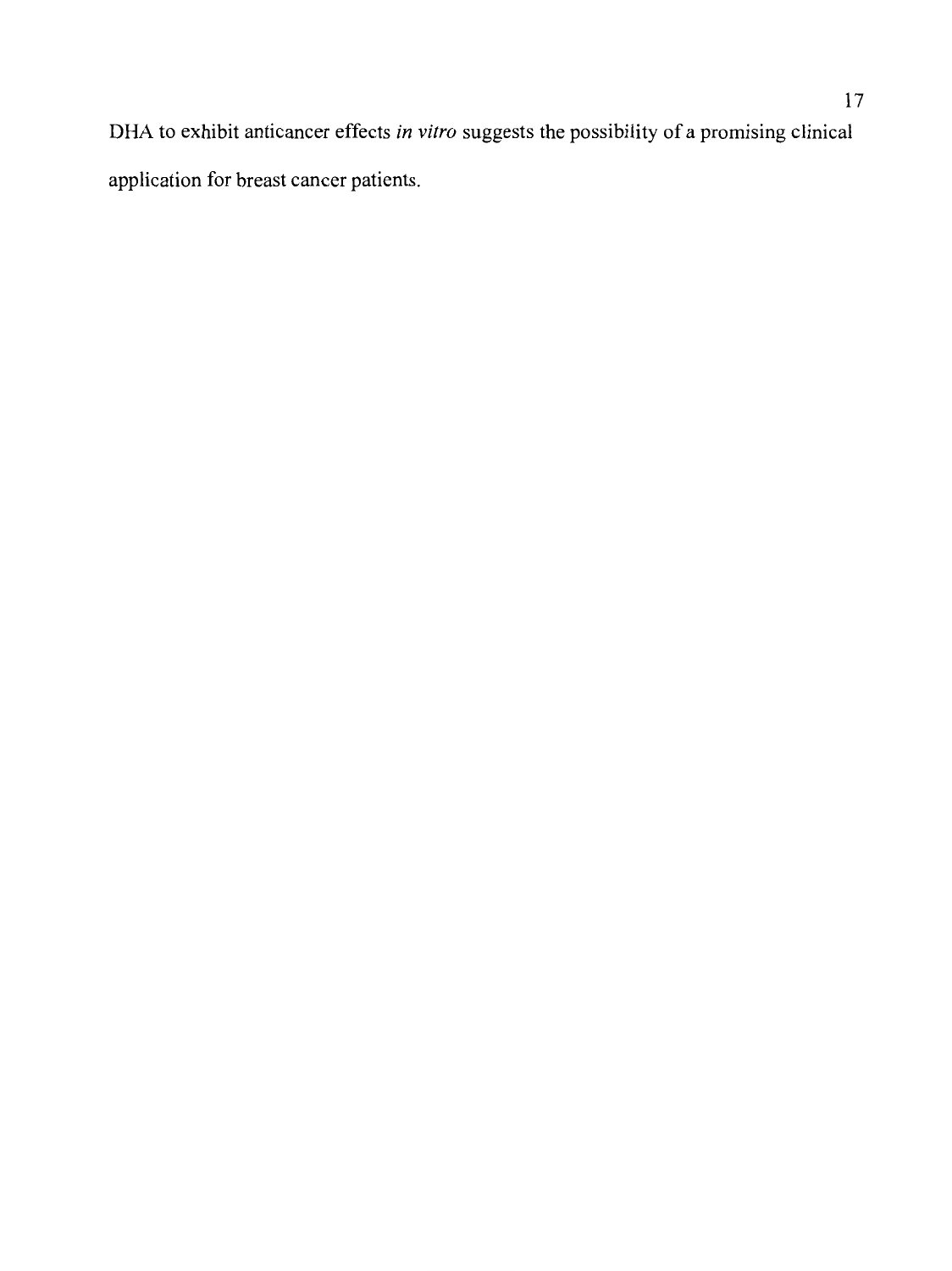## References

- Abbas S, Linseisen J, Slanger T, Kropp S, Mutschelknauss EJ, Flesch-Janys D, Chang-Claude J. Serum 25-hydroxyvitamin D and risk of post-menopausal breast cancer - results of a large case-control study. *Carcinogenesis.* 2008; 29: 93-99.
- American Institute for Cancer Research/World Cancer Research Fund. *Food, Nutrition and the Prevention of Cancer: A Global Perspective* (American Institute for Cancer Research, Washington, 1997).
- Augustsson K, Michaud DS, Rimm EB, Leitzmann MF, Stampfer MJ, Willett WC, Giovannucci E. A prospective study of intake of fish and maride fatty acids and prostate cancer. *Cancer Epidemiology, Biomarkers* & *Prevention.* 2003; 12:64.
- Bagga D, Anders KH, Wang H, Glaspy JA. Long-chain n-3-to-n-6 polyunsaturated fatty acid ratios in breast adipose tissue from women with and without breast cancer. *Nutrition and Cancer.* 2002; 42(2): 180-185.
- Beer TM, Munar M, Henner WD. A phase I trial of pulse calcitriol in patients with refractory malignancies. *Cancer.* 2001; 91 :2431-9.
- Bertone-Johnson ER, Chen WY, Halick MF, Hollis BW, Colditz GA, Willett WC, Hankinson SE. Plasma 25-hydroxyvitamin D and 1,25-dihydroxyvitamin D and risk of breast cancer. *Cancer Epidemiology, Biomarkers* & *Prevention.* 2005; 14: 1991-1997.
- Bougnoux P, Hajjaji N, Farrasson MN, Giraudeau B, Couet C, Le Floch 0. Improving outcome of chemotherapy of metastatic breast cancer by docosahexaenoic acid: a phase II trial. *British Journal of Cancer.* 2009; 101: 1978-1985.
- Brose MS, Rebbeck TR, Calzone KA, Stopfer JE, Nathanson KL, Weber BL. Cancer risk estimates for BRCAl mutation carriers identified in a risk evaluation program. *Journal of the National Cancer Institute.* 2002; 94: 1365-72.
- Chen J, Stavro M, Thompson LU. Dietary flaxseed inhibits human breast cancer growth and metastasis and downregulates expression of insulin-like growth factor and epidermal growth factor receptor. *Nutrition and Cancer.* 2002; 43(2): 187-192.
- Chlebowski RT, Johnson KC, Kooperberg C, et al. Calcium plus vitamin D supplementation and the risk of breast cancer. *Journal of the National Cancer Institute.* 2008; 100:1581-1591.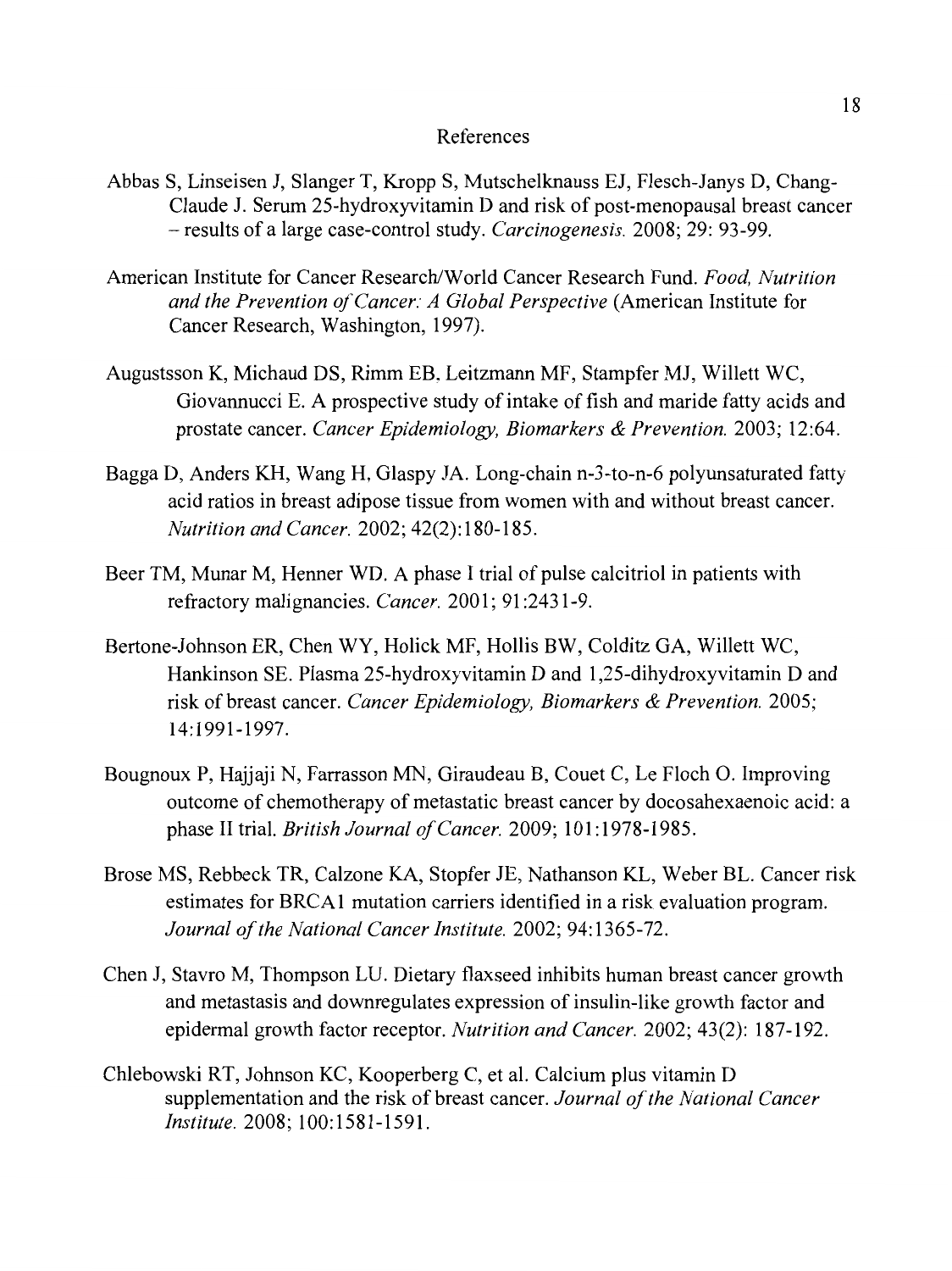- Colston KW, Hansen CM. Mechanisms implicated in the growth regulatory effects of vitamin Din breast cancer. *Endocrine-Related Cancer* 2001; 9:45-59.
- Connolly JM, Gilhooly EM, Rose DP. Effects of reduced dietary linoleic acid intake, alone or combined with an algal source of docosahexaenoic acid, on MDA-MB-231 breast cancer cell growth and apoptosis in nude mice. *Nutrition and Cancer.*  1999; 35(1):44-49.
- Corsetto PA, Montorfano G, Zava S, Jovenitti IE, Cremona A, Berra B, Rizzo AM. Effects of n-3 PUFAs on breast cancer cells through their incorporation in plasma membrane. *Lipids in Health and Disease.* 2011; 10:73.
- Crew KD, Gammon MD, Steck SE, et al. Association between plasma 25 hydroxyvitamin D and breast cancer risk. *Cancer Prevention Research.* 2009; 2:598-604.
- Culp BR, Titus BG, Lands WE. Inhibition of prostaglandin biosynthesis by eicosapentaenoic acid. *Prostaglandins and Medicine.* 1979; 3 :269-278.
- Deeb KK, Trump DL, Johnson CS. Vitamin D signaling pathways in cancer: potential for anticancer therapeutics. *Nature Reviews.* 2007; 7:684-700.
- DeLuca HF. Overview of general physiologic features and functions of vitamin D. *American Journal of Clinical Nutrition.* 2004; 80(suppl): 1689S-96S.
- Fay MP, Freedman LS, Clifford CK, Midthune DN. Effect of different types and amounts of fat on the development of mammary tumors in rodents: a review. *Cancer Research.* 1997; 57:3979-3988.
- Ford HL, Sclafani RA, Degregori J. Cell cycle regulatory cascades. In: Stein GS & Pardee AB, eds. *Cell cycle and growth control: Biomolecular regulation and cancer.* Hoboken, NJ: John Wiley & Sons; 2004: 95-128.
- Freedman DM, Chang SC, Falk RT, et al. Serum levels of vitamin D metabolites and breast cancer risk in the prostate, lung, colorectal, and ovarian cancer screening trial. *Cancer Epidemiology, Biomarkers* & *Prevention.* 2008; 17:889-894.
- Gerster H. Can adults adequately convert  $\alpha$ -linolenic acid (18:3 *n*-3) to eicosapentaenoic acid (20:5 *n-3)* and docosahexaenoic acid (22:6 *n-3)? International Journal for Vitamin and Nutrition Research.* 1998; 68:159-73.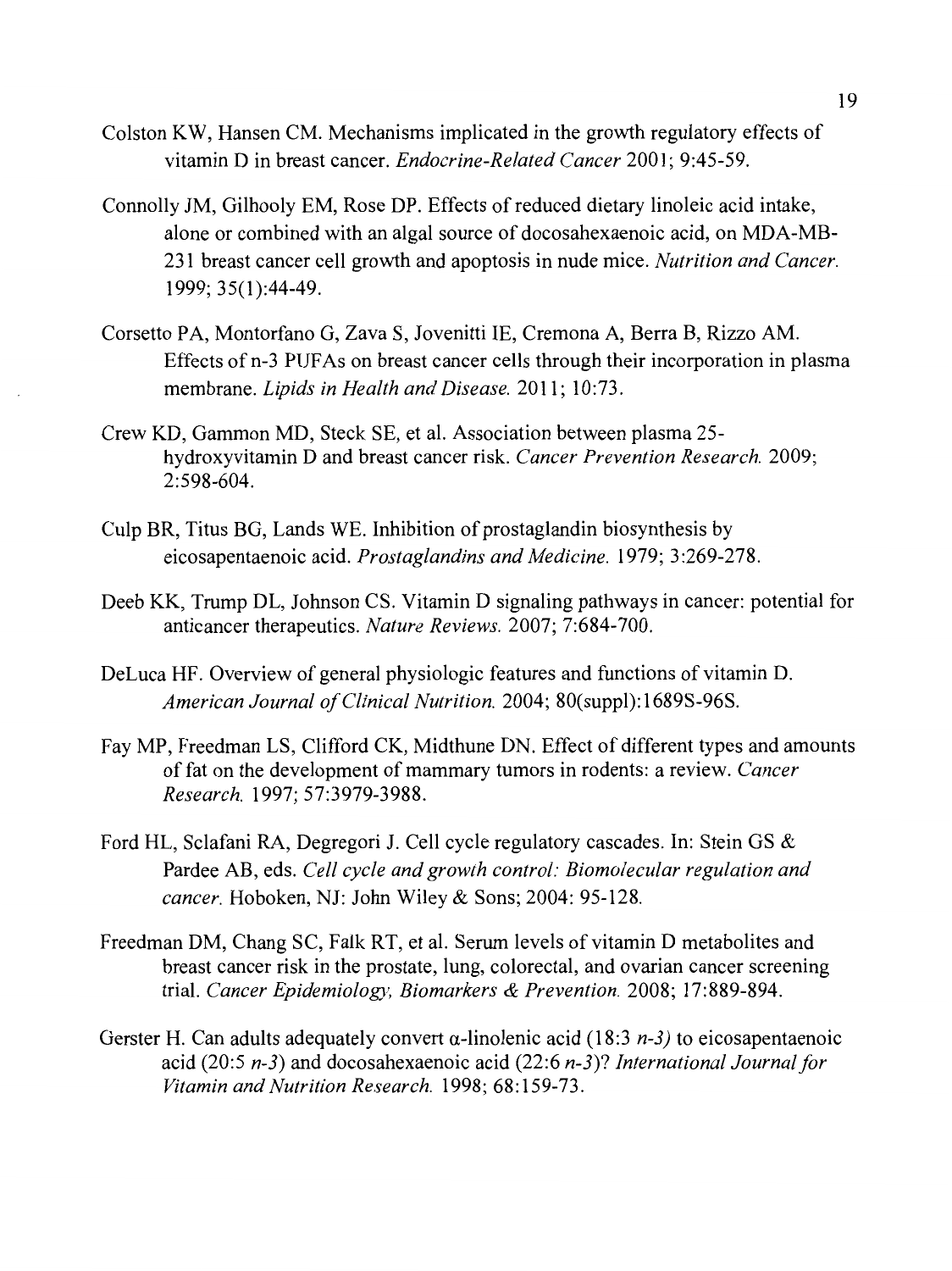- Grammatikos SI, Subbaiah PV, Victor TA, Miller WM. *n-3* and *n-6* fatty acid processing and growth effects in neoplastic and non-cancerous human mammary epithelial cell lines. *British Journal of Cancer.* 1994; 70:219-227.
- Hanahan D, Weinberg RA. The hallmarks of cancer. *Cell.* 2000; 100:57-70.
- Hardman WE. Omega-3 fatty acids to augment cancer therapy. *The Journal of Nutrition.*  2002; 132:3508S-3512S.
- Head K. (Ed) Docosahexxaenoic acid (DHA). *Alternative Medicine Review.* 2009; 14(4):391-399.
- Heaney RP, Davies KM, Chen TC, Holick MF, Barger-Lux MJ. Human serum 25 hydroxycholecalciferol response to extended oral dosing with cholecalciferol. *American Journal of Clinical Nutrition.* 2003; 77:204-10.
- Holick, MF. Vitamin D and health: evolution, biologic functions, and recommended dietary intakes for vitamin D. *Clinical Reviews in Bone and Mineral Metabolism.*  2009; 7:2-19.
- Jemal A, Bray F, Center MM, Ferlay J, Ward E, Forman D. Global cancer statistics. *Cancer Journal for Clinicians.* 2011; 61 :69-90.
- Jemal A, Siegel R, Xu J, Ward E. Cancer Statistics, 2010. *Cancer Journal for Clinicians.*  2010; 60:277-300.
- Jensen EV. From chemical warfare to breast cancer management. *Nature Medicine.* 2004; 10(10): 1018-1021.
- Kang KS, Wang P, Yamabe N, Fukui M, Jay T, Zhu BT. Docosahexaenoic acid induces apoptosis in MCF-7 cells *in vitro* and *in vivo* via reactive oxygen species formation and caspase 8 activation. *Plos One.* 2010; 5(4):e10296.
- Kemmis CM, Salvador SM, Smith KM, Welsh J. Human mammary epithelial cells express CYP27Bl and are growth inhibited by 25-hydroxyvitamin D-3, the major circulating form of vitamin D-3. *The Journal of Nutrition.* 2006; 136:887-892.
- Kim J, Lim SY, Shin A, Sung MK, Ro J, Kang HS, Lee KS, Kim SW, Lee ES. Fatty fish and fish omega-3 fatty acid intakes decrease the breast cancer risk: a case control study. *BMC Cancer.* 2009; 9:216.
- Lands WEM, Hamazaki T, Yamazaki K, Okuyama H, Sakai K, Goto Y, Hubbard VS. Changing dietary patterns. *American Journal of Clinical Nutrition.* 1990; 51 :991- 3.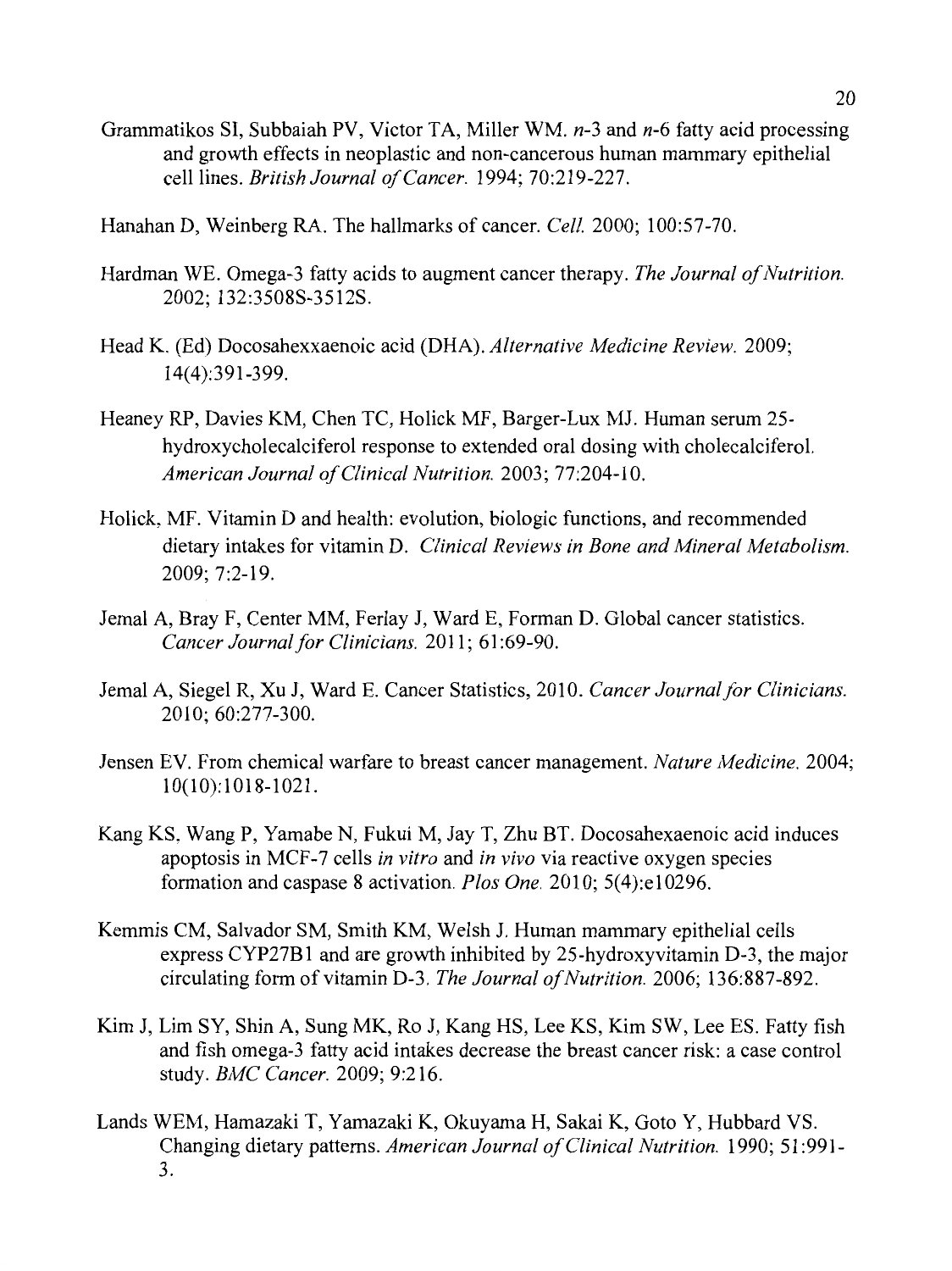- Lappe JM, Travers-Gustafson D, Davies KM, Recker RR, Heaney RP. Vitamin D and calcium supplementation reduces cancer risk: results of a randomized trial. *American Journal of Clinical Nutrition.2007;* 85:1586-1591.
- Leitzmann MF, Stampfer MJ, Michaud DS, Augustsson K, Colditz GC, Willett WC, Giovannucci EL. Dietary intake of n-3 and n-6 fatty acids and the risk of prostate cancer. *Amercian Journal of Clinical Nutrition.* 2004; 80:204-216.
- Levine AJ. p53, the cellular gatekeeper for growth and division. *Cell.* 1997; 88:323-331.
- Lim HS, Roychoudhuri R, Peto J, Schwartz G, Baade P, Moller H. Cancer survival is dependent on season of diagnosis and sunlight exposure. *International Journal of Cancer.* 2006; 119:1530-1536.
- Liu G, Hu X, Chakrabarty S. Vitamin D mediates its action in human colon carcinoma cells in a calcium-sensing receptor-dependent manner: downregulates malignant cell behavior and the expression of thymidylate synthase and survivin and promotes cellular sensitivity to 5-FU. *International Journal of Cancer*. 2010; 126:631-639.
- Ma Y, Trump DL, Johnson CS. Vitamin D in combination cancer treatment. *Journal of Cancer.* 2010; 1: 101-107.
- Madid Z, Karimi A, Molanae S, Asadi-Lari M. BRCAl protein expression level and CD44+ phenotype in breast cancer patients. *Cell Journal.* 2011; 13(3):155-162.
- Maillard V, Bougnoux P, Ferrari P, Jourdan ML, Pinault M, Lavillonniere F, Body G, Le Floch 0, Chajes V. N-3 and n-6 fatty acids in breast adipose tissue and relative risk of breast cancer in a case-control study in Tours, France. *International Journal of Cancer.* 2002; 98: 78-83.
- MangelsdorfD, Thummel C, Beato M, Herrlich P, Schutz G, Umesono K, Blumberg B, Kastner P, Mark M, Chambon P, Evans R. The nuclear receptor superfamily: the second decade. *Cell* 83: 835-839, 1995
- Mathiasen IS, Lademann U, Jaattela M. Apoptosis induced by vitamin D compounds in breast cancer cells is inhibited by bcl-2 but does not involve known caspases of p53. *Cancer Research.* 1999; 59:4848-4856.
- McCullough ML, Stevens VL, Patel R, Jacobs EJ, et al. Serum 25-hydroxyvitamin D concentrations and postmenopausal breast cancer risk: a nested case control study in the cancer prevention study-II nutrition cohort. *Breast Cancer Research.* 2009; 11 :R64.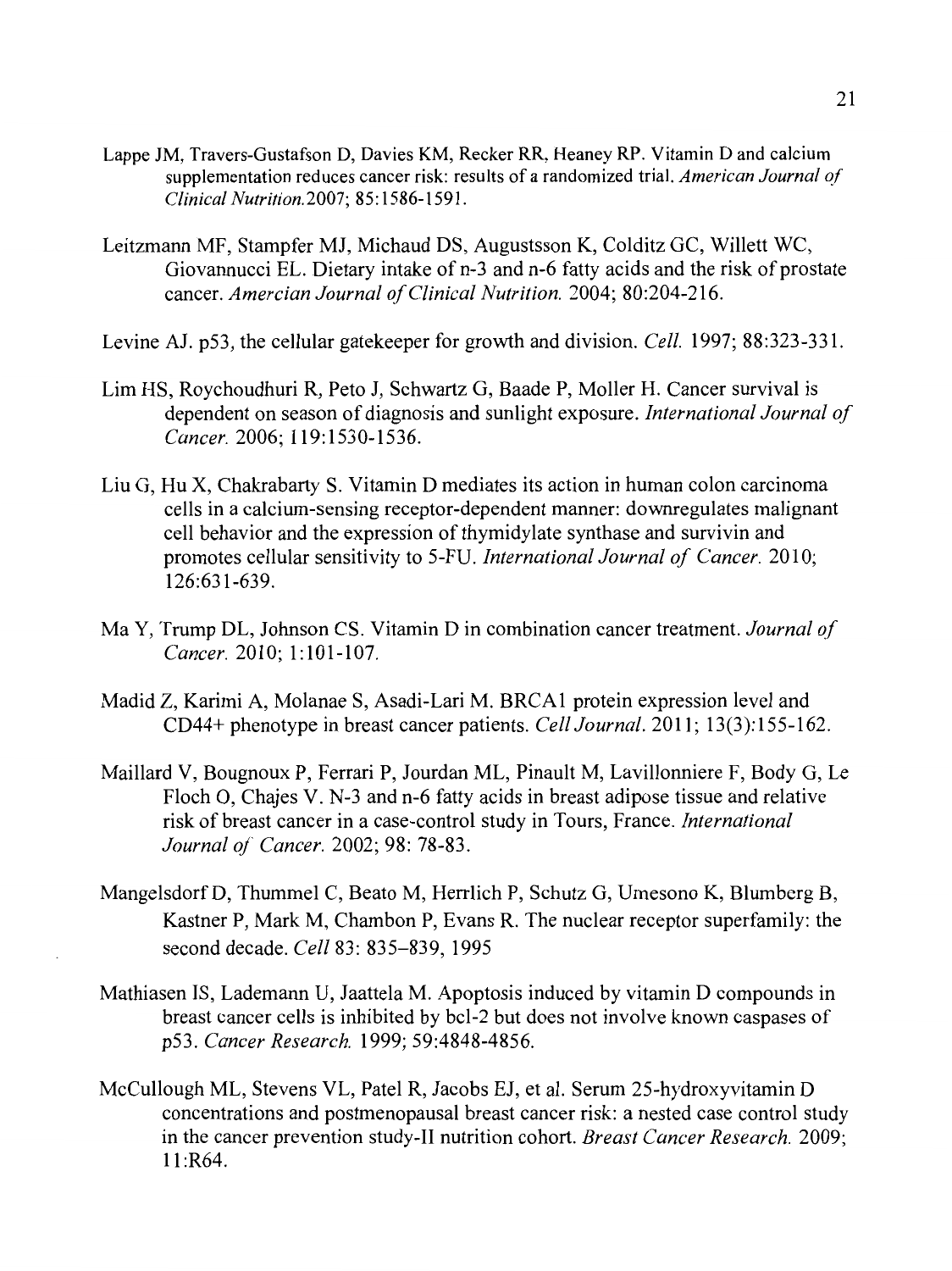- Melamed ML, Michos ED, Post M, Astor B. 25-hydroxyl vitamin D levels and the risk of mortality in the general population. *Archives of Internal Medicine.* 2008; 168(15): 1629-1637.
- Moll UM, Riou G, Levine AJ. Two distinct mechanisms alter p53 in breast cancer: mutation and nuclear exclusion. *Proceedings of the National Academy of Sciences of the United States of America.* 1992;89: 7262-7266.
- Moyad MA. Vitamin D: A rapid review. *Urologic Nursing.* 2008; 28(5):343-349,384.
- Nelms M, Sucher K, Long S. *Nutrition therapy and pathophysiology.* Belmont, CA: Brooks/Cole, 2007.
- Norman HA, Butrum RR, Feldman E, Heber D, Nixon D, Picciano MF, Rivlin R, Simopoulos A, Wargovich MJ, Weisburger EK, Zeisel SH. The role of dietary supplements during cancer therapy. *Journal of Nutrition.* 2003; 133: 3794S-3799S.
- Osborne CK. Steroid hormone receptors in breast cancer management. *Breast Cancer Research and Treatment.* 1998; 51 :227-238.
- Osborn JL, Schwartz GG, Smith DC, Bahnson R, Day R, Trump DL. Phase II trial of oral 1,25-dihydroxyvitamin D (calcitriol) in hormone refractory prostate cancer. *Urologic Oncology.* 1995; 195-198.
- Pardee, AB. Cell fates. In: Stein GS & Pardee AB, eds. *Cell cycle and growth control: Biomolecular regulation and cancer.* Hoboken, NJ: John Wiley & Sons; 2004:3- 13.
- Patterson RE, Flatt SW, Newman VA, Natarajan L, Rock CL, Thomson CA, Caan BJ, Parker BA, Pierce JP. Marine fatty acid intake is associated with breast cancer prognosis. *Journal of Nutrition.* 2011; 141:201-206.
- Ravid A, Rocker D, Machlenkin A, Rotem C, Hochman A, Kessler-Icekson G, Liberman UA, Koren R. 1,25-dihydroxyvitamin D3 enhaces the susceptibility of breast cancer cells to doxorubicin-induced oxidative damage. *Cancer Research.* 1999; 59(4):862-7.
- Reed JC, Green DR. (2011). *Apoptosis: physiology and pathology.* New York, NY: Cambridge University Press.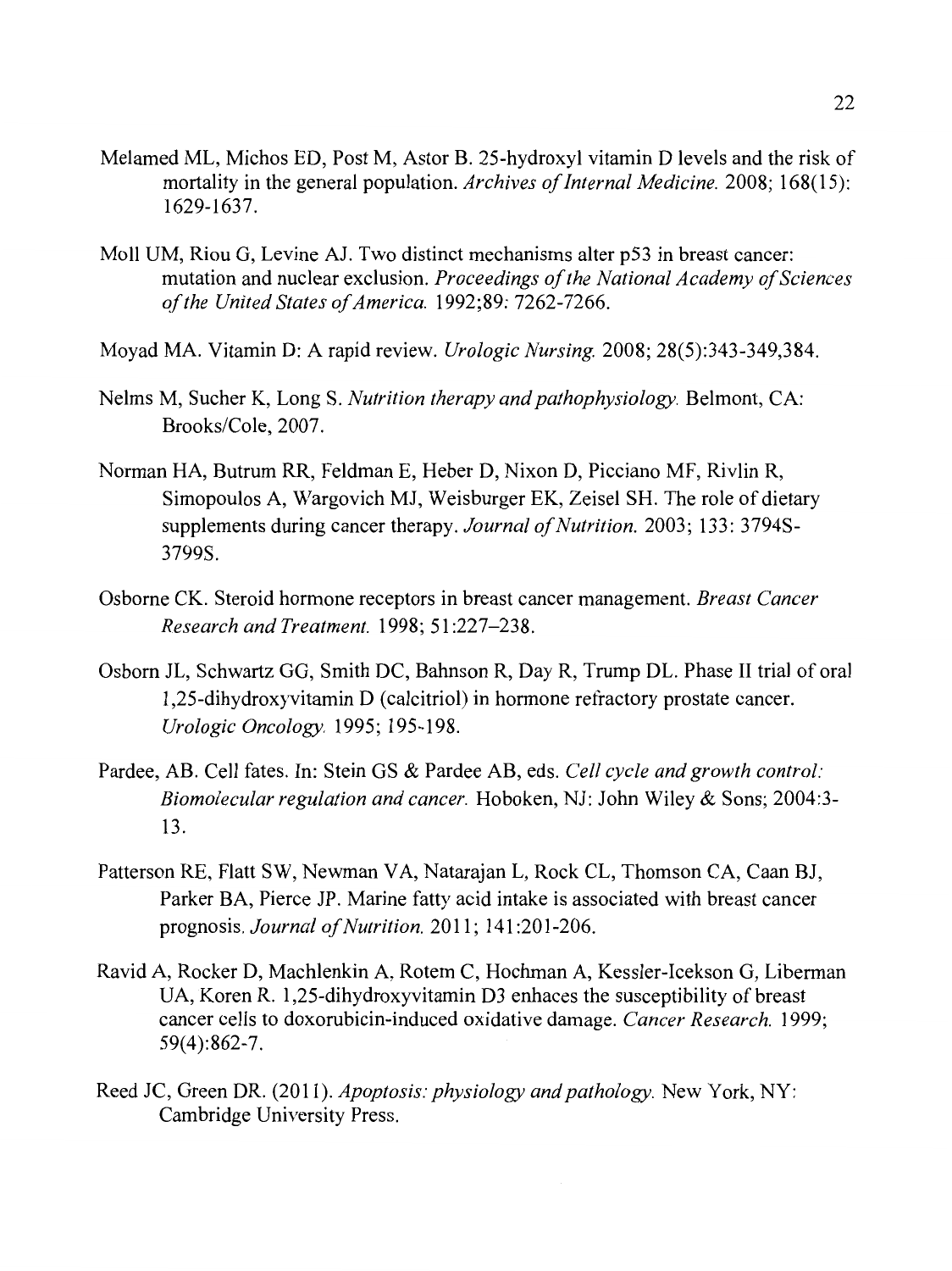- Rejnmark L, Tietze A, Vestergaard P, et al. Reduced prediagnostic 25-hydroxyvitamin D levels in women with breast cancer: a nested case-control study. *Cancer Epidemiology, Biomarkers* & *Prevention.* 2009; 18:2655-2660.
- Robsahm TE, Tretli S, Dahlback A, Moan J. Vitamin  $D_3$  from sunlight may improve the prognosis of breast-, colon- and prostate cancer (Norway). *Cancer Causes and Control.* 2004; 15:149-158.
- Rose DP, Connolly JM. Effects of fatty acids and inhibitors of eicosanoid synthesis on the growth of a human breast cancer cell line in culture. *Cancer Research.* 1990; 50:7139-7144.
- Ross CA, Manson JE, Abrams SA, Aloia JF, Brannon PM, Clinton SK, Durazo-Arvizu RA, Gallagher JC, Gallo RL, Jones G, Kovacs CS, Mayne ST, Rosen CJ, Shapses SA. The 2011 report on dietary reference intakes for calcium and vitamin D from the institute of medicine: what clinicians need to know. *Journal of Clinical Endocrinology and Metabolism.* 2001; 96(1):53-58.
- Simboli-Campbell M, Narvaez CJ, van Weelden K, Tenniswood M, Welsh J. Comparative effects of  $1,25(OH)2D_3$  and EB1089 on cell cycle kinetics and apoptosis in MCF-7 breast cancer cells. *Breast Cancer Research and Treament.*  1997; 42(1):31-41.
- Simopoulos AP. Essential fatty acids in health and chronic disease. *American Journal of Clinical Nutrition.* 1999; 70(suppl):560S-9S.
- Simopoulos AP. The Mediterranean diets: what is so special about the diet of Greece? The scientific evidence. *Journal of Nutrition.* 2001; 131:3065S-3073S.
- Simopoulos AP. Evolutionary aspects of diet, the omega-6/omega-3 ratio and genetic variation: nutritional implications for chronic diseases. *Biomedicine* & *Pharmacotherapy.* 2006; 60:502-507.
- Stiff L, Miller SM. Vitamin D: bringing light to the issue. *MLO.* 2009: 24-30.
- Swami S, Krishnan AV, Feldman D. 1a, 25-dihydroxyvitamin D<sub>3</sub> down-regulates estrogen receptor abundance and suppresses estrogen actions in MCF-7 human breast cancer cells. *Clinical Cancer Research.* 2000; 6: 3371-3379.
- Swami S, Raghavachari N, Muller UR, Bao YP, Feldman D. Vitamin D growth inhibition of breast cancer cells: gene expression patterns assessed by cDNA microarray. *Breast Cancer Research and Treatment.* 2003; 80:49-62.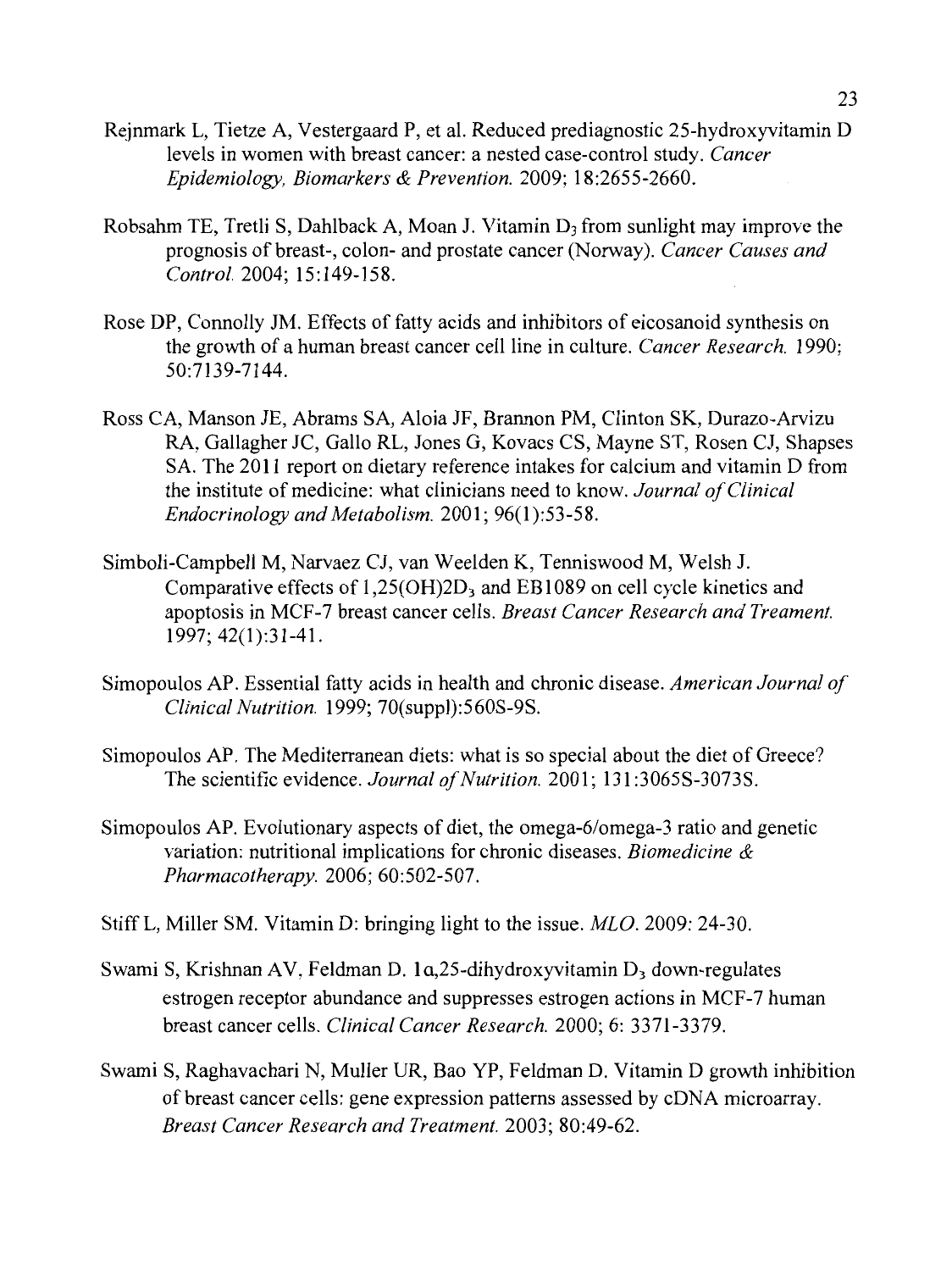- U.S. Department of Agriculture, Agricultural Research Service. 2011. USDA National Nutrient Database for Standard Reference, Release 24. Nutrient Data Laboratory Home Page, http://www.ars.usda.gov/ba/bhnrc/ndl (accessed 16 April 2012).
- Wang Q, Yang W, Uytingco MS, Christakos S, Wieder R. 1,25-dihydroxyvitamin  $D_3$  and all-trans-retinoic acid sensitize breast cancer cells to chemotherapy-induced cell death. *Cancer Research.* 2000; 60:2040-2048.
- Wang S, El-Deiry WS. Apoptosis signaling in normal and cancer cells. In: Stein GS & Pardee AB, eds. *Cell cycle and growth control: Biomolecular regulation and cancer.* Hoboken, NJ: John Wiley & Sons; 2004:95-128.
- Welsh J. Induction of apoptosis in breast cancer cells in response to vitamin D and antiestrogens. *Biochem Cell Biol.* 1994; 72(11-12):537-45.
- Welsh J. Targets of vitamin D receptor signaling in the mammary gland. *Journal of Bone and Mineral Research.* 2007; 22:V86-V90.
- Wietzke JA, Welsh J. Phytoestrogen regulation of a vitamin  $D<sub>3</sub>$  receptor promoter and 1,25-dihydroxyvitamin D<sub>3</sub> actions in human breast cancer cells. *Journal of Steroid Biochemistry* & *Molecular Biology.* 2003; 84:149-157.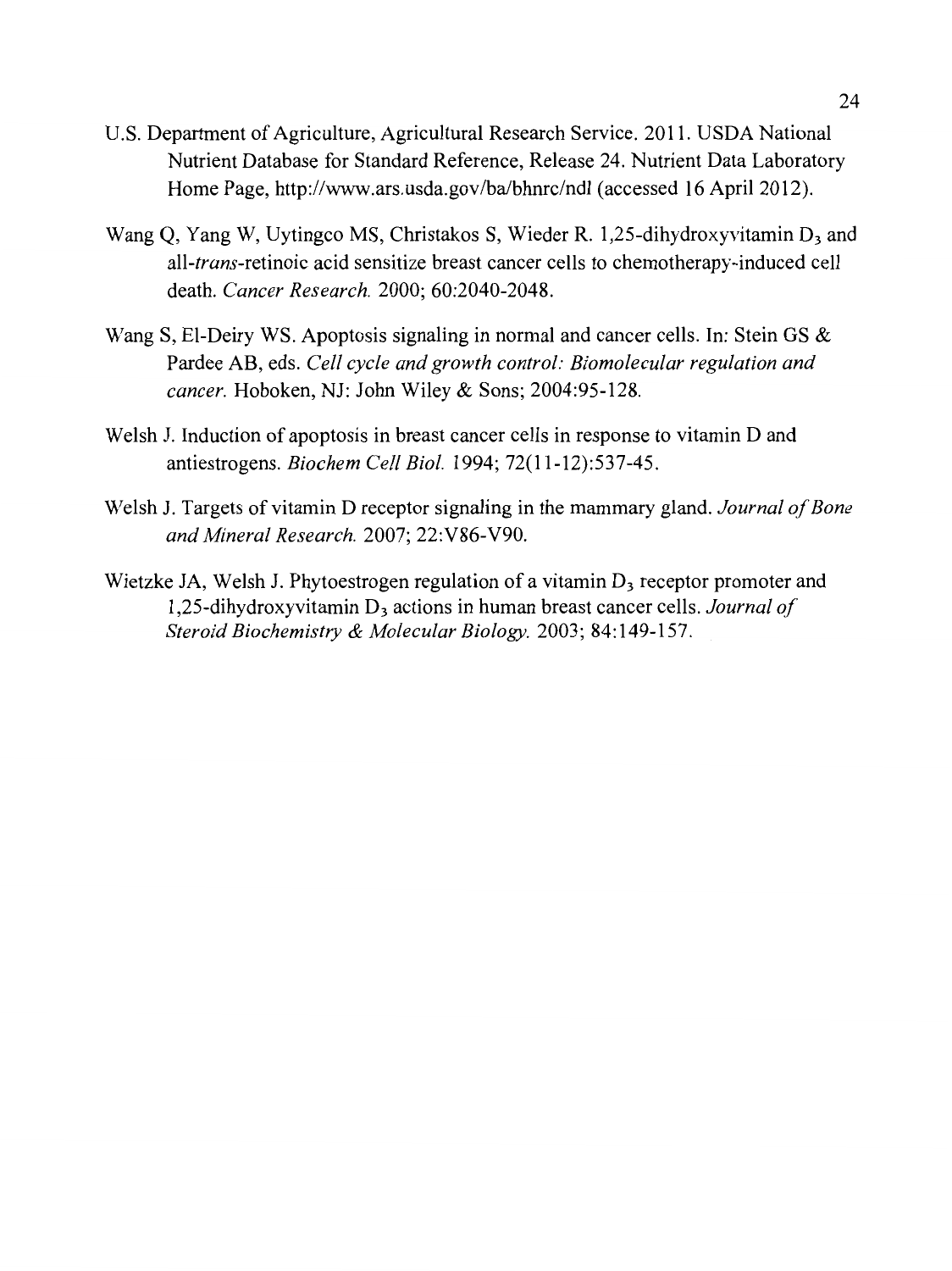## CHAPTER II

# THE EFFECTS OF 1,25-DIHYDROXYVITAMIN D<sub>3</sub>, DOCOSAHEXAENOIC ACID AND 5-FLUOROURACIL ON HUMAN BREAST CANCER CELLS

Liv A. Engelsen, Susan Hawk, Kelly Pritchett, Virginia Bennett

Central Washington University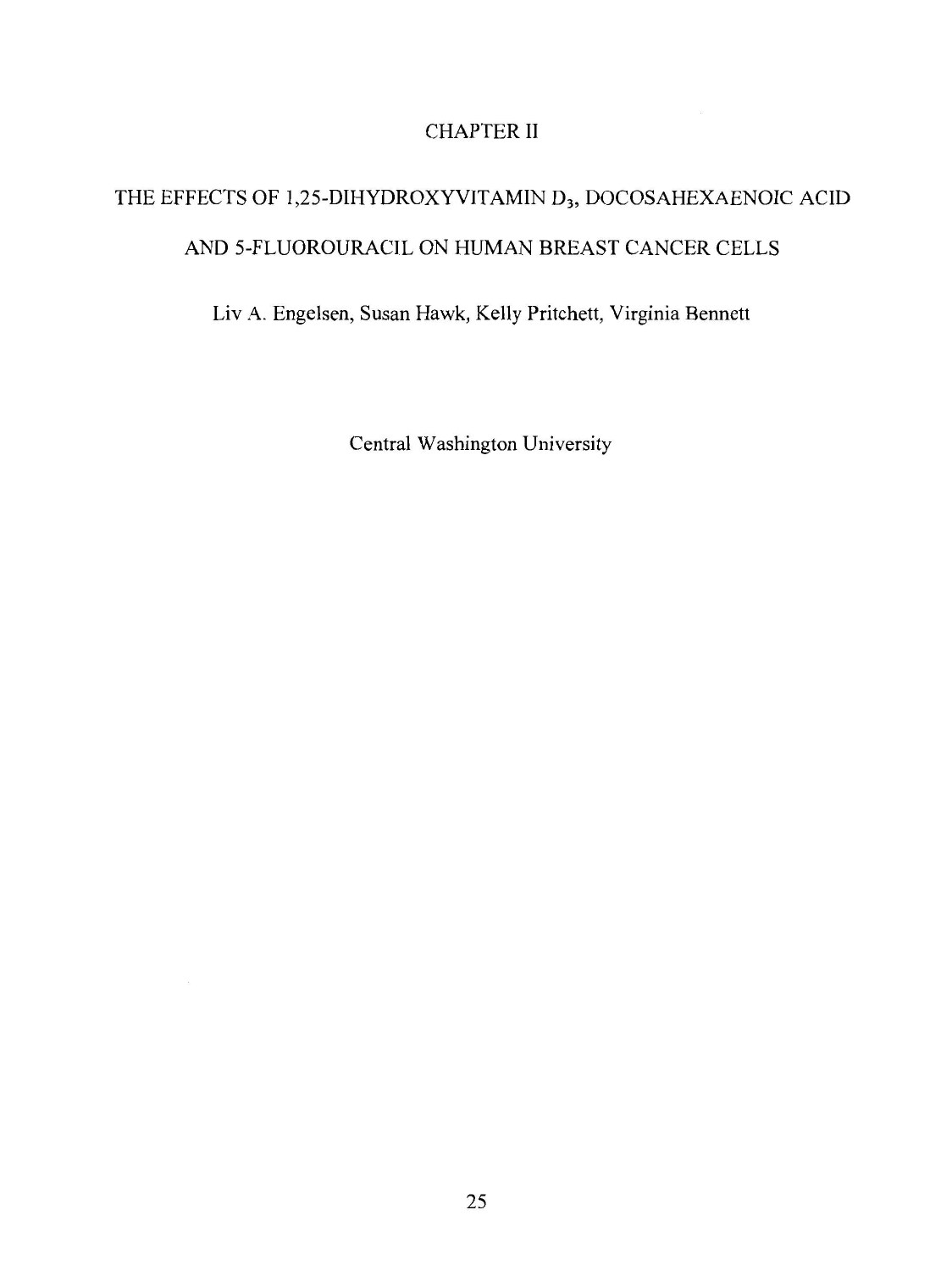## Abstract

It is well documented that vitamin D and DHA have antiproliferative effects on a variety of human cancers, including breast cancer. Studies have shown that a combination approach to cancer treatment is more effective than any one treatment administered alone. The purpose of our research was to determine whether the combination of vitamin D and DHA would demonstrate increased growth inhibition in human MCF-7 breast cancer cells. We also sought to determine whether these compounds would increase cellular sensitivity to the antimetabolite chemotherapy drug 5-Fluorourocil, which is commonly used in the treatment of breast cancer. The ability of either vitamin D or DHA to enhance the effects of a chemotherapy agent could translate to a decreased drug dosage requirement and/or a reduction in treatment time for the patient. This would be of benefit due to the undesirable side effects patients typically experience from cytotoxic drugs. In this study, human mammary epithelial cells from the MCF-7 cell line were treated with 25  $\mu$ M DHA, 1  $\mu$ M calcitriol, and 15  $\mu$ M 5-Fluorourocil alone and in multiple combinations for 72 hours. Both DHA and 5-Fluorouracil slowed growth significantly *(p*   $< 0.05$ ). In contrast, vitamin D did not inhibit cell growth at 1  $\mu$ M. The combination of vitamin D and DHA inhibited cell growth slightly more than DHA alone. Interestingly, DHA was just as effective as 5-Fluorouracil at inhibiting cell growth. These results suggest that DHA may be just as efficacious as 5-Fluorouracil in slowing breast cancer progression and therefore may suggest a dietary approach to breast cancer treatment with low toxicity.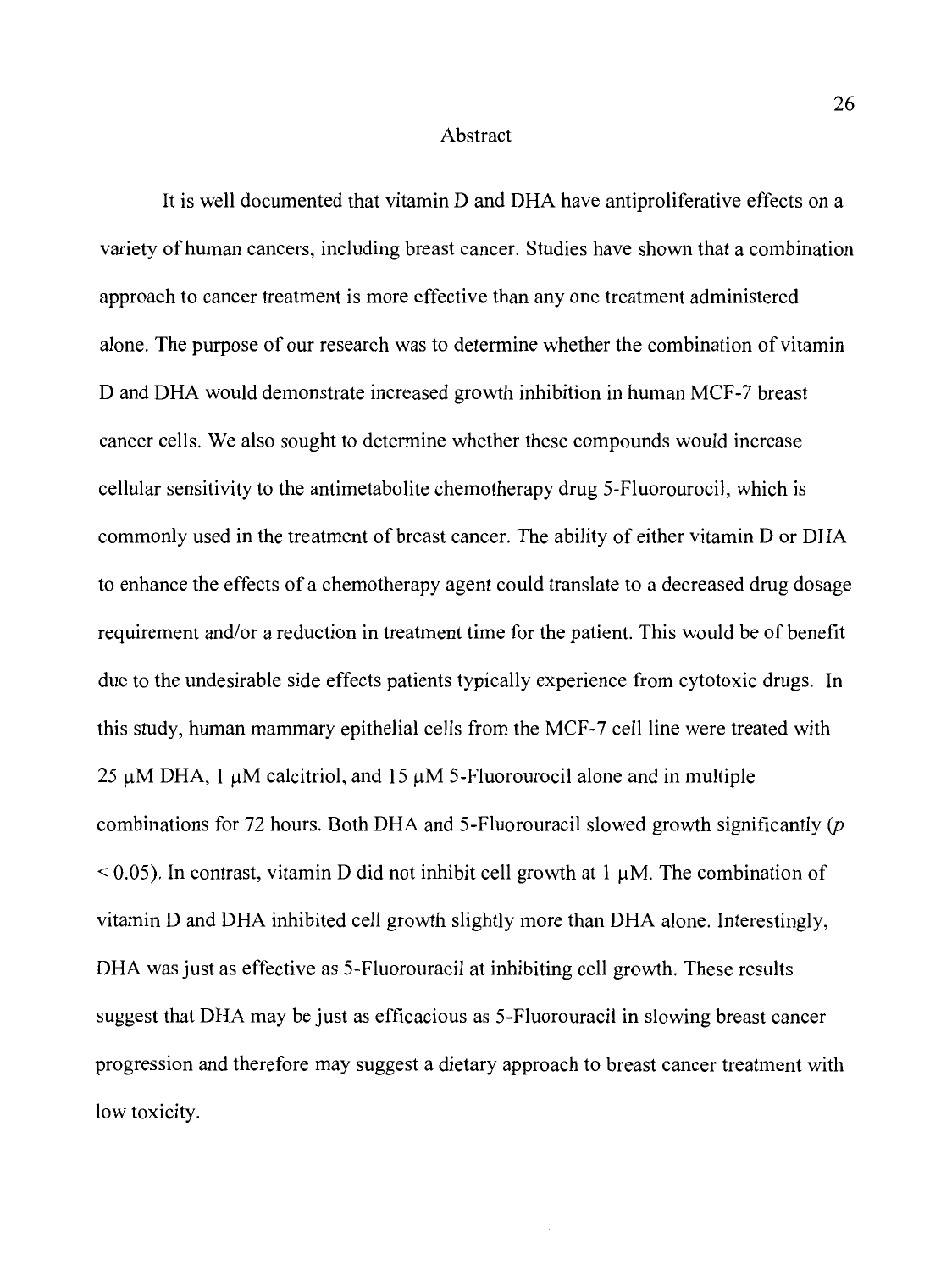### Introduction

Although breast cancer rates have been declining over the past twenty years due to early detection and treatment efforts, it still remains the leading cause of cancer death among women (Jemal et al., 2010). Established risks for developing breast cancer include obesity, reproductive factors, alcohol consumption, physical inactivity, exogenous hormones and possibly diet (Parkin et al., 2002). It has been estimated that nutrition contributes to carcinogenesis in about one-third of the cancers in developed countries, making dietary factors one of the top preventable causes of cancer (Peto, 2001 ). Recent estimates further support this relationship and suggest that nutrition and lifestyle factors may contribute to onset in nearly 80% of prostate and breast cancer cases (Go et al., 2001).

The relationship between vitamin D status and disease onset and prognosis has been a recent area of interest in all levels of research. A positive association between vitamin D status and reduced breast cancer risk has been noted (Abbas et al., 2008; Crew et al., 2009; Rejnmark et al., 2009). However, some studies failed to establish this relationship (Chlebowski et al., 2008; Freedman et al., 2008; McCullough et al., 2009). One study evaluating data from NHANES III observed no relationship between vitamin D status and cancer death, but did find that individuals with vitamin D levels of <17.8 ng/ml had a 26% higher risk of all-cause mortality (Melamed et al., 2008). Other studies have indicated that the lowest number of cancer mortalities occurred in cancer cases that were diagnosed during the summer and fall, when serum vitamin  $D_3$  levels are typically the highest (Robsahm et al., 2004; Lim et al., 2006).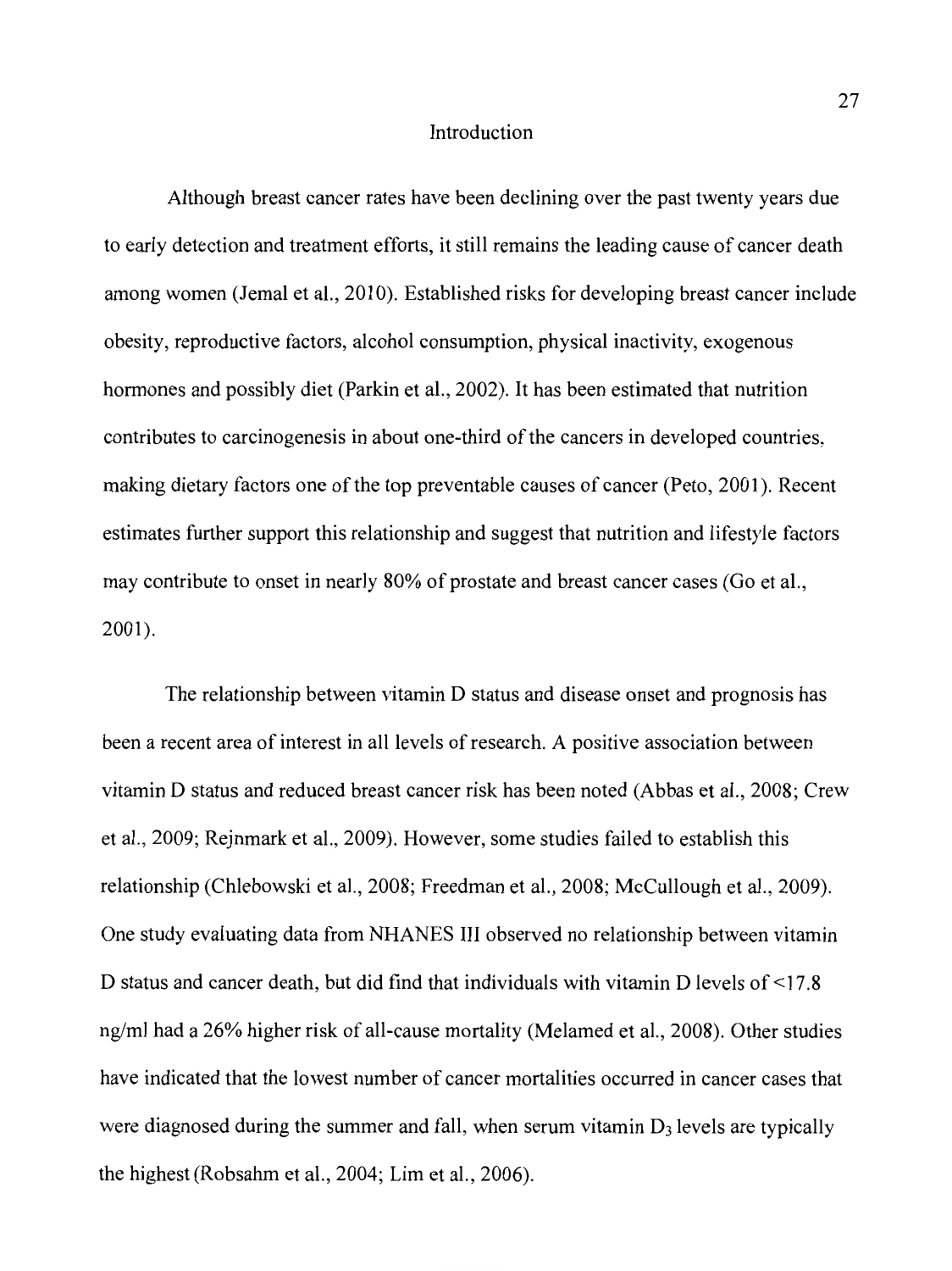Omega 3 fatty acids also have clear anticarcinogenic properties in animal models and *in vitro,* while omega 6 fatty acids tend to have the opposite effect and can increase cancer risk (Grammatikos et al., 1994; Fay et al., 1997; Hardman, 2002). Since much of the essential fatty acids consumed in the diet get incorporated directly into cell membranes, they have a significant impact on cellular control and regulation. These fatty acids are not interchangeable, and by competing with each other for the substrate necessary to produce prostaglandins they promote contrasting effects on inflammation in the body. Therefore, the ratio of essential fatty acids consumed in the diet may be a key in the prevention of cancer. Not surprisingly, epidemiologic research has revealed lower incidences of breast cancer in locations where fish (rich sources of n-3 fatty acids) comprise a larger part of the diet, and higher incidences where vegetable oils (rich sources of n-6 fatty acids) are consumed in greater quantities, such as the U.S. (Grammatikos et al., 1994).

Studies have revealed that both vitamin D and omega 3 fatty acids in the form of DHA significantly increase the rate of apoptosis in human MCF-7 breast cancer cells while inhibiting their growth (Kang et al., 2010; Deeb et al., 2007). While the exact mechanisms behind the antineoplastic effects of vitamin D and DHA are still under investigation, the results of numerous research studies show that both compounds have valuable clinical potential. Many studies have shown that the combination approach to cancer treatment is more effective than any one compound administered alone. Although many studies have been done *in vitro* to examine the individual effects of vitamin D and DHA on cancer cells, few have studied their combined therapeutic outcome.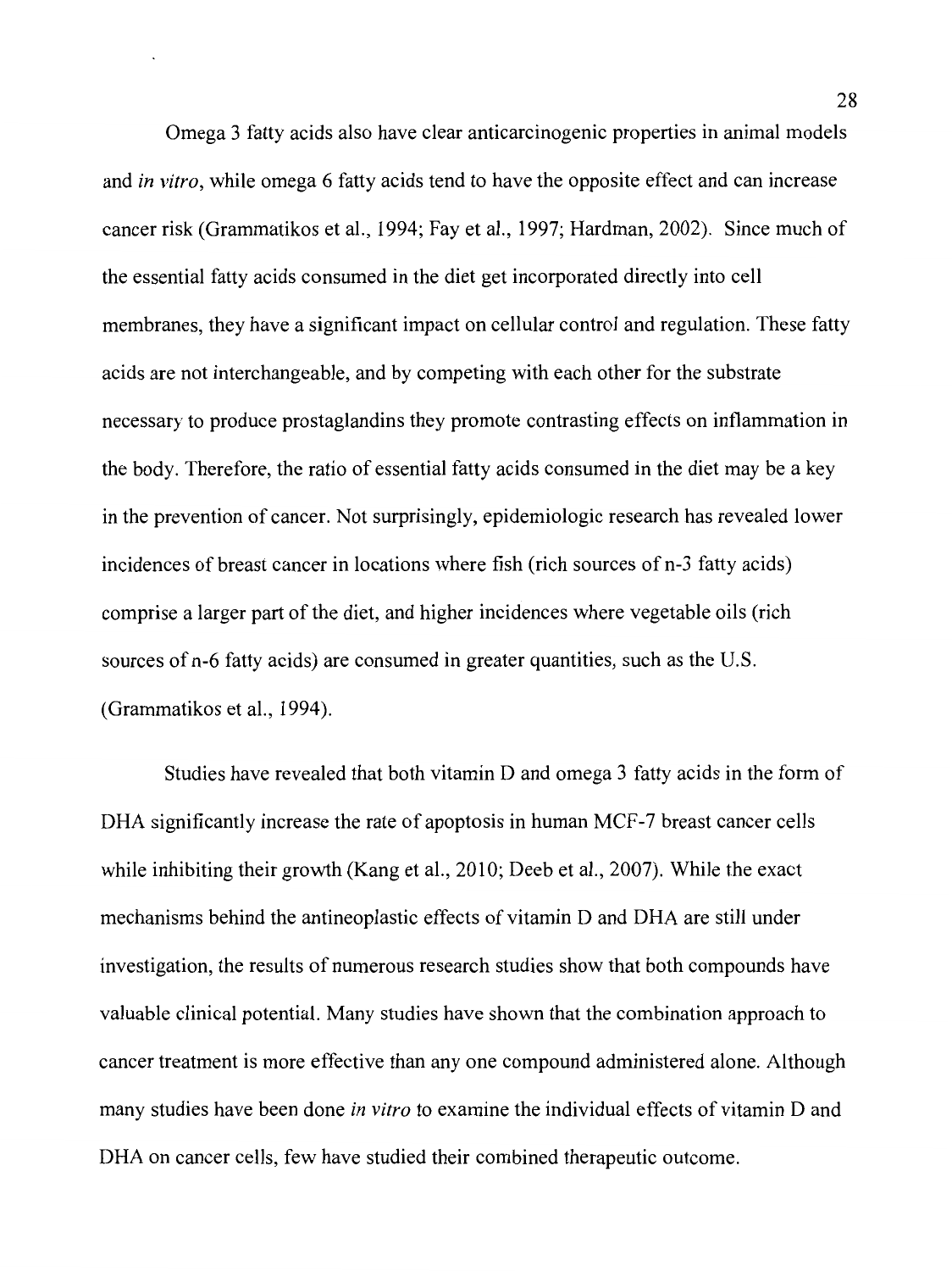Treatment for breast cancer typically involves the combination of chemotherapy drugs which have multiple side effects and are seldom well tolerated. Therefore, any supplemental and non-toxic treatment with the potential to increase tumor sensitivity to anti-cancer drugs may contribute to a favorable prognosis and treatment outcome (Bougnoux et al., 2009). Epidemiologic and experimental research suggests that the administration of moderate doses of vitamin  $D(1,25(OH),D<sub>3</sub>)$  in the form of calcitriol and/or omega-3 fatty acids in the form of docosahexaenoic acid (DHA) have potential in a clinical setting. These compounds could potentially reduce the amount of chemotherapeutic drugs needed or decrease the length of chemotherapy treatment required for cancer patients. The primary objective of our research was to evaluate the efficacy of vitamin D and DHA to synergistically slow cell growth in human breast cancer cells. Another purpose was to determine if DHA and/or vitamin D could enhance the sensitivity of the MCF-7 cells to 5-Fluorouracil, a chemotherapy drug frequently used in breast cancer treatment.

#### Materials and Methods

## *Cell Culture*

Human mammary carcinoma cells from the MCF-7 cell line were obtained from the American Type Institute (Rockville, MD). The MCF-7 cells were cultured in 20 ml of Dulbecco's Modified Eagle Media (DMEM) along with 10% fetal bovine serum (FBS) and 1% antibiotic (50% penicillin and 50% streptomycin). They were maintained in an incubator at  $37^{\circ}$ C with  $5\%$  CO<sub>2</sub> until confluent.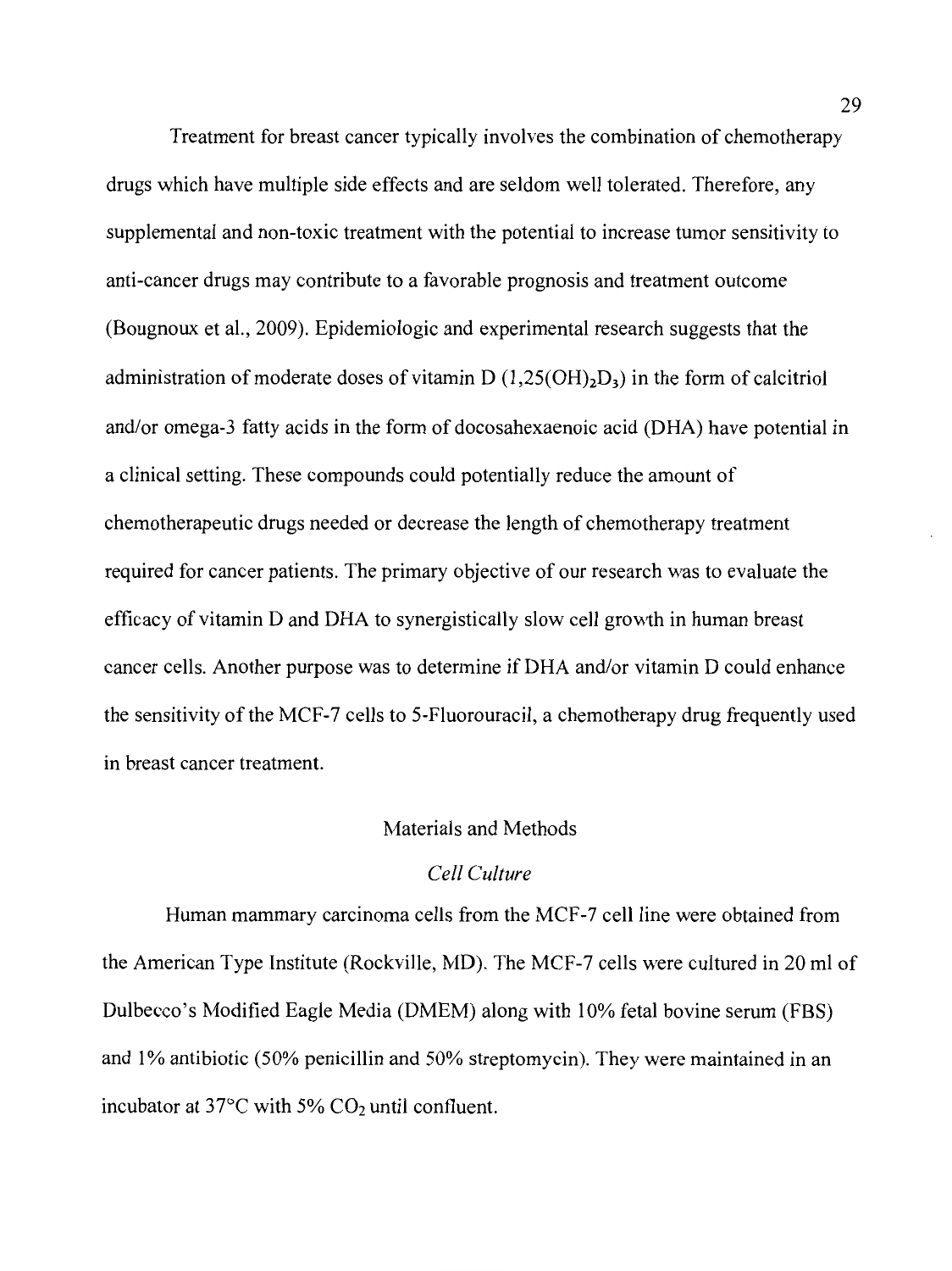### *Chemicals and Reagents*

Docosahexaenoic Acid (DHA), vitamin D (Calcitriol), and 5-Fluorouracil were obtained from Fisher Scientific (Pittsburgh, PA). These compounds were dissolved in ethanol and the stock solutions were stored in the dark at -l 8°C. Both DHA and  $1.25(OH)<sub>2</sub>D<sub>3</sub>$  were further diluted with Dulbecco's Modified Eagle Media (DMEM) with 10% FBS and 1% antibiotic prior to treatment. 5- Fluorouracil was dissolved in ethanol just prior to treatment.

## *Treatments*

A total of six trials were conducted beginning on confluent cells. Once the cells reached confluency, they were counted using trypan blue and a hemacytometer and divided into two 96-well plates at a concentration of 5,000 cells per well. Cells were incubated and allowed to adhere for 24 hours. After 24 hours, media was removed and replaced with fresh media. Treatments were then applied to the two plates with 5,000 cells per well, and they were incubated for 72 hours (see Table 1 ).

| <b>Table 1: Treatments</b> |                                                                   |  |
|----------------------------|-------------------------------------------------------------------|--|
|                            | 0.1% EtOH (control)                                               |  |
| $\overline{2}$             | $1 \mu M$ Calcitriol                                              |  |
| 3                          | $25 \mu M$ DHA                                                    |  |
| 4                          | 1 $\mu$ M Calcitriol + 25 $\mu$ M DHA                             |  |
| 5                          | $15 \mu M$ 5-Fluorouracil                                         |  |
| 6                          | $1 \mu M$ Calcitriol + 15 $\mu$ M 5-Fluorouracil                  |  |
| 7                          | $25 \mu M$ DHA + 15 $\mu$ M 5-Fluorouracil                        |  |
| 8                          | $1 \mu$ M Calcitriol + 25 $\mu$ M DHA + 15 $\mu$ M 5-Fluorouracil |  |

## 30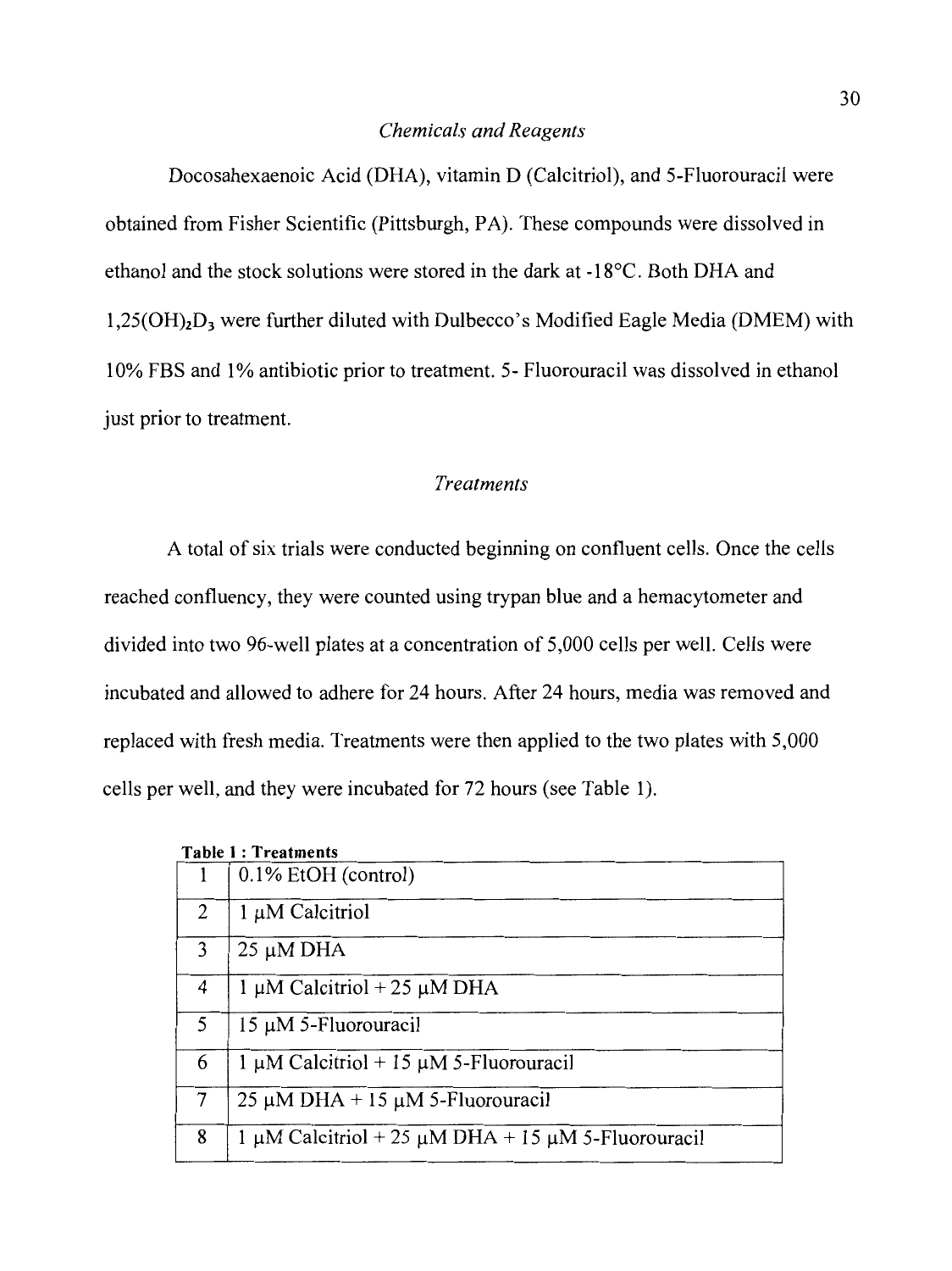## *Cell Viability Assay*

After the 72-hour incubation period, the cells were treated with a tetrazolium salt solution and measured for viability using a quantitative colorimetric assay and read on a BioTek Synergy 2 microplate reader (Winooski, VT) at 490 nm.

## *Statistical Analysis*

Statistical analysis was carried out using SPSS version 18.0 (Chicago, IL). A oneway analysis of variance (ANOVA) was used to identify statistical significance between treatment groups as compared to control values ( $p \le 0.05$ ). A Bonferroni post hoc was applied to further evaluate the significant differences between treatment groups.

## Results

The chemotherapeutic effects of DHA, calcitriol, and 5-Fluorouracil, alone and in various combinations, were assessed with the use of a cell viability assay following a 72 hour treatment period. Results indicate that all but two treatments significantly decreased cell viability compared to the control  $(p < 0.05)$ . Treatment with calcitriol alone and in combination with 5-Fluorouracil did not significantly alter cell viability (Fig. 1 and 2).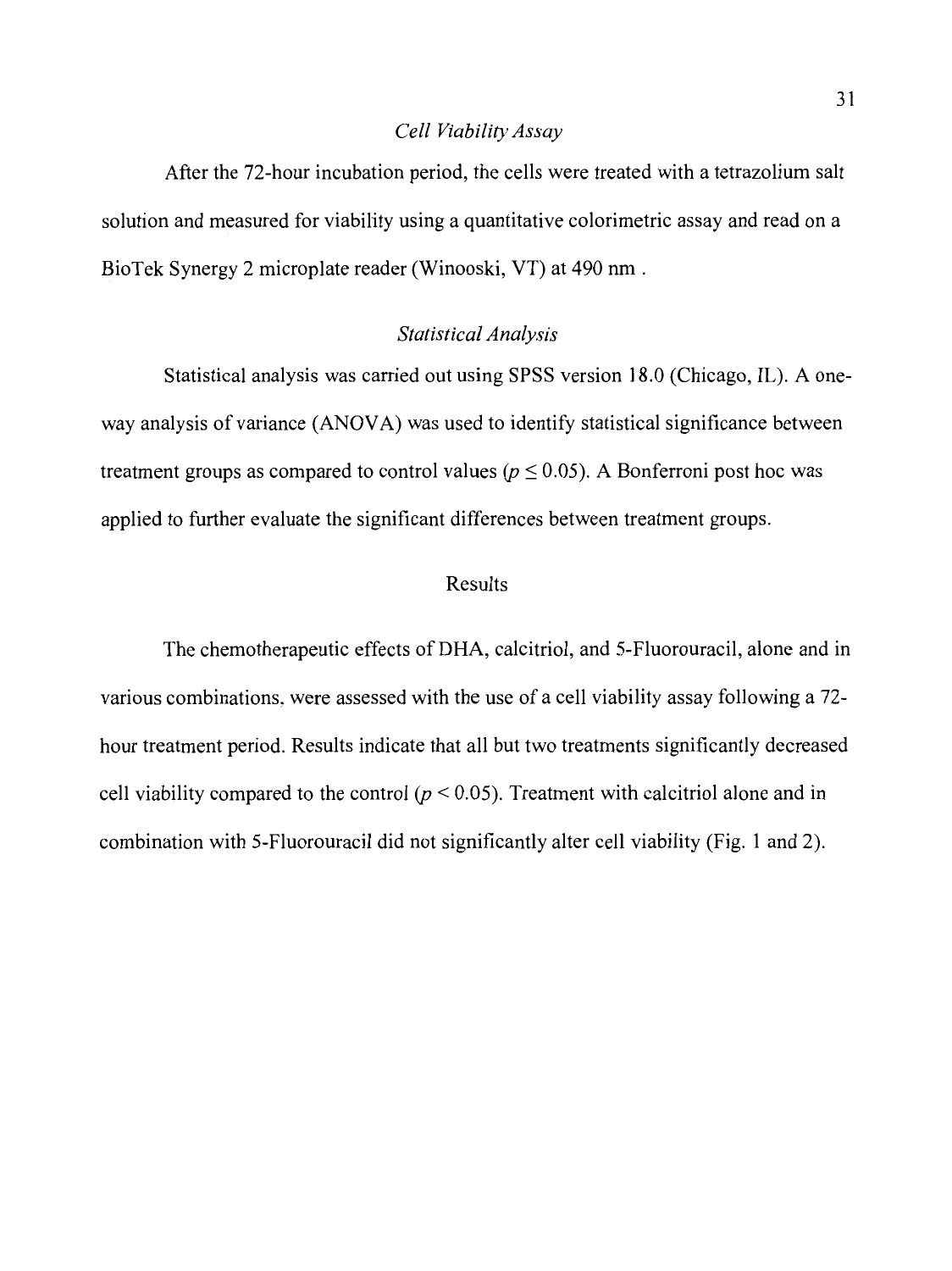

Figure 1. Cell viability as compared to EtOH control. Values are represented as mean absorbance percentages and represent the results of six trials. Bars with an asterisk are significantly different from the control  $(p < 0.05)$ .



Figure 2. Mean light absorbance at 490 nm for three trials (six plates total). Cell viability was evaluated using a CCK-8 assay after a 72 hour treatment period. Higher absorbance values represent greater cell viability.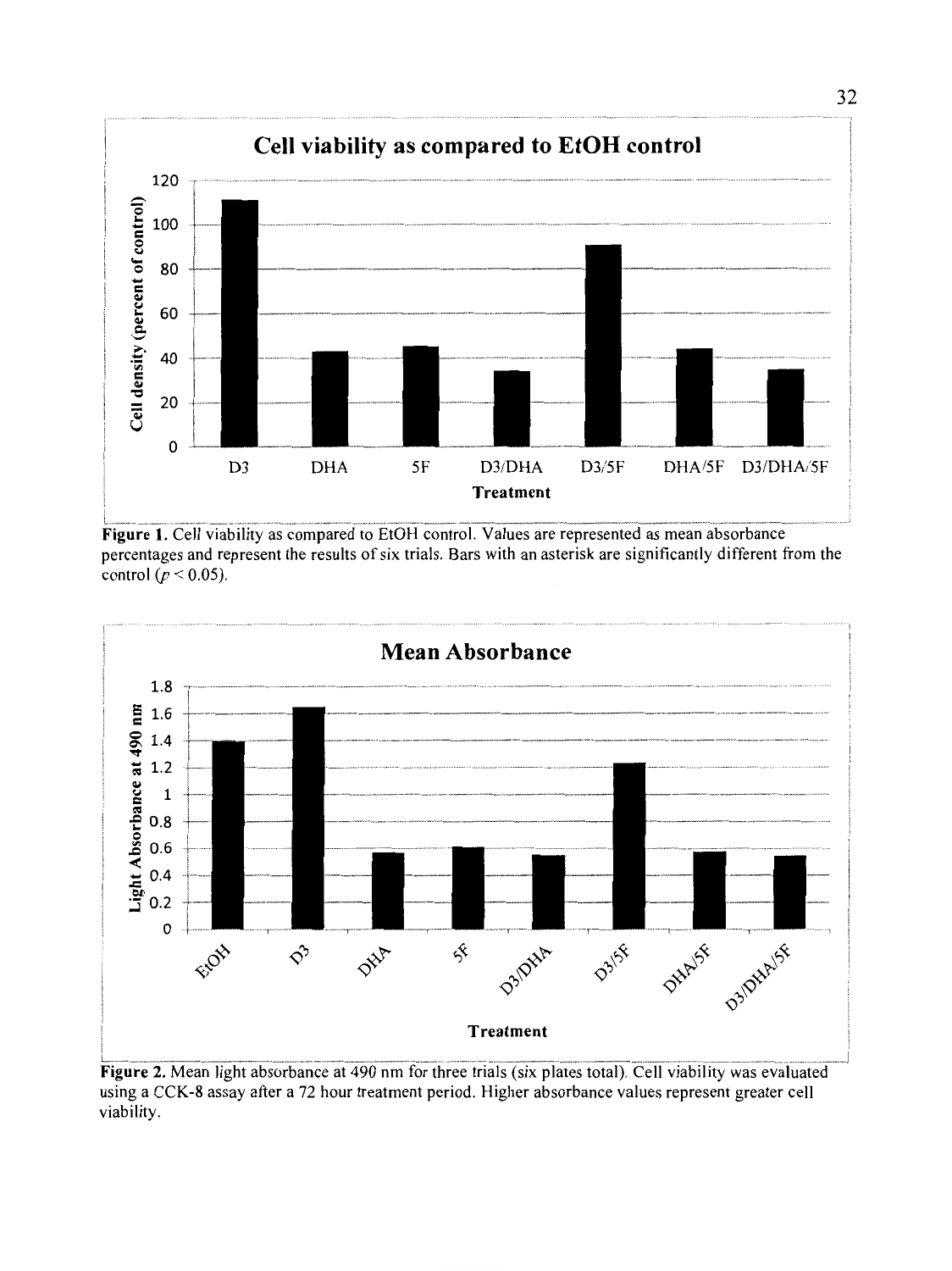Consistent with the literature, treatment of MCF-7 cells with  $25 \mu$ M DHA alone decreased cell viability by ~57%  $(p < 0.05)$ . When combined with 1,25(OH)<sub>2</sub>D<sub>3</sub> and 5-Fluorouracil, a significant reduction in cell viability occurred after 72 hours  $(p < 0.05)$ . DHA was as effective alone as it was when combined with other compounds. However, although not statistically significant  $(p = 1.00)$ , vitamin D and DHA appeared to decrease cell viability slightly more than when either compound was administered alone, suggesting a possible synergistic effect. Interestingly, there was no significant difference between DHA and 5-Fluorouracil  $(p = 1.00)$ , revealing that DHA was just as effective as 5-Fluorouracil in reducing cell growth.

## *Vitamin D*

Treatment of MCF-7s with 1  $\mu$ M 1,25(OH)<sub>2</sub>D<sub>3</sub> for 72 hours did not reveal a significant reduction in cell viability  $(p = 1.00)$ . Although not statistically significant, cells treated with vitamin D alone actually had an increased viability as compared to the control. Overall, vitamin D displayed an 11.5% increase in cell density as compared to the control. These observations are unusual and inconsistent with similar research studies. When compared to cells treated with 5-Fluorouracil alone, those treated with the combination of 5-Fluorouracil and vitamin D displayed a significant increase in cell viability *(p* < 0.05). This indicates that the growth-inhibitory effects of 5-Fluorouracil were not sufficient to reduce the apparent increase in cell viability induced by  $1,25(OH)<sub>2</sub>D<sub>3</sub>$ .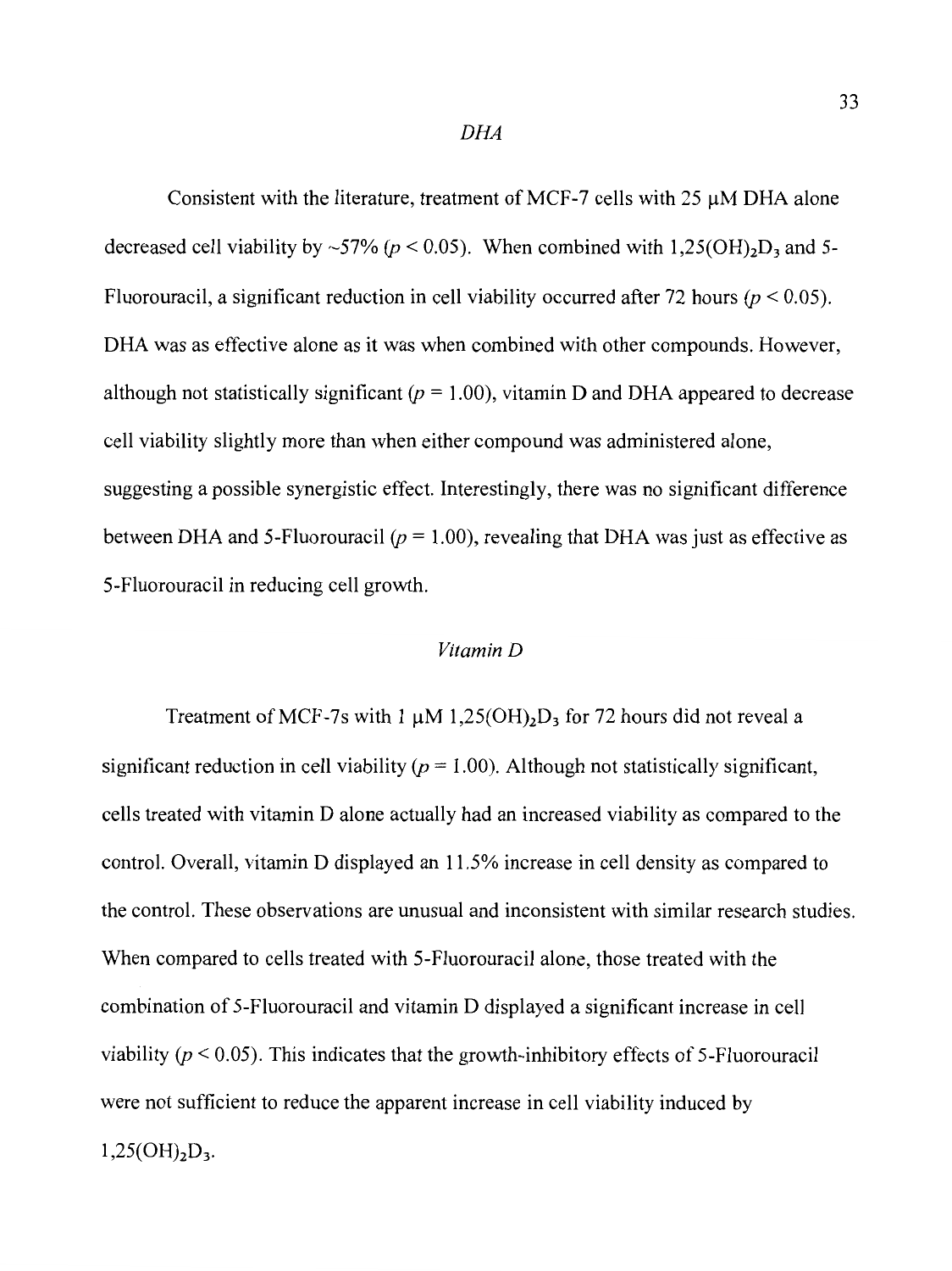#### *5-Fluorouracil*

At a concentration of 15  $\mu$ M, 5-Fluorouracil significantly reduced cell density of MCF-7s after 72 hours of treatment ( $p < 0.05$ ). Overall, 5-FU slowed cell growth by  $\sim$  55% which is comparable to the growth inhibitory effects of DHA. 5-Fluorouracil did not appear to be any more effective when paired with vitamin D and/or DHA.

## Discussion

The purpose of this study was to evaluate the chemotherapeutic effects of vitamin  $D(1,25(OH)<sub>2</sub>D<sub>3</sub>)$  and docosahexaenoic acid (DHA) on breast cancer cells both individually and in combination. We also sought to determine whether these compounds would increase sensitivity to the chemotherapeutic drug 5-Fluorouracil in the MCF-7 cell line. Our findings support the notion that DHA slows breast cancer cell growth both alone and in combination with vitamin D and 5-Fluorouracil. Interestingly, DHA is just as effective as 5-Fluorouracil in slowing cancer progression. In contrast to other research findings,  $1,25(OH)<sub>2</sub>D<sub>3</sub>$  did not alter cell viability when administered alone.

The effects of DHA may be mediated by a number of different cellular mechanisms, many of which are not yet fully understood. Omega-3 fatty acids can inhibit the proliferation of MCF-7 cells and promote apoptosis and differentiation. In addition, DHA may suppress neoplastic formation and decrease angiogenesis in animal models (Connolly et al., 1999). These actions may be due in part to the ability of omega-3 fatty acids to interfere with the production of ecoisanoids from omega-6 fatty acids. In particular,  $n-3$  FAs inhibit the production of prostaglandin  $E_2$  (PGE<sub>2</sub>), an inflammatory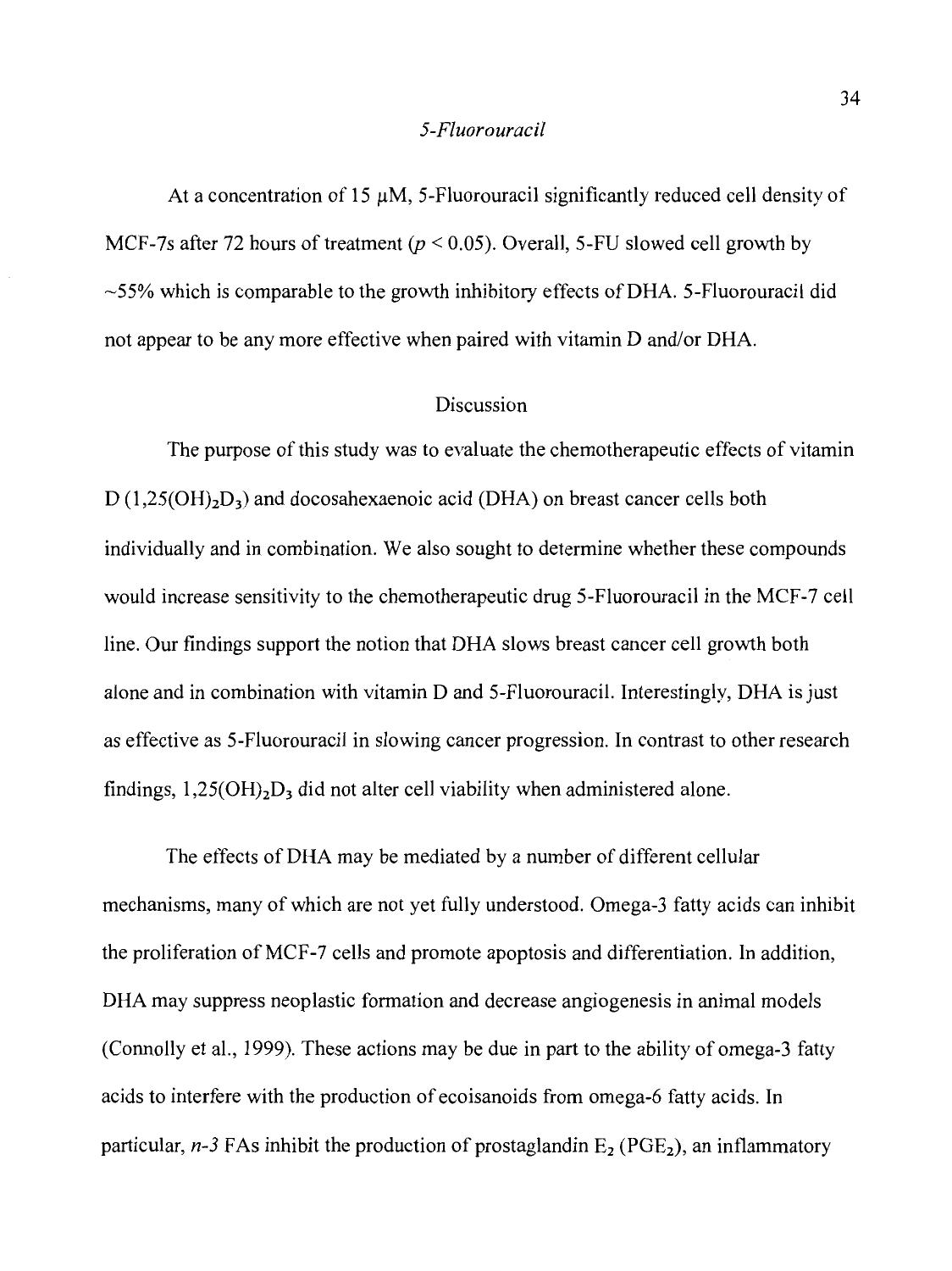eicosanoid derived from arachidonic acid (AA) that increases estrogen production and has been shown to promote breast cancer cell growth. In addition to producing  $PGE<sub>2</sub>$ , AA also promotes the growth of tumor cells by stimulating mitosis through the activation of protein kinase C, which is inhibited by DHA and EPA (Rose & Connolly, 1990).

To further elucidate the strong anticancer nature of DHA in the MCF-7 cell line, researchers evaluated the induction of oxidative stress and apoptosis as mediators of cell death. They observed that the removal of caspase 8 in these cells completely abolished DHA-induced cell death. Without the accumulation of reactive oxygen species (ROS), MCF-7 cells were protected from apoptosis. This suggests that caspase 8-mediated apoptosis is the primary form of cell death induced by DHA, and it is mediated by the accumulation of ROS (Kang et al., 2010).

Although the amount of DHA used in this study exceeds normal physiological levels, these findings support the notion that the protective nature of DHA may be of value for the prevention and treatment of breast cancer. DHA may be of additional benefit in reducing the risk of cachexia, a common side effect of cancer treatment that occurs as a result of changes in energy expenditure. This wasting away of lean muscle mass is not easily corrected by increasing caloric intake alone (Moses et al., 2004). Reversal of cachexia and weight stabilization has been observed with the administration of dietary EPA and DHA in cancer patients (Moses et al., 2004; Fearon et al., 2003), suggesting another therapeutic use for n-3 fatty acids.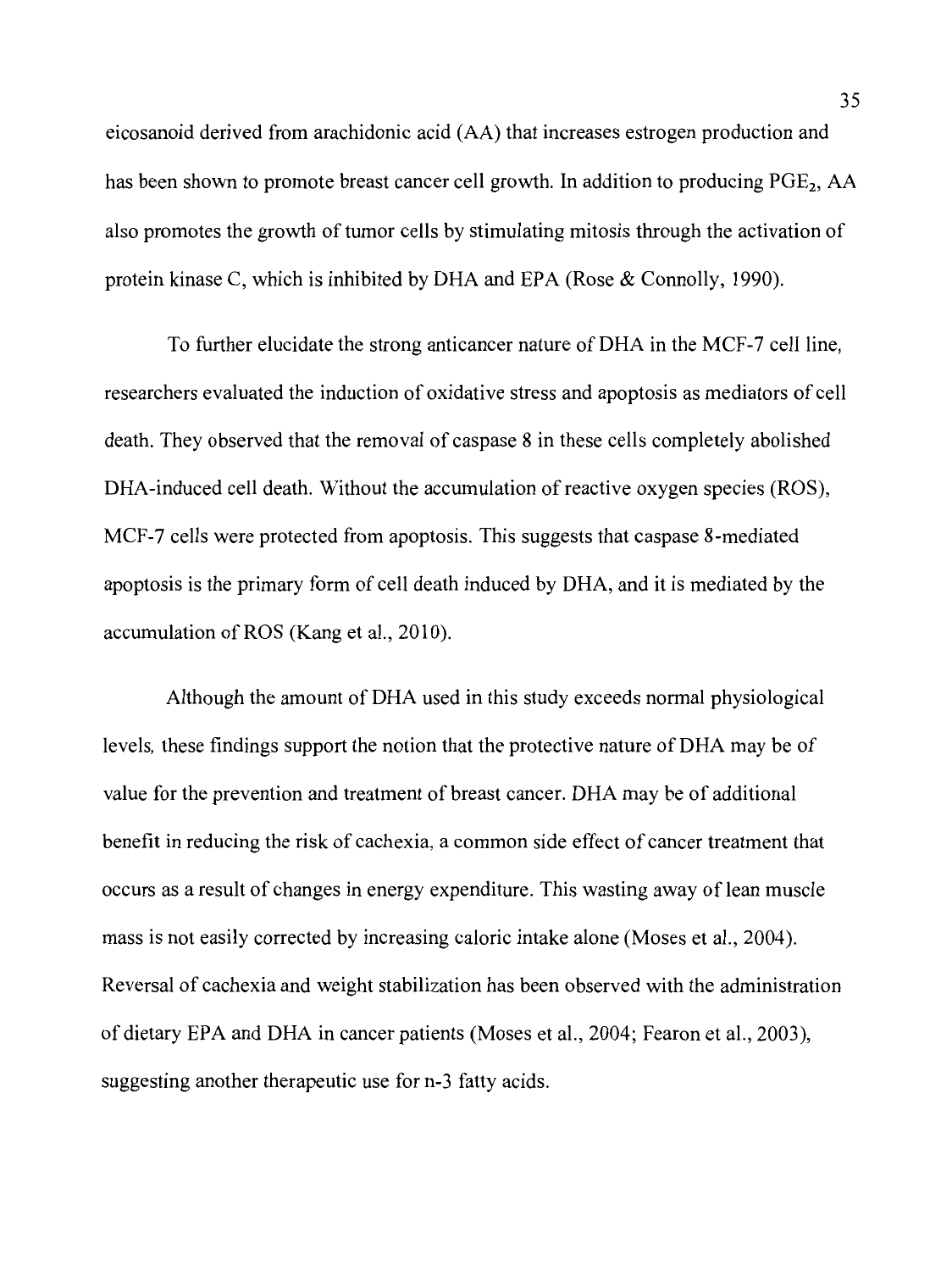Although we did not observe  $1,25(OH)_2D_3$  exhibiting anticancer effects when administered alone, a possible synergism may exist between  $1,25(OH)<sub>2</sub>D<sub>3</sub>$  and DHA. Studies have indicated that the chemotherapeutic effects of DHA on cancer cells are suppressed when combined with antioxidants and enhanced when combined with prooxidants (Gonzalez et al., 1991). Treating MCF-7 cells with the antioxidant  $\alpha$ tocopherol was effective in protecting them from DHA-induced cell death (Kang et al., 2010). Researchers also determined that  $1,25(OH)_2D_3$  acts as a prooxidant in cancer cells which may explain our observation of a greater reduction in viability when cells were treated with  $1,25(OH)<sub>2</sub>D<sub>3</sub>$  and DHA in combination (Koren et al., 2001). Further research should be conducted to evaluate the combined effects of DHA and prooxidants such as  $1,25(OH)<sub>2</sub>D<sub>3</sub>$ .

Rather than causing a reduction in cell viability, results from this study revealed that a single treatment of  $1,25(OH)_2D_3$  tended to increase cell viability. One possible explanation for this is that the timecourse was inadequate to facilitate the slower kinetics of 1,25(0H)2D3 *in vitro.* Previous studies have observed that apoptosis in MCF-7 cells first occurs after the third day of treatment with  $1,25(OH)_2D_3$  due to intracellular transformations that must occur first (James et al., 1996). In addition, several studies grew MCF-7 cells in medium containing  $1,25(OH)_2D_3$  prior to the incubation period (Narvaez & Welsh 2001; Wang et al., 2000). Thus, pretreatment with vitamin D may be necessary for the cells to become susceptible to the antiproliferative effects.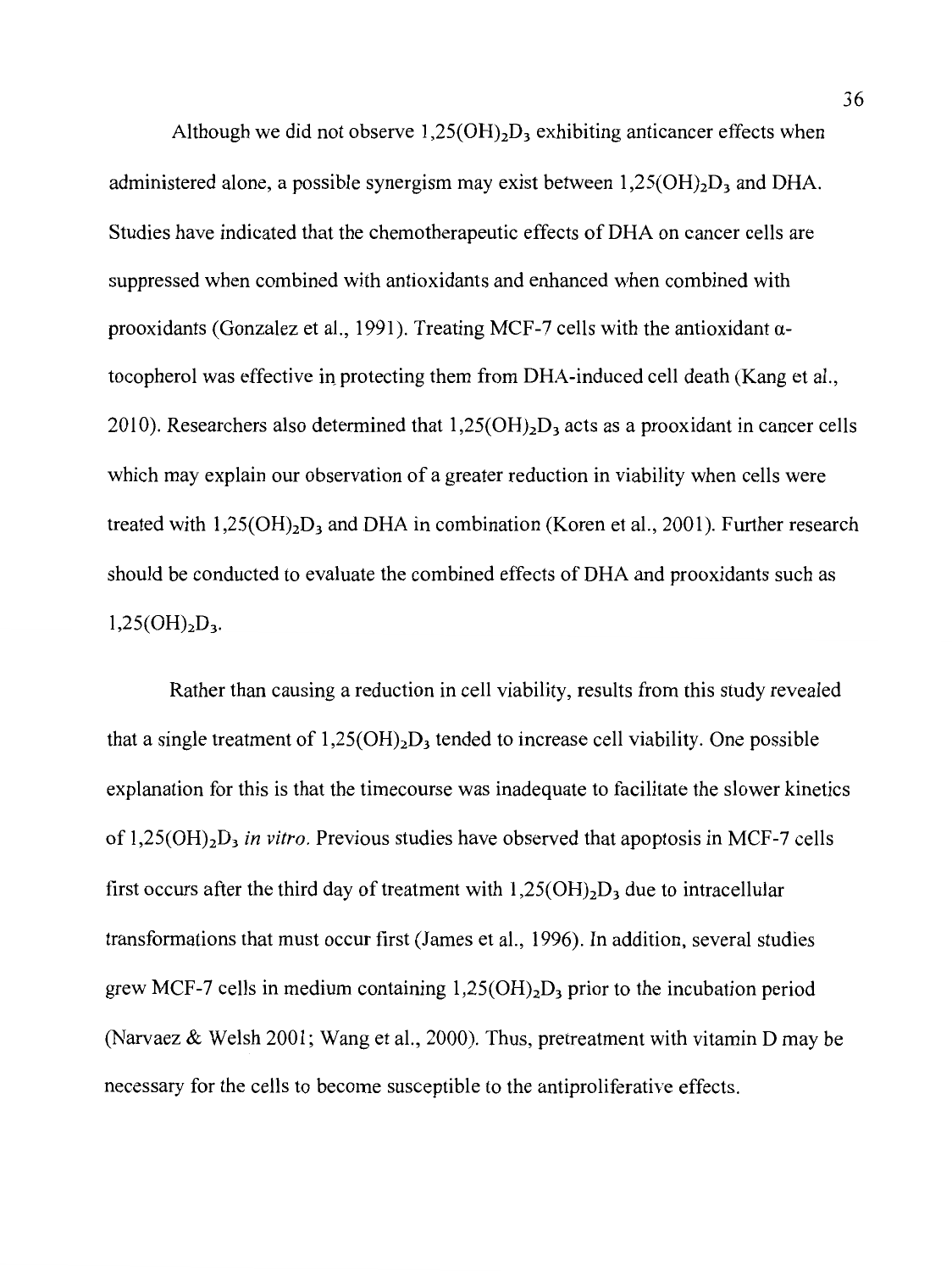Breast cancer cells use multiple mechanisms to evade  $1,25(OH)_2D_3$ -mediated growth inhibition (Welsh, 2007) and several factors may have contributed to our observations. Vitamin D-mediated apoptosis in MCF-7 cells may be inhibited by the overexpression of the antiapoptotic protein Bcl-2 which is downregulated in response to  $1,25(OH)<sub>2</sub>D<sub>3</sub>$ . Researchers evaluated the effects of  $1,25(OH)<sub>2</sub>D<sub>3</sub>$  on MCF-7 cells overexpressing Bcl-2 and found that the cells were entirely protected from vitamin Dmediated apoptosis (Mathiasen et al., 1999). The loss of VDR expression and/or changes in receptor co-regulators could also result in  $1,25(OH)<sub>2</sub>D<sub>3</sub>$  resistance (Welsh, 2007). Additionally, the expression of some oncogenes can potentially inhibit the anti proliferative effects of vitamin D (Agadir et al., 1999).

It is well documented that both vitamin D and DHA have potential as anticancer agents in animal and cell culture models, but their clinical potential is still under investigation. Most studies first observe the antineoplastic effects of vitamin D with doses of 1 nm *in vitro,* a concentration that can be achieved in a clinical setting with intermittent oral dosing (Beer  $\&$  Myrthue, 2004). Potential for the clinical application of DHA is also very promising. Bums et al. found that the maximum non-toxic dose of omega-3 fatty acids administered in a clinical setting was 0.3 g/kg per day or up to 21 g/day for a 70 kg patient. Results from similar studies have indicated that only small amounts of n-3 fatty acids are needed to significantly influence cytokine production (Hardman, 2004).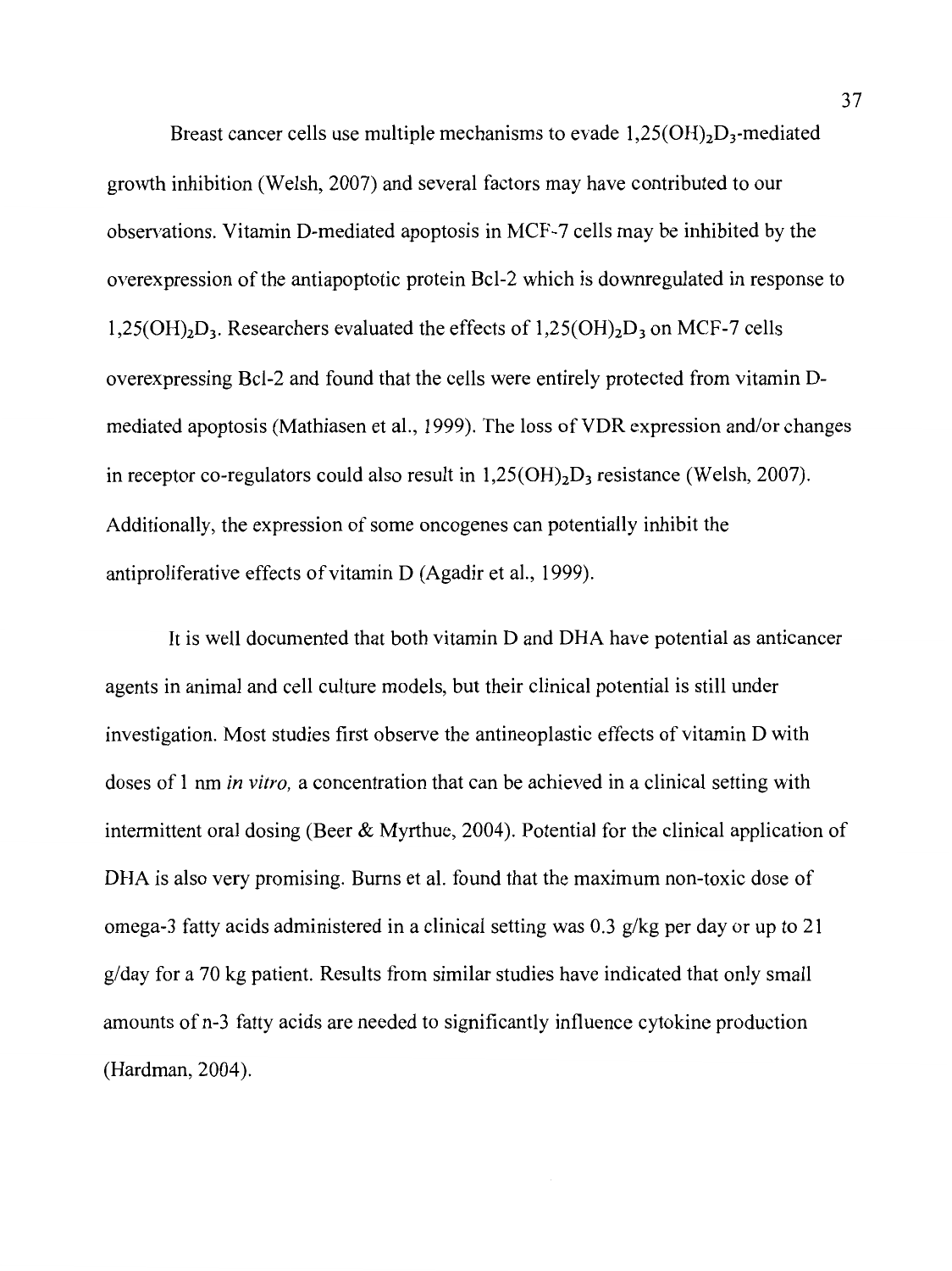In conclusion, our research supports a protective role of DHA on breast cancer progression, one that is comparable to that of 5-Fluorouracil. It has been well established that vitamin D has similar effects. In addition to their possible chemopreventive role, both compounds could potentially enhance the therapeutic effects of traditional breast cancer treatments in a clinical setting. Our data indicates the possibility of a synergism between DHA and  $1,25(OH)<sub>2</sub>D<sub>3</sub>$ , yet additional studies are warranted to further evaluate this effect. In addition, clinical trials are necessary to evaluate the safety and efficacy of high intermittent dosing of these compounds as they apply to patient therapy.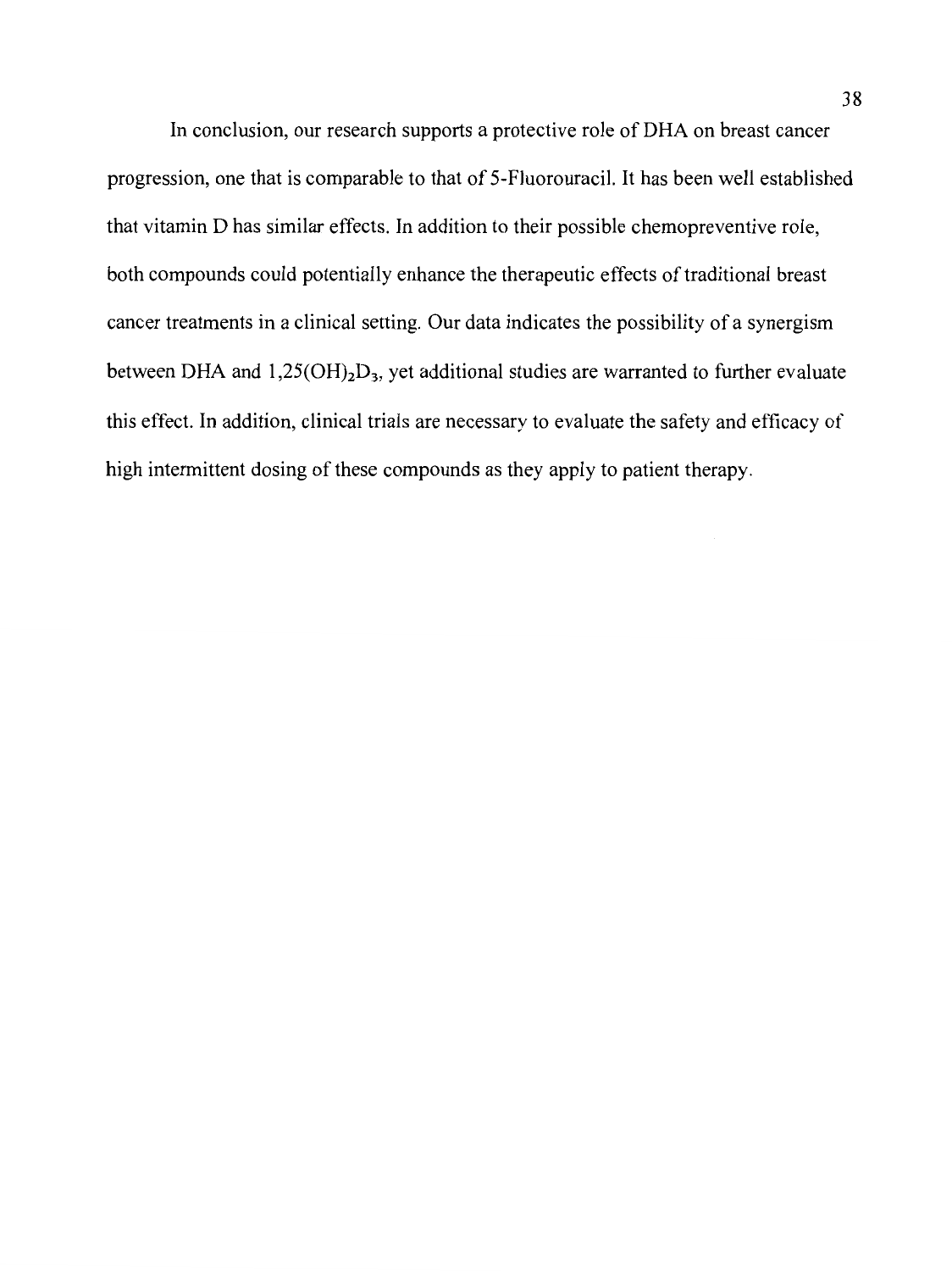## **REFERENCES**

- Abbas S, Linseisen J, Slanger T, Kropp S, Mutschelknauss EJ, Flesch-Janys D, Chang-Claude J. Serum 25-hydroxyvitamin D and risk of post-menopausal breast cancer - results of a large case-control study. *Carcinogenesis.* 2008; 29:93-99.
- Agadir A, Lazzaro G, Zheng Y, Zhang XK, Mehta R. Resistance of HBLlOO human breast epithelial cells to vitamin D action. *Carcinogenesis.* 1999; 20: 577-582.
- American Institute for Cancer Research/World Cancer Research Fund. *Food, Nutrition and the Prevention of Cancer: A Global Perspective* (American Institute for Cancer Research, Washington, 1997).
- Beer TM, Myrthue A. Calcitriol in cancer treatment: from the lab to the clinic. *Molecular Cancer Therapies.* 2004; 3(3):373-381.
- Burns CP, Halabi S, Clamon GH, Hars V, Wagner BA, Hohl RJ, Lester E, Kirshner JJ, Vinciguerra V, Paskett E. Phase I clinical study of fish oil fatty acid capsules for patients with cancer cachexia: cancer and leukemia group B study 9473. *Clinical Cancer Research.* 1999; 5: 3942.
- Chlebowski RT, Johnson KC, Kooperberg C, et al. Calcium plus vitamin D supplementation and the risk of breast cancer. *Journal of the National Cancer Institute.* 2008; 100:1581-1591.
- Connolly JM, Gilhooly EM, Rose DP. Effects of reduced dietary linoleic acid intake, alone or combined with an algal source of docosahexaenoic acid, on MDA-MB-231 breast cancer cell growth and apoptosis in nude mice. *Nutrition and Cancer.*  1999; 35(1):44-49.
- Crew KD, Gammon MD, Steck SE, et al. Association between plasma 25 hydroxyvitamin D and breast cancer risk. *Cancer Prevention Research.* 2009; 2:598-604.
- Deeb KK, Trump DL, Johnson CS. Vitamin D signaling pathways in cancer: potential for anticancer therapeutics. *Nature Reviews.* 2007; 7:684-700.
- Fay MP, Freedman LS, Clifford CK, Midthune DN. Effect of different types and amounts of fat on the development of mammary tumors in rodents: a review. *Cancer Research.* 1997; 57:3979-3988.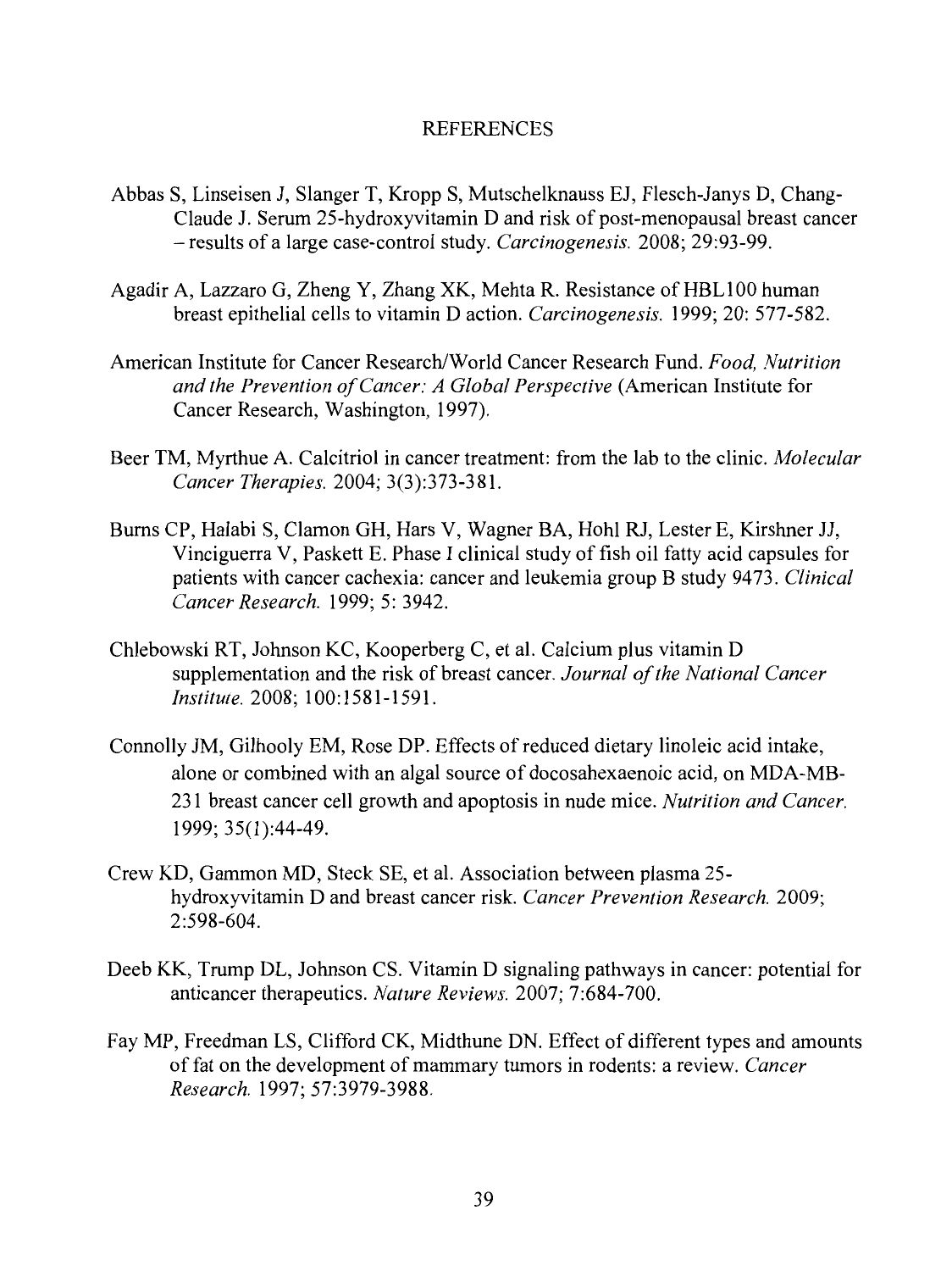- Fearon KCH, von Meyenfeldt MF, Moses AG, van Geenen R, Roy A, Gouma DJ, Giacosa A, Van Gossum A, Bauer J, Barber MD, Aaronson NK, Voss AC, Tisdale MJ. Effect of a protein and energy dense n-3 fatty acid enriched oral supplement on loss of weight an lean tissue in cancer cachexia: a randomized double blind trial. GUT 2003; 52(10):1479-1486.
- Freedman DM, Chang SC, Falk RT, et al. Serum levels of vitamin D metabolites and breast cancer risk in the prostate, lung, colorectal, and ovarian cancer screening trial. *Cancer Epidemiology, Biomarkers* & *Prevention.* 2008; 17:889-894.
- Go VLW, Wong DA, Butrum R. Diet, nutrition and cancer prevention: where are we going from here? *Journal of Nutrition.* 2001; 131:3121S-3126S.
- Gonzalez MJ, Schemmel RA, Gray JI, Dugan L Jr, Sheffield LG, Welsch CW. Effect of dietary fat on growth of MCF-7 and MDA-MB231 human breast carcinomas in athymic nude mice: relationship between carcinoma growth and lipid peroxidation product levels. *Carcinogenesis*. 1991; 12:1231-1235.
- Grammatikos SI, Subbaiah PV, Victor TA, Miller WM. *n-3* and *n-6* fatty acid processing and growth effects in neoplastic and non-cancerous human mammary epithelial cells. *British Journal of Cancer.* 1994; 70:219-227.
- Hardman WE. Omega-3 fatty acids to augment cancer therapy. *Journal of Nutrition.*  2002: 132:3508S-3512S.
- James SY, Mackay AG, Colston KW. Effects of 1,25 dihydroxyvitamin  $D_3$  and its analogues on induction of apoptosis in breast cancer cells. *The Journal of Steroid Biochemestry and Molecular Biology.* 1996; 58:395-401.
- Jemal A, Siegel R, Xu J, Ward E. Cancer Statistics, 2010. *Cancer Journal for Clinicians.*  2010; 60:277-300.
- Kang KS, Wang P, Yamabe N, Fukui M, Jay T, Zhu BT. Docosahexaenoic acid induces apoptosis in MCF-7 cells *in vitro* and *in vivo* via reactive oxygen species formation and caspase 8 activation. *Plos One.* 2010; 5(4):e10296.
- Koren R, Hadari-Naor I, Zuck E, Rotem C, Liberman UA, Ravid A. Vitamin Dis a prooxidant in breast cancer cells. *Cancer Research.* 2001; 61: 1439-1444.
- Lim HS, Roychoudhuri R, Peto J, Schwartz G, Baade P, Moller H. Cancer survival is dependent on season of diagnosis and sunlight exposure. *International Journal of Cancer.* 2006; 119:1530-1536.